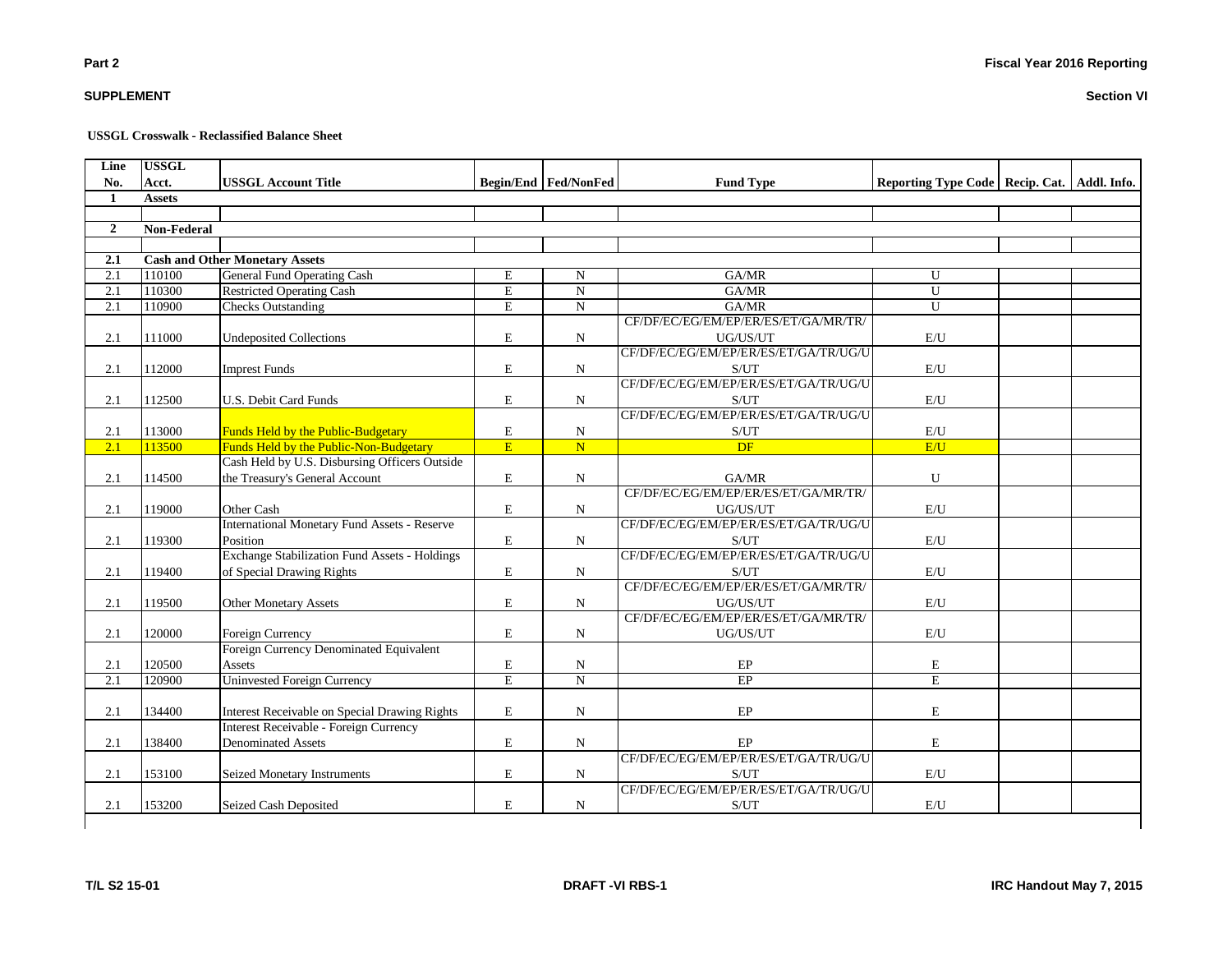# **SUPPLEMENT**

#### **USSGL Crosswalk - Reclassified Balance Sheet**

| Line | <b>USSGL</b>                 |                                                                                |             |                      |                                                    |                                                 |  |
|------|------------------------------|--------------------------------------------------------------------------------|-------------|----------------------|----------------------------------------------------|-------------------------------------------------|--|
| No.  | Acct.                        | <b>USSGL Account Title</b>                                                     |             | Begin/End Fed/NonFed | <b>Fund Type</b>                                   | Reporting Type Code   Recip. Cat.   Addl. Info. |  |
| 2.2  |                              | <b>Accounts and Taxes Receivable, Net</b>                                      |             |                      |                                                    |                                                 |  |
|      |                              |                                                                                |             |                      | CF/DF/EC/EG/EM/EP/ER/ES/ET/GA/MR/TR/               |                                                 |  |
| 2.2  | 131000                       | <b>Accounts Receivable</b>                                                     | E           | N                    | UG/US/UT                                           | E/U                                             |  |
|      |                              |                                                                                |             |                      | CF/DF/EC/EG/EM/EP/ER/ES/ET/GA/TR/UG/U              |                                                 |  |
| 2.2  | 131900                       | Allowance for Loss on Accounts Receivable                                      | E           | N                    | S/UT                                               | E/U                                             |  |
|      |                              | Funded Employment Benefit Contributions                                        |             |                      | CF/DF/EC/EG/EM/EP/ER/ES/ET/GA/TR/UG/U              |                                                 |  |
| 2.2  | 132000                       | Receivable                                                                     | E           | N                    | S/UT                                               | E/U                                             |  |
|      |                              | <b>Unfunded FECA Benefit Contributions</b>                                     |             |                      |                                                    |                                                 |  |
| 2.2  | 132100                       | Receivable                                                                     | E           | N                    | EG                                                 | U                                               |  |
|      |                              |                                                                                |             |                      | CF/DF/EC/EG/EM/EP/ER/ES/ET/GA/TR/UG/U              |                                                 |  |
| 2.2  | 132500                       | <b>Taxes Receivable</b>                                                        | $\mathbf E$ | N                    | S/UT<br>CF/DF/EC/EG/EM/EP/ER/ES/ET/GA/TR/UG/U      | E/U                                             |  |
|      |                              |                                                                                |             |                      |                                                    |                                                 |  |
| 2.2  | 132900                       | Allowance for Loss on Taxes Receivable                                         | E           | N                    | S/UT<br>CF/DF/EC/EG/EM/EP/ER/ES/ET/TR/UG/US/U      | E/U                                             |  |
| 2.2  | 134000                       | Interest Receivable - Not Otherwise Classified                                 | E           |                      | T                                                  | E/U                                             |  |
|      |                              |                                                                                |             | $_{\rm N}$           | CF/DF/EC/EG/EM/EP/ER/ES/ET/GA/TR/UG/U              |                                                 |  |
| 2.2  | 134300                       |                                                                                | E           |                      | S/UT                                               | E/U                                             |  |
|      |                              | Interest Receivable - Taxes<br>Allowance for Loss on Interest Receivable - Not |             | N                    | CF/DF/EC/EG/EM/EP/ER/ES/ET/GA/TR/UG/U              |                                                 |  |
| 2.2  | 134700                       | Otherwise Classified                                                           | E           | N                    | S/UT                                               | $\mathrm{E}/\mathrm{U}$                         |  |
|      |                              | Allowance for Loss on Interest Receivable -                                    |             |                      | CF/DF/EC/EG/EM/EP/ER/ES/ET/GA/TR/UG/U              |                                                 |  |
| 2.2  | 134800                       | <b>Taxes</b>                                                                   | ${\bf E}$   | N                    | S/UT                                               | E/U                                             |  |
|      |                              | Penalties and Fines Receivable - Not Otherwise                                 |             |                      | CF/DF/EC/EG/EM/EP/ER/ES/ET/GA/TR/UG/U              |                                                 |  |
| 2.2  | 136000                       | Classified                                                                     | E           | N                    | S/UT                                               | E/U                                             |  |
|      |                              |                                                                                |             |                      | CF/DF/EC/EG/EM/EP/ER/ES/ET/GA/TR/UG/U              |                                                 |  |
| 2.2  | 136300                       | Penalties and Fines Receivable - Taxes                                         | $\mathbf E$ | N                    | $\ensuremath{\mathrm{S}}/\ensuremath{\mathrm{UT}}$ | $\mathrm{E}/\mathrm{U}$                         |  |
|      |                              | Allowance for Loss on Penalties and Fines                                      |             |                      | CF/DF/EC/EG/EM/EP/ER/ES/ET/GA/TR/UG/U              |                                                 |  |
| 2.2  | 136700                       | Receivable - Not Otherwise Classified                                          | E           | N                    | S/UT                                               | $\mathrm{E}/\mathrm{U}$                         |  |
|      |                              | Allowance for Loss on Penalties and Fines                                      |             |                      | CF/DF/EC/EG/EM/EP/ER/ES/ET/GA/TR/UG/U              |                                                 |  |
| 2.2  | 136800                       | Receivable - Taxes                                                             | E           | N                    | S/UT                                               | E/U                                             |  |
|      |                              | Administrative Fees Receivable - Not Otherwise                                 |             |                      | CF/DF/EC/EG/EM/EP/ER/ES/ET/GA/TR/UG/U              |                                                 |  |
| 2.2  | 137000                       | Classified                                                                     | E           | N                    | S/UT                                               | E/U                                             |  |
|      |                              |                                                                                |             |                      | CF/DF/EC/EG/EM/EP/ER/ES/ET/GA/TR/UG/U              |                                                 |  |
| 2.2  | 137300                       | Administrative Fees Receivable - Taxes                                         | E           | N                    | S/UT                                               | E/U                                             |  |
|      |                              | Allowance for Loss on Administrative Fees                                      |             |                      | CF/DF/EC/EG/EM/EP/ER/ES/ET/GA/TR/UG/U              |                                                 |  |
| 2.2  | 137700                       | Receivable - Not Otherwise Classified                                          | ${\bf E}$   | N                    | S/UT                                               | E/U                                             |  |
|      |                              | Allowance for Loss on Administrative Fees                                      |             |                      | CF/DF/EC/EG/EM/EP/ER/ES/ET/GA/TR/UG/U              |                                                 |  |
| 2.2  | 137800                       | Receivable - Taxes                                                             | E           | N                    | S/UT                                               | E/U                                             |  |
|      |                              |                                                                                |             |                      |                                                    |                                                 |  |
| 2.3  | <b>Loans Receivable, Net</b> |                                                                                |             |                      |                                                    |                                                 |  |
|      |                              |                                                                                |             |                      | CF/DF/EC/EG/EM/EP/ER/ES/ET/GA/TR/UG/U              |                                                 |  |
| 2.3  | 134100                       | Interest Receivable - Loans                                                    | E           | ${\bf N}$            | S/UT                                               | E/U                                             |  |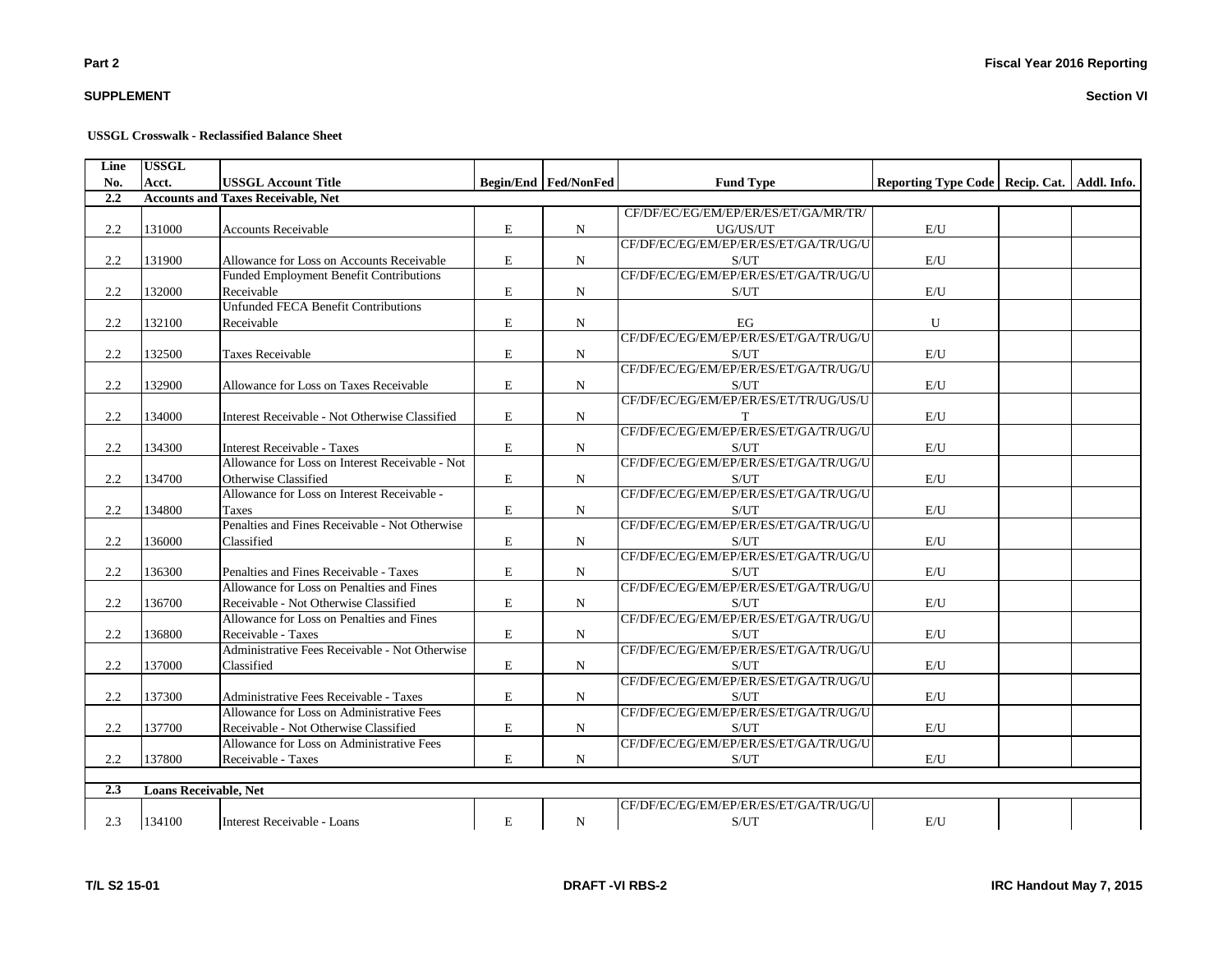# **SUPPLEMENT**

#### **USSGL Crosswalk - Reclassified Balance Sheet**

| Line | <b>USSGL</b> |                                                      |             |                      |                                       |                                                 |  |
|------|--------------|------------------------------------------------------|-------------|----------------------|---------------------------------------|-------------------------------------------------|--|
| No.  | Acct.        | <b>USSGL Account Title</b>                           |             | Begin/End Fed/NonFed | <b>Fund Type</b>                      | Reporting Type Code   Recip. Cat.   Addl. Info. |  |
|      |              | Allowance for Loss on Interest Receivable -          |             |                      | CF/DF/EC/EG/EM/EP/ER/ES/ET/GA/TR/UG/U |                                                 |  |
| 2.3  | 134500       | Loans                                                | $\mathbf E$ | $\mathbf N$          | S/UT                                  | $\mathrm{E}/\mathrm{U}$                         |  |
|      |              |                                                      |             |                      | CF/DF/EC/EG/EM/EP/ER/ES/ET/GA/MR/TR/  |                                                 |  |
| 2.3  | 135000       | Loans Receivable                                     | E           | N                    | UG/US/UT                              | $\mathrm{E}/\mathrm{U}$                         |  |
|      |              |                                                      |             |                      | CF/DF/EC/EG/EM/EP/ER/ES/ET/GA/TR/UG/U |                                                 |  |
| 2.3  | 135900       | Allowance for Loss on Loans Receivable               | $\mathbf E$ | $\mathbf N$          | S/UT                                  | $\mathbf{E}/\mathbf{U}$                         |  |
|      |              |                                                      |             |                      | CF/DF/EC/EG/EM/EP/ER/ES/ET/GA/TR/UG/U |                                                 |  |
| 2.3  | 136100       | Penalties and Fines Receivable - Loans               | $\mathbf E$ | $\mathbf N$          | S/UT                                  | $\mathrm{E}/\mathrm{U}$                         |  |
|      |              | Allowance for Loss on Penalties and Fines            |             |                      | CF/DF/EC/EG/EM/EP/ER/ES/ET/GA/TR/UG/U |                                                 |  |
| 2.3  | 136500       | Receivable - Loans                                   | E           | $\mathbf N$          | S/UT                                  | E/U                                             |  |
|      |              |                                                      |             |                      | CF/DF/EC/EG/EM/EP/ER/ES/ET/GA/TR/UG/U |                                                 |  |
| 2.3  | 137100       | Administrative Fees Receivable - Loans               | $\mathbf E$ | $\mathbf N$          | S/UT                                  | E/U                                             |  |
|      |              | Allowance for Loss on Administrative Fees            |             |                      | CF/DF/EC/EG/EM/EP/ER/ES/ET/GA/TR/UG/U |                                                 |  |
| 2.3  | 137500       | Receivable - Loans                                   | $\mathbf E$ | $\mathbf N$          | S/UT                                  | E/U                                             |  |
|      |              | Loans Receivable - Troubled Assets Relief            |             |                      | CF/DF/EC/EG/EM/EP/ER/ES/ET/GA/TR/UG/U |                                                 |  |
| 2.3  | 138000       | Program                                              | $\mathbf E$ | ${\bf N}$            | S/UT                                  | $\mathbf{E}/\mathbf{U}$                         |  |
|      |              | <b>Interest Receivable - Loans - Troubled Assets</b> |             |                      | CF/DF/EC/EG/EM/EP/ER/ES/ET/GA/TR/UG/U |                                                 |  |
| 2.3  | 138100       | <b>Relief Program</b>                                | ${\bf E}$   | $\mathbf N$          | S/UT                                  | $\mathbf{E}/\mathbf{U}$                         |  |
|      |              | Allowance for Loss on Interest Receivable -          |             |                      | CF/DF/EC/EG/EM/EP/ER/ES/ET/GA/TR/UG/U |                                                 |  |
| 2.3  | 138500       | Loans - Troubled Assets Relief Program               | ${\bf E}$   | ${\bf N}$            | S/UT                                  | $\mathbf{E}/\mathbf{U}$                         |  |
|      |              | Allowance for Subsidy - Loans - Troubled Assets      |             |                      | CF/DF/EC/EG/EM/EP/ER/ES/ET/GA/TR/UG/U |                                                 |  |
| 2.3  | 138900       | <b>Relief Program</b>                                | $\mathbf E$ | $\mathbf N$          | S/UT                                  | E/U                                             |  |
|      |              |                                                      |             |                      | CF/DF/EC/EG/EM/EP/ER/ES/ET/GA/TR/UG/U |                                                 |  |
| 2.3  | 139900       | Allowance for Subsidy                                | ${\rm E}$   | ${\bf N}$            | S/UT                                  | $\mathrm{E}/\mathrm{U}$                         |  |
|      |              |                                                      |             |                      | CF/DF/EC/EG/EM/EP/ER/ES/ET/GA/TR/UG/U |                                                 |  |
| 2.3  | 155100       | <b>Foreclosed Property</b>                           | $\mathbf E$ | $\mathbf N$          | S/UT                                  | $\mathbf{E}/\mathbf{U}$                         |  |
|      |              |                                                      |             |                      | CF/DF/EC/EG/EM/EP/ER/ES/ET/GA/TR/UG/U |                                                 |  |
| 2.3  | 155900       | Foreclosed Property - Allowance                      | $\mathbf E$ | N                    | S/UT                                  | $\mathbf{E}/\mathbf{U}$                         |  |
|      |              | Preferred Stock Accounted for Under the              |             |                      | CF/DF/EC/EG/EM/EP/ER/ES/ET/GA/TR/UG/U |                                                 |  |
| 2.3  | 164200       | Provisions of the Federal Credit Reform Act          | $\mathbf E$ | $\mathbf N$          | S/UT                                  | E/U                                             |  |
|      |              | Allowance for Subsidy - Preferred Stock              |             |                      |                                       |                                                 |  |
|      |              | Accounted for Under the Provisions of the            |             |                      | CF/DF/EC/EG/EM/EP/ER/ES/ET/GA/TR/UG/U |                                                 |  |
| 2.3  | 164300       | Federal Credit Reform Act                            | ${\bf E}$   | ${\bf N}$            | S/UT                                  | $\mathbf{E}/\mathbf{U}$                         |  |
|      |              | Common Stock Accounted for Under the                 |             |                      | CF/DF/EC/EG/EM/EP/ER/ES/ET/GA/TR/UG/U |                                                 |  |
| 2.3  | 164400       | Provisions of the Federal Credit Reform Act          | ${\rm E}$   | ${\bf N}$            | S/UT                                  | $\mathbf{E}/\mathbf{U}$                         |  |
|      |              | Allowance for Subsidy - Common Stock                 |             |                      |                                       |                                                 |  |
|      |              | Accounted for Under the Provisions of the            |             |                      | CF/DF/EC/EG/EM/EP/ER/ES/ET/GA/TR/UG/U |                                                 |  |
| 2.3  | 164500       | Federal Credit Reform Act                            | $\mathbf E$ | $\mathbf N$          | S/UT                                  | E/U                                             |  |
|      |              |                                                      |             |                      |                                       |                                                 |  |
|      |              | Discount on Securities Account for Under the         |             |                      | CF/DF/EC/EG/EM/EP/ER/ES/ET/GA/TR/UG/U |                                                 |  |
| 2.3  | 164600       | Provisions of the Federal Credit Reform Act          | E           | N                    | S/UT                                  | $\mathrm{E}/\mathrm{U}$                         |  |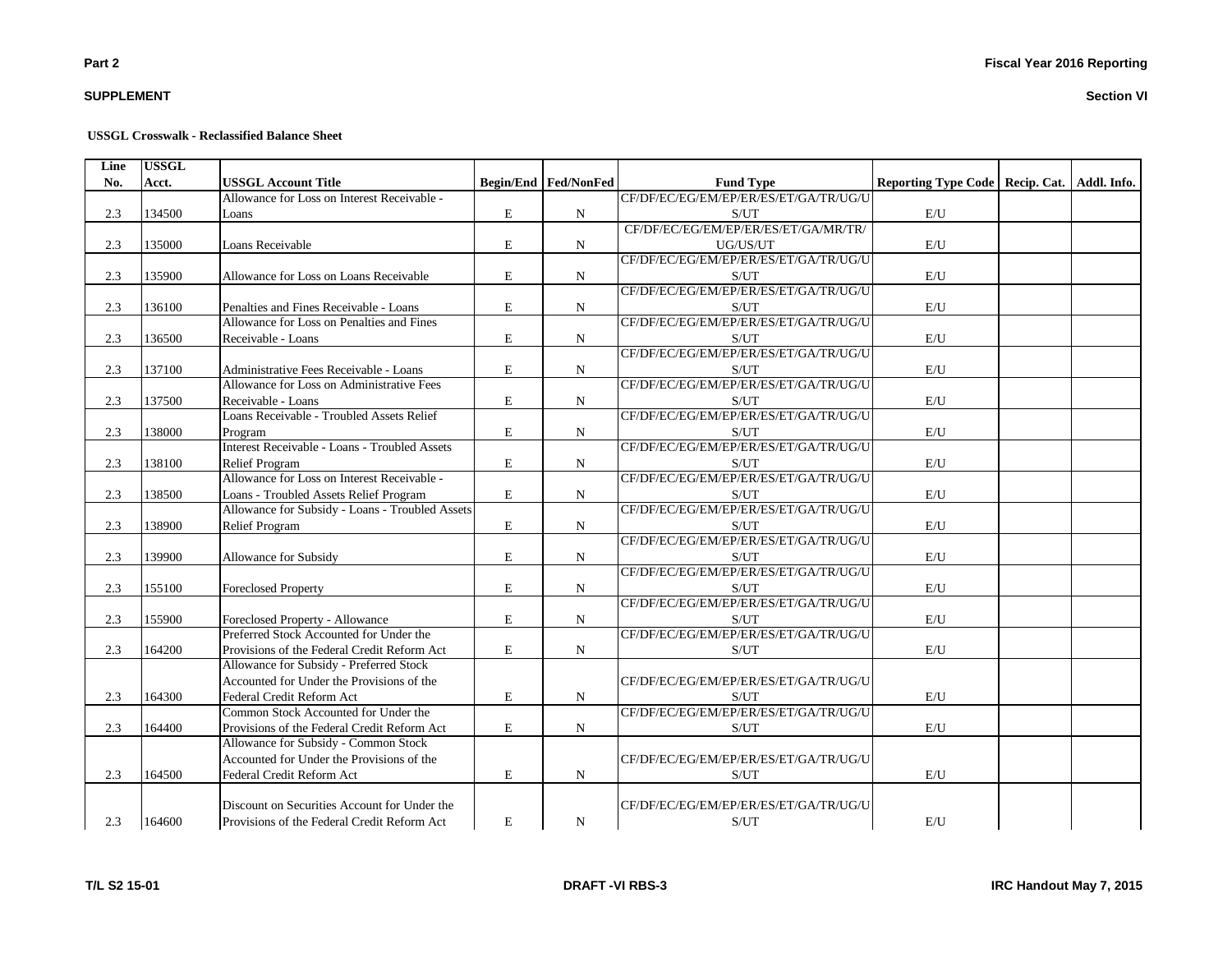|  | L S2 15-01 |  |
|--|------------|--|

# **USSGL Crosswalk - Reclassified Balance Sheet**

| Line    | <b>USSGL</b>   |                                                                  |             |                               |                                               |                                                 |  |
|---------|----------------|------------------------------------------------------------------|-------------|-------------------------------|-----------------------------------------------|-------------------------------------------------|--|
| No.     | Acct.          | <b>USSGL Account Title</b>                                       |             | <b>Begin/End   Fed/NonFed</b> | <b>Fund Type</b>                              | Reporting Type Code   Recip. Cat.   Addl. Info. |  |
|         |                |                                                                  |             |                               |                                               |                                                 |  |
|         |                | Premium on Securities Accounted for Under the                    |             |                               | CF/DF/EC/EG/EM/EP/ER/ES/ET/GA/TR/UG/U         |                                                 |  |
| 2.3     | 164700         | Provisions of the Federal Credit Reform Act                      | $\mathbf E$ | $\mathbf N$                   | S/UT                                          | E/U                                             |  |
|         |                | <b>TARP Direct Loans and Equity Investments, Net (for use by</b> |             |                               |                                               |                                                 |  |
| 2.4     | Treasury only) |                                                                  |             |                               |                                               |                                                 |  |
|         |                |                                                                  |             |                               |                                               |                                                 |  |
|         |                |                                                                  |             |                               |                                               |                                                 |  |
| 2.5     |                | <b>Inventories and Related Property, Net</b>                     |             |                               |                                               |                                                 |  |
|         |                |                                                                  |             |                               | CF/DF/EC/EG/EM/EP/ER/ES/ET/GA/TR/UG/U         |                                                 |  |
| 2.5     | 151100         | Operating Materials and Supplies Held for Use                    | E           | N                             | S/UT                                          | E/U                                             |  |
|         |                | Operating Materials and Supplies Held in                         |             |                               | CF/DF/EC/EG/EM/EP/ER/ES/ET/GA/TR/UG/U         |                                                 |  |
| 2.5     | 151200         | Reserve for Future Use                                           | E           | $\mathbf N$                   | S/UT                                          | E/U                                             |  |
|         |                | Operating Materials and Supplies - Excess,                       |             |                               | CF/DF/EC/EG/EM/EP/ER/ES/ET/GA/TR/UG/U         |                                                 |  |
| 2.5     | 151300         | Obsolete, and Unserviceable                                      | E           | N                             | S/UT                                          | E/U                                             |  |
|         |                | Operating Materials and Supplies Held for                        |             |                               | CF/DF/EC/EG/EM/EP/ER/ES/ET/GA/TR/UG/U         |                                                 |  |
| 2.5     | 151400         | Repair                                                           | E           | $\mathbf N$                   | S/UT                                          | E/U                                             |  |
|         |                |                                                                  |             |                               | CF/DF/EC/EG/EM/EP/ER/ES/ET/GA/TR/UG/U         |                                                 |  |
| 2.5     | 151900         | <b>Operating Materials and Supplies - Allowance</b>              | E           | N                             | S/UT                                          | E/U                                             |  |
|         |                |                                                                  |             |                               | CF/DF/EC/EG/EM/EP/ER/ES/ET/GA/TR/UG/U         |                                                 |  |
| 2.5     | 152100         | <b>Inventory Purchased for Resale</b>                            | $\mathbf E$ | N                             | S/UT                                          | E/U                                             |  |
|         |                |                                                                  |             |                               | CF/DF/EC/EG/EM/EP/ER/ES/ET/GA/TR/UG/U         |                                                 |  |
| 2.5     | 152200         | Inventory Held in Reserve for Future Sale                        | E           | N                             | S/UT                                          | E/U                                             |  |
|         |                |                                                                  |             |                               | CF/DF/EC/EG/EM/EP/ER/ES/ET/GA/TR/UG/U         |                                                 |  |
| 2.5     | 152300         | Inventory Held for Repair                                        | E           | N                             | S/UT                                          | E/U                                             |  |
|         |                |                                                                  |             |                               | CF/DF/EC/EG/EM/EP/ER/ES/ET/GA/TR/UG/U         |                                                 |  |
| 2.5     | 152400         | Inventory - Excess, Obsolete, and Unserviceable                  | ${\bf E}$   | $\mathbf N$                   | S/UT                                          | $\mathbf{E}/\mathbf{U}$                         |  |
|         |                |                                                                  |             |                               | CF/DF/EC/EG/EM/EP/ER/ES/ET/GA/TR/UG/U         |                                                 |  |
| 2.5     | 152500         | <b>Inventory - Raw Materials</b>                                 | E           | $\mathbf N$                   | S/UT                                          | E/U                                             |  |
|         |                |                                                                  |             |                               | CF/DF/EC/EG/EM/EP/ER/ES/ET/GA/TR/UG/U         |                                                 |  |
| 2.5     | 152600         | <b>Inventory - Work-in-Process</b>                               | E           | N                             | S/UT<br>CF/DF/EC/EG/EM/EP/ER/ES/ET/GA/TR/UG/U | E/U                                             |  |
| 2.5     | 152700         |                                                                  | E           | $\mathbf N$                   | S/UT                                          | E/U                                             |  |
|         |                | <b>Inventory - Finished Goods</b>                                |             |                               | CF/DF/EC/EG/EM/EP/ER/ES/ET/GA/TR/UG/U         |                                                 |  |
| $2.5\,$ | 152900         | Inventory - Allowance                                            | ${\bf E}$   | ${\bf N}$                     | S/UT                                          | $\mathbf{E}/\mathbf{U}$                         |  |
|         |                |                                                                  |             |                               | CF/DF/EC/EG/EM/EP/ER/ES/ET/GA/TR/UG/U         |                                                 |  |
| 2.5     | 154100         | Forfeited Property Held for Sale                                 | E           | $\mathbf N$                   | S/UT                                          | E/U                                             |  |
|         |                |                                                                  |             |                               | CF/DF/EC/EG/EM/EP/ER/ES/ET/GA/TR/UG/U         |                                                 |  |
| 2.5     | 154200         | Forfeited Property Held for Donation or Use                      | E           | N                             | S/UT                                          | $\mathbf{E}/\mathbf{U}$                         |  |
|         |                |                                                                  |             |                               | CF/DF/EC/EG/EM/EP/ER/ES/ET/GA/TR/UG/U         |                                                 |  |
| 2.5     | 154900         | Forfeited Property - Allowance                                   | ${\bf E}$   | N                             | S/UT                                          | E/U                                             |  |
|         |                |                                                                  |             |                               |                                               |                                                 |  |

**SUPPLEMENT**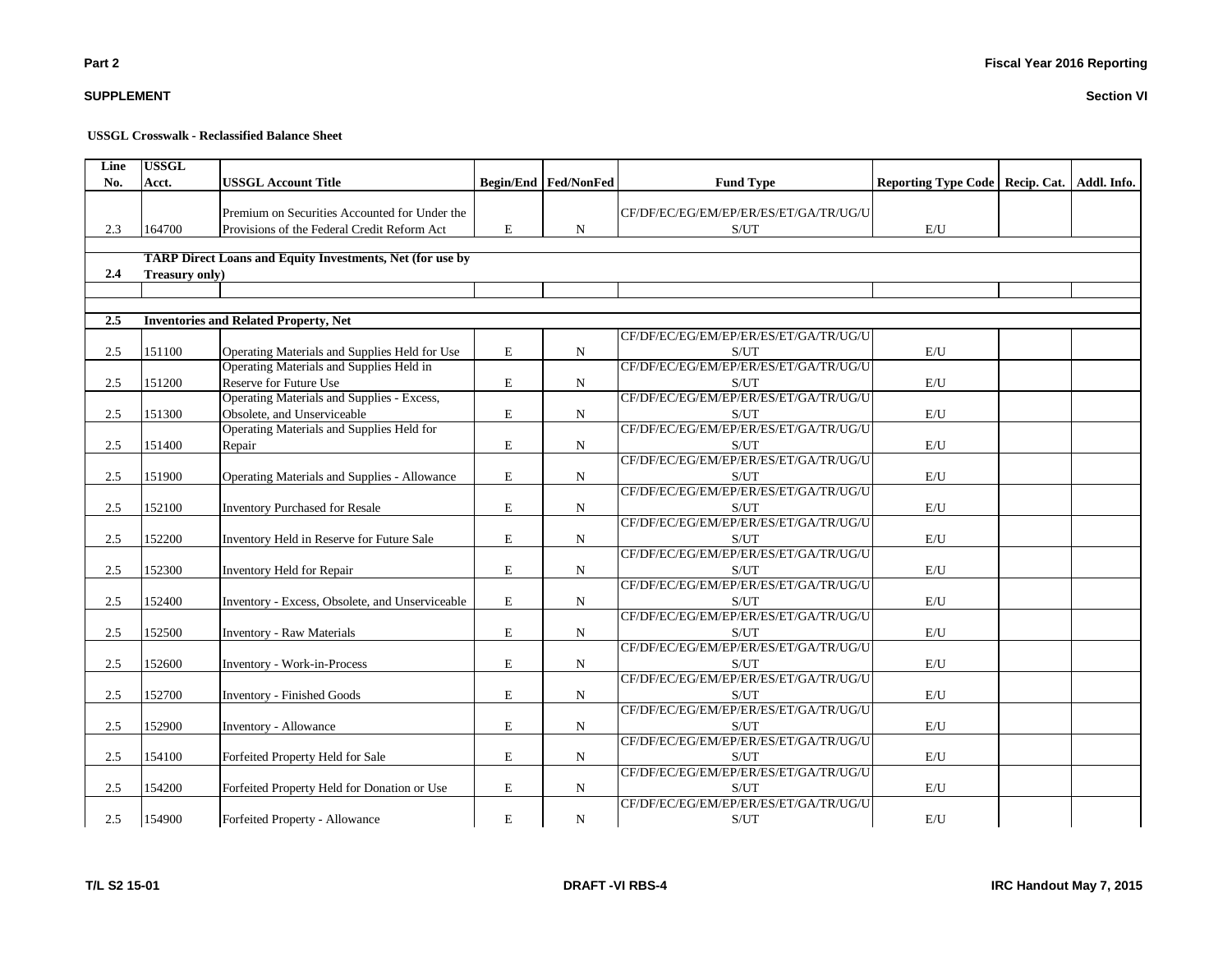# **SUPPLEMENT**

#### **USSGL Crosswalk - Reclassified Balance Sheet**

| Line | <b>USSGL</b> |                                                     |             |                      |                                       |                                                 |  |
|------|--------------|-----------------------------------------------------|-------------|----------------------|---------------------------------------|-------------------------------------------------|--|
| No.  | Acct.        | <b>USSGL Account Title</b>                          |             | Begin/End Fed/NonFed | <b>Fund Type</b>                      | Reporting Type Code   Recip. Cat.   Addl. Info. |  |
|      |              | Commodities Held Under Price Support and            |             |                      | CF/DF/EC/EG/EM/EP/ER/ES/ET/GA/TR/UG/U |                                                 |  |
| 2.5  | 156100       | <b>Stabilization Support Programs</b>               | E           | ${\bf N}$            | S/UT                                  | $\mathrm{E}/\mathrm{U}$                         |  |
|      |              |                                                     |             |                      | CF/DF/EC/EG/EM/EP/ER/ES/ET/GA/TR/UG/U |                                                 |  |
| 2.5  | 156900       | Commodities - Allowance                             | E           | $\mathbf N$          | S/UT                                  | $\mathrm{E}/\mathrm{U}$                         |  |
|      |              |                                                     |             |                      | CF/DF/EC/EG/EM/EP/ER/ES/ET/GA/TR/UG/U |                                                 |  |
| 2.5  | 157100       | Stockpile Materials Held in Reserve                 | $\mathbf E$ | $\mathbf N$          | S/UT                                  | E/U                                             |  |
|      |              |                                                     |             |                      | CF/DF/EC/EG/EM/EP/ER/ES/ET/GA/TR/UG/U |                                                 |  |
| 2.5  | 157200       | Stockpile Materials Held for Sale                   | $\mathbf E$ | $\mathbf N$          | S/UT                                  | E/U                                             |  |
|      |              |                                                     |             |                      | CF/DF/EC/EG/EM/EP/ER/ES/ET/GA/TR/UG/U |                                                 |  |
| 2.5  | 159100       | Other Related Property                              | ${\bf E}$   | $_{\rm N}$           | S/UT                                  | E/U                                             |  |
|      |              |                                                     |             |                      | CF/DF/EC/EG/EM/EP/ER/ES/ET/GA/TR/UG/U |                                                 |  |
| 2.5  | 159900       | Other Related Property - Allowance                  | $\mathbf E$ | $\mathbf N$          | S/UT                                  | $\mathbf{E}/\mathbf{U}$                         |  |
|      |              |                                                     |             |                      |                                       |                                                 |  |
| 2.6  |              | Property, Plant, and Equipment, Net                 |             |                      |                                       |                                                 |  |
|      |              |                                                     |             |                      | CF/DF/EC/EG/EM/EP/ER/ES/ET/GA/TR/UG/U |                                                 |  |
| 2.6  | 171100       | Land and Land Rights                                | $\mathbf E$ | $\mathbf N$          | S/UT                                  | E/U                                             |  |
|      |              |                                                     |             |                      | CF/DF/EC/EG/EM/EP/ER/ES/ET/GA/TR/UG/U |                                                 |  |
| 2.6  | 171200       | Improvements to Land                                | $\mathbf E$ | $\mathbf N$          | S/UT                                  | E/U                                             |  |
|      |              | Accumulated Depreciation on Improvements to         |             |                      | CF/DF/EC/EG/EM/EP/ER/ES/ET/GA/TR/UG/U |                                                 |  |
| 2.6  | 171900       | Land                                                | E           | $\mathbf N$          | S/UT                                  | E/U                                             |  |
|      |              |                                                     |             |                      | CF/DF/EC/EG/EM/EP/ER/ES/ET/GA/TR/UG/U |                                                 |  |
| 2.6  | 172000       | Construction-in-Progress                            | $\mathbf E$ | $\mathbf N$          | S/UT                                  | $\mathbf{E}/\mathbf{U}$                         |  |
|      |              |                                                     |             |                      | CF/DF/EC/EG/EM/EP/ER/ES/ET/GA/TR/UG/U |                                                 |  |
| 2.6  | 173000       | Buildings, Improvements, and Renovations            | $\mathbf E$ | $\mathbf N$          | S/UT                                  | $\mathbf{E}/\mathbf{U}$                         |  |
|      |              | Accumulated Depreciation on Buildings,              |             |                      | CF/DF/EC/EG/EM/EP/ER/ES/ET/GA/TR/UG/U |                                                 |  |
| 2.6  | 173900       | Improvements, and Renovations                       | ${\bf E}$   | $\mathbf N$          | S/UT                                  | E/U                                             |  |
|      |              |                                                     |             |                      | CF/DF/EC/EG/EM/EP/ER/ES/ET/GA/TR/UG/U |                                                 |  |
| 2.6  | 174000       | Other Structures and Facilities                     | E           | $\mathbf N$          | S/UT                                  | E/U                                             |  |
|      |              | <b>Accumulated Depreciation on Other Structures</b> |             |                      | CF/DF/EC/EG/EM/EP/ER/ES/ET/GA/TR/UG/U |                                                 |  |
| 2.6  | 174900       | and Facilities                                      | ${\bf E}$   | ${\bf N}$            | S/UT                                  | $\mathbf{E}/\mathbf{U}$                         |  |
|      |              |                                                     |             |                      | CF/DF/EC/EG/EM/EP/ER/ES/ET/GA/TR/UG/U |                                                 |  |
| 2.6  | 175000       | Equipment                                           | E           | ${\bf N}$            | S/UT                                  | $\mathbf{E}/\mathbf{U}$                         |  |
|      |              |                                                     |             |                      | CF/DF/EC/EG/EM/EP/ER/ES/ET/GA/TR/UG/U |                                                 |  |
| 2.6  | 175900       | Accumulated Depreciation on Equipment               | $\mathbf E$ | $\mathbf N$          | S/UT                                  | E/U                                             |  |
|      |              |                                                     |             |                      | CF/DF/EC/EG/EM/EP/ER/ES/ET/GA/TR/UG/U |                                                 |  |
| 2.6  | 181000       | <b>Assets Under Capital Lease</b>                   | $\mathbf E$ | $\mathbf N$          | S/UT                                  | E/U                                             |  |
|      |              | <b>Accumulated Depreciation on Assets Under</b>     |             |                      | CF/DF/EC/EG/EM/EP/ER/ES/ET/GA/TR/UG/U |                                                 |  |
| 2.6  | 181900       | Capital Lease                                       | $\mathbf E$ | $\mathbf N$          | S/UT                                  | $\mathbf{E}/\mathbf{U}$                         |  |
|      |              |                                                     |             |                      | CF/DF/EC/EG/EM/EP/ER/ES/ET/GA/TR/UG/U |                                                 |  |
| 2.6  | 182000       | Leasehold Improvements                              | $\mathbf E$ | ${\bf N}$            | S/UT                                  | $\mathrm{E}/\mathrm{U}$                         |  |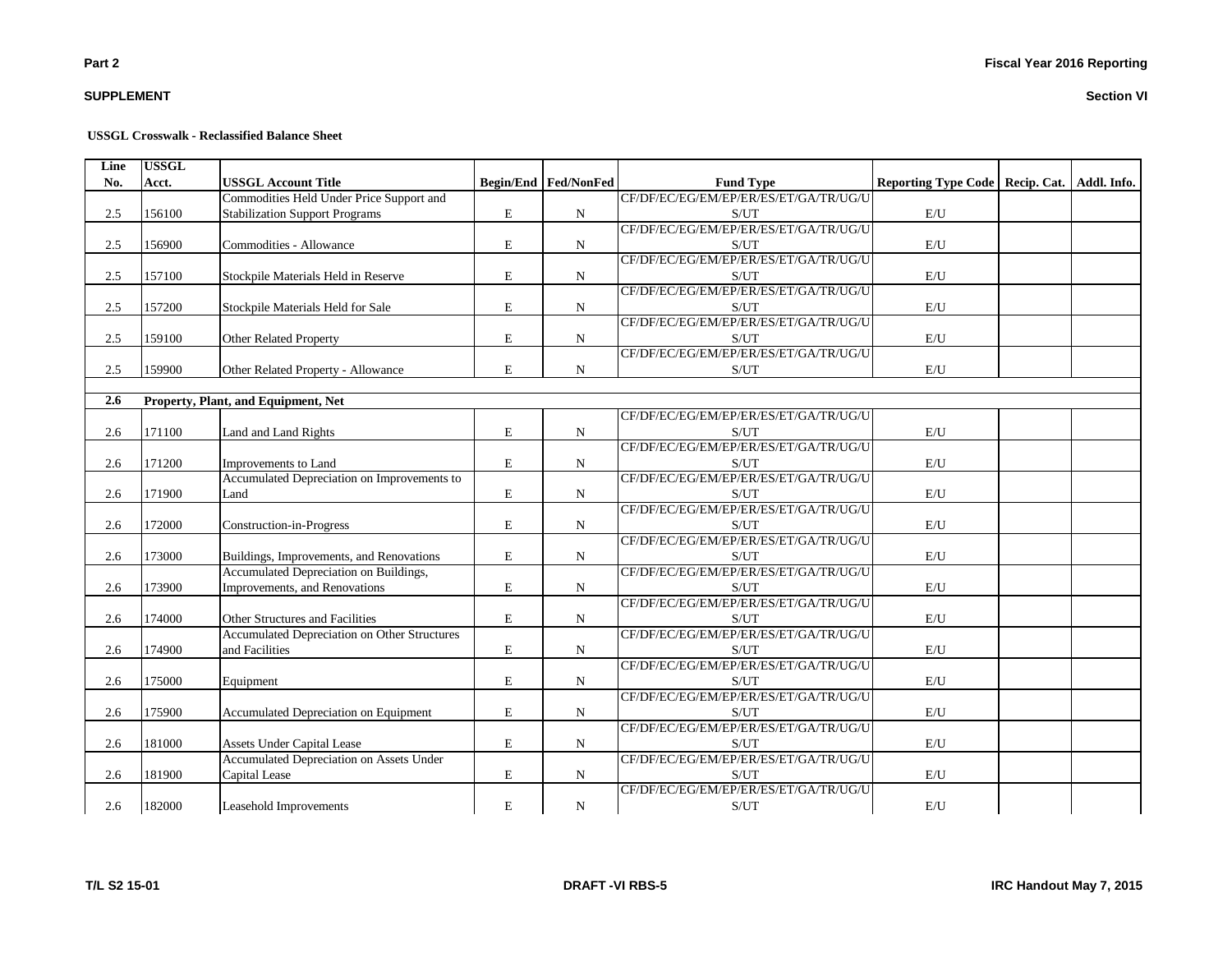# **SUPPLEMENT**

#### **USSGL Crosswalk - Reclassified Balance Sheet**

| Line | <b>USSGL</b> |                                                 |             |                             |                                       |                                                 |                |
|------|--------------|-------------------------------------------------|-------------|-----------------------------|---------------------------------------|-------------------------------------------------|----------------|
| No.  | Acct.        | <b>USSGL Account Title</b>                      |             | <b>Begin/End Fed/NonFed</b> | <b>Fund Type</b>                      | Reporting Type Code   Recip. Cat.   Addl. Info. |                |
|      |              | Accumulated Amortization on Leasehold           |             |                             | CF/DF/EC/EG/EM/EP/ER/ES/ET/GA/TR/UG/U |                                                 |                |
| 2.6  | 182900       | Improvements                                    | E           | $\mathbf N$                 | S/UT                                  | E/U                                             |                |
|      |              |                                                 |             |                             | CF/DF/EC/EG/EM/EP/ER/ES/ET/GA/TR/UG/U |                                                 |                |
| 2.6  | 183000       | <b>Internal-Use Software</b>                    | $\mathbf E$ | N                           | S/UT                                  | $\mathbf{E}/\mathbf{U}$                         |                |
|      |              |                                                 |             |                             | CF/DF/EC/EG/EM/EP/ER/ES/ET/GA/TR/UG/U |                                                 |                |
| 2.6  | 183200       | Internal-Use Software in Development            | E           | N                           | S/UT                                  | E/U                                             |                |
|      |              | Accumulated Amortization on Internal-Use        |             |                             | CF/DF/EC/EG/EM/EP/ER/ES/ET/GA/TR/UG/U |                                                 |                |
| 2.6  | 183900       | Software                                        | $\mathbf E$ | N                           | S/UT                                  | E/U                                             |                |
|      |              |                                                 |             |                             | CF/DF/EC/EG/EM/EP/ER/ES/ET/GA/TR/UG/U |                                                 |                |
| 2.6  | 184000       | <b>Other Natural Resources</b>                  | $\mathbf E$ | N                           | S/UT                                  | E/U                                             |                |
|      |              |                                                 |             |                             | CF/DF/EC/EG/EM/EP/ER/ES/ET/GA/TR/UG/U |                                                 |                |
| 2.6  | 184900       | Allowance for Depletion                         | ${\bf E}$   | N                           | S/UT                                  | $\mathrm{E}/\mathrm{U}$                         |                |
|      |              |                                                 |             |                             | CF/DF/EC/EG/EM/EP/ER/ES/ET/GA/TR/UG/U |                                                 |                |
| 2.6  | 189000       | Other General Property, Plant, and Equipment    | $\mathbf E$ | N                           | S/UT                                  | E/U                                             |                |
|      |              | Accumulated Depreciation on Other General       |             |                             | CF/DF/EC/EG/EM/EP/ER/ES/ET/GA/TR/UG/U |                                                 |                |
| 2.6  | 189900       | Property, Plant, and Equipment                  | E           | N                           | S/UT                                  | E/U                                             |                |
|      |              |                                                 |             |                             |                                       |                                                 |                |
| 2.7  |              | <b>Debt and Equity Securities</b>               |             |                             |                                       |                                                 |                |
|      |              |                                                 |             |                             | CF/DF/EC/EG/EM/EP/ER/ES/ET/GA/TR/UG/U |                                                 |                |
| 2.7  | 134200       | Interest Receivable - Investments               | $\mathbf E$ | N                           | S/UT                                  | E/U                                             |                |
|      |              | Allowance for Loss on Interest Receivable -     |             |                             | CF/DF/EC/EG/EM/EP/ER/ES/ET/GA/TR/UG/U |                                                 |                |
| 2.7  | 134600       | Investments                                     | $\mathbf E$ | N                           | S/UT                                  | E/U                                             |                |
|      |              | Investments in U.S. Treasury Securities Issued  |             |                             | CF/DF/EC/EG/EM/EP/ER/ES/ET/GA/TR/UG/U |                                                 |                |
| 2.7  | 161000       | by the Bureau of the Fiscal Service             | ${\bf E}$   | N                           | S/UT                                  | $\mathrm{E}/\mathrm{U}$                         |                |
|      |              | Discount on U.S. Treasury Securities Issued by  |             |                             | CF/DF/EC/EG/EM/EP/ER/ES/ET/GA/TR/UG/U |                                                 |                |
| 2.7  | 161100       | the Bureau of the Fiscal Service                | $\mathbf E$ | N                           | S/UT                                  | $\mathrm{E}/\mathrm{U}$                         |                |
|      |              | Premium on U.S. Treasury Securities Issued by   |             |                             | CF/DF/EC/EG/EM/EP/ER/ES/ET/GA/TR/UG/U |                                                 |                |
| 2.7  | 161200       | the Bureau of the Fiscal Service                | $\mathbf E$ | $\mathbf N$                 | S/UT                                  | E/U                                             |                |
|      |              | Amortization of Discount and Premium on U.S.    |             |                             |                                       |                                                 |                |
|      |              | Treasury Securities Issued by the Bureau of the |             |                             | CF/DF/EC/EG/EM/EP/ER/ES/ET/GA/TR/UG/U |                                                 |                |
| 2.7  | 161300       | <b>Fiscal Service</b>                           | E           | N                           | S/UT                                  | E/U                                             |                |
|      |              |                                                 |             |                             | CF/DF/EC/EG/EM/EP/ER/ES/ET/GA/TR/UG/U |                                                 |                |
| 2.7  | 161800       | Market Adjustment - Investments                 | $\mathbf E$ | E/N                         | S/UT                                  | $\mathbf{E}/\mathbf{U}$                         |                |
|      |              | Investments in Securities Other Than the Bureau |             |                             | CF/DF/EC/EG/EM/EP/ER/ES/ET/GA/TR/UG/U |                                                 |                |
| 2.7  | 162000       | of the Fiscal Service Securities                | E           | E/N                         | S/UT                                  | E/U                                             | $\overline{4}$ |
|      |              | Discount on Securities Other Than the Bureau of |             |                             | CF/DF/EC/EG/EM/EP/ER/ES/ET/GA/TR/UG/U |                                                 |                |
| 2.7  | 162100       | the Fiscal Service Securities                   | E           | N                           | S/UT                                  | E/U                                             |                |
|      |              | Premium on Securities Other Than the Bureau of  |             |                             | CF/DF/EC/EG/EM/EP/ER/ES/ET/GA/TR/UG/U |                                                 |                |
| 2.7  | 162200       | the Fiscal Service Securities                   | E           | N                           | S/UT                                  | E/U                                             |                |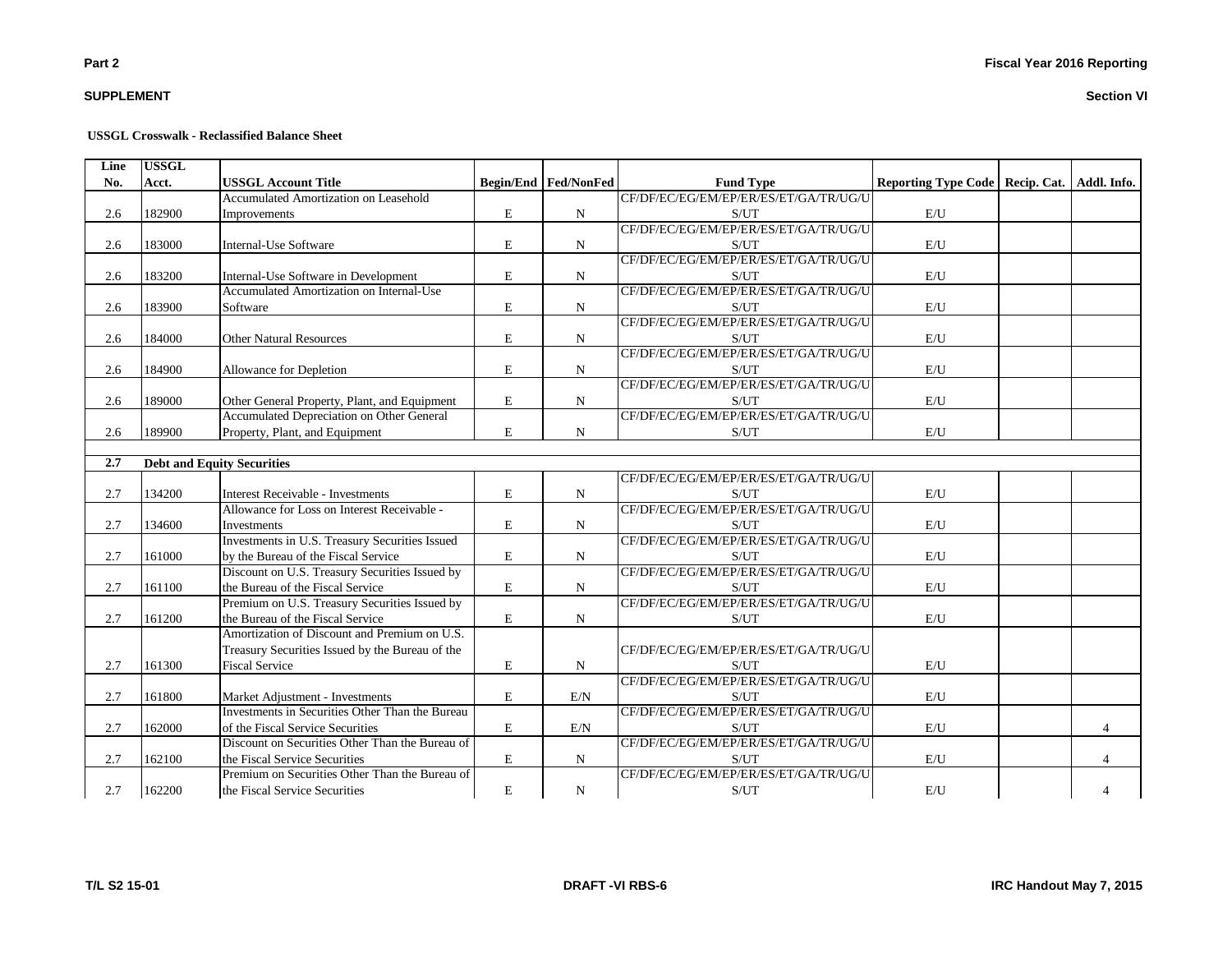# **SUPPLEMENT**

#### **USSGL Crosswalk - Reclassified Balance Sheet**

| Line             | <b>USSGL</b>                    |                                                              |                |                        |                                       |                                   |    |                |
|------------------|---------------------------------|--------------------------------------------------------------|----------------|------------------------|---------------------------------------|-----------------------------------|----|----------------|
| No.              | Acct.                           | <b>USSGL Account Title</b>                                   |                | Begin/End   Fed/NonFed | <b>Fund Type</b>                      | Reporting Type Code   Recip. Cat. |    | Addl. Info.    |
|                  |                                 | Amortization of Discount and Premium on                      |                |                        |                                       |                                   |    |                |
|                  |                                 | Securities Other Than the Bureau of the Fiscal               |                |                        | CF/DF/EC/EG/EM/EP/ER/ES/ET/GA/TR/UG/U |                                   |    |                |
| 2.7              | 162300                          | <b>Service Securities</b>                                    | Е              | N                      | S/UT                                  | E/U                               |    |                |
| $\overline{2.7}$ | 167000                          | Foreign Investments                                          | $\overline{E}$ | $\overline{N}$         | EP                                    | E                                 |    |                |
| 2.7              | 167100                          | Discount on Foreign Investments                              | ${\bf E}$      | ${\bf N}$              | $\rm EP$                              | E                                 |    |                |
| 2.7              | 167200                          | Premium on Foreign Investments                               | E              | $\mathbf N$            | $E$ P                                 | E                                 |    |                |
|                  |                                 | Foreign Exchange Rate Revalue Adjustments -                  |                |                        |                                       |                                   |    |                |
| 2.7              | 167900                          | Investments                                                  | $\mathbf E$    | ${\bf N}$              | EP                                    | $\mathbf E$                       |    |                |
|                  |                                 |                                                              |                |                        | CF/DF/EC/EG/EM/EP/ER/ES/ET/GA/TR/UG/U |                                   |    |                |
| 2.7              | 169000                          | Other Investments                                            | E              | N                      | S/UT                                  | E/U                               |    | $\overline{4}$ |
|                  |                                 |                                                              |                |                        |                                       |                                   |    |                |
| 2.8              | <b>Investments in GSEs</b>      |                                                              |                |                        |                                       |                                   |    |                |
|                  |                                 | Preferred Stock in Federal Government                        |                |                        | CF/DF/EC/EG/EM/EP/ER/ES/ET/GA/TR/UG/U |                                   |    |                |
| 2.8              | 165000                          | Sponsored Enterprise                                         | E              | $\mathbf N$            | S/UT                                  | E/U                               |    |                |
|                  |                                 | Market Adjustment - Senior Preferred Stock in                |                |                        | CF/DF/EC/EG/EM/EP/ER/ES/ET/GA/TR/UG/U |                                   |    |                |
| 2.8              | 165100                          | Federal Government Sponsored Enterprise                      | E              | $\mathbf N$            | S/UT                                  | E/U                               |    |                |
|                  |                                 | Common Stock Warrants in Federal Government                  |                |                        | CF/DF/EC/EG/EM/EP/ER/ES/ET/GA/TR/UG/U |                                   |    |                |
| 2.8              | 165200                          | Sponsored Enterprise                                         | $\mathbf E$    | $\mathbf N$            | S/UT                                  | E/U                               |    |                |
|                  |                                 |                                                              |                |                        |                                       |                                   |    |                |
|                  |                                 | Market Adjustment - Common Stock Warrants in                 |                |                        | CF/DF/EC/EG/EM/EP/ER/ES/ET/GA/TR/UG/U |                                   |    |                |
| 2.8              | 165300                          | Federal Government Sponsored Enterprise                      | E              | N                      | S/UT                                  | E/U                               |    |                |
|                  |                                 |                                                              |                |                        |                                       |                                   |    |                |
| 2.9              | <b>Other Assets</b>             |                                                              |                |                        |                                       |                                   |    |                |
|                  |                                 |                                                              |                |                        | CF/DF/EC/EG/EM/EP/ER/ES/ET/GA/TR/UG/U |                                   |    |                |
| 2.9              | 141000                          | <b>Advances and Prepayments</b>                              | $\mathbf E$    | $\mathbf N$            | S/UT                                  | E/U                               |    |                |
|                  |                                 |                                                              |                |                        | CF/DF/EC/EG/EM/EP/ER/ES/ET/GA/TR/UG/U |                                   |    |                |
| 2.9              | 199000                          | <b>Other Assets</b>                                          | $\mathbf E$    | $\mathbf N$            | S/UT                                  | E/U                               |    | 5              |
|                  |                                 | General Property, Plant, and Equipment                       |                |                        | CF/DF/EC/EG/EM/EP/ER/ES/ET/GA/TR/UG/U |                                   |    |                |
| 2.9              | 199500                          | Permanently Removed but Not Yet Disposed                     | $\mathbf E$    | $\mathbf N$            | S/UT                                  | E/U                               |    |                |
|                  |                                 |                                                              |                |                        |                                       |                                   |    |                |
| 2.10             | <b>Total Non-Federal Assets</b> |                                                              |                |                        |                                       |                                   |    |                |
|                  |                                 |                                                              |                |                        |                                       |                                   |    |                |
|                  |                                 | This line is calculated. Equals sum of line 2.1 through 2.9. |                |                        |                                       |                                   |    |                |
|                  |                                 |                                                              |                |                        |                                       |                                   |    |                |
| 3 <sup>1</sup>   | Federal                         |                                                              |                |                        |                                       |                                   |    |                |
|                  |                                 |                                                              |                |                        |                                       |                                   |    |                |
| 3.1              |                                 | Fund Balance With Treasury (RC 40)/1                         |                |                        |                                       |                                   | 40 |                |
|                  |                                 |                                                              |                |                        | CF/DF/EC/EG/EM/EP/ER/ES/ET/GA/TR/UG/U |                                   |    |                |
| 3.1              | 101000                          | Fund Balance With Treasury                                   | E              | G                      | S/UT                                  | E/U                               |    |                |
|                  |                                 | Fund Balance With Treasury Under a Continuing                |                |                        | CF/DF/EC/EG/EM/EP/ER/ES/ET/GA/TR/UG/U |                                   |    |                |
| 3.1              | 109000                          | Resolution                                                   | ${\bf E}$      | G                      | S/UT                                  | E/U                               |    |                |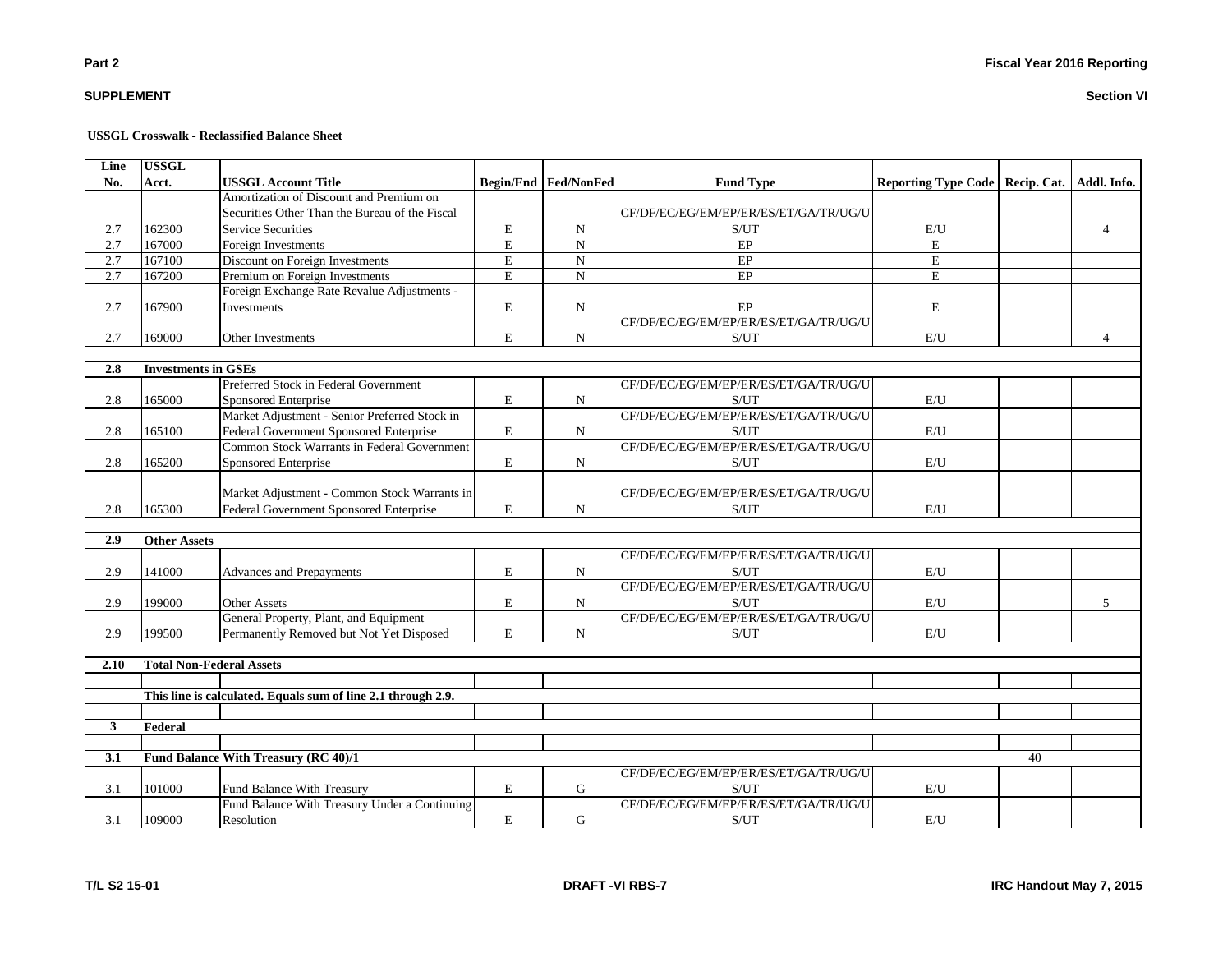**SUPPLEMENT**

#### **USSGL Crosswalk - Reclassified Balance Sheet**

| Line | <b>USSGL</b> |                                                  |             |                      |                                       |                                                 |    |   |
|------|--------------|--------------------------------------------------|-------------|----------------------|---------------------------------------|-------------------------------------------------|----|---|
| No.  | Acct.        | <b>USSGL Account Title</b>                       |             | Begin/End Fed/NonFed | <b>Fund Type</b>                      | Reporting Type Code   Recip. Cat.   Addl. Info. |    |   |
|      |              |                                                  |             |                      |                                       |                                                 |    |   |
| 3.2  |              | Federal Investments (RC 01)/1                    |             |                      |                                       |                                                 | 01 |   |
|      |              | Investments in U.S. Treasury Securities Issued   |             |                      | CF/DF/EC/EG/EM/EP/ER/ES/ET/GA/TR/UG/U |                                                 |    |   |
| 3.2  | 161000       | by the Bureau of the Fiscal Service              | E           | F                    | S/UT                                  | E/U                                             |    |   |
|      |              | Discount on U.S. Treasury Securities Issued by   |             |                      | CF/DF/EC/EG/EM/EP/ER/ES/ET/GA/TR/UG/U |                                                 |    |   |
| 3.2  | 161100       | the Bureau of the Fiscal Service                 | $\mathbf E$ | $\mathbf{F}$         | S/UT                                  | E/U                                             |    |   |
|      |              | Premium on U.S. Treasury Securities Issued by    |             |                      | CF/DF/EC/EG/EM/EP/ER/ES/ET/GA/TR/UG/U |                                                 |    |   |
| 3.2  | 161200       | the Bureau of the Fiscal Service                 | E           | $\mathbf{F}$         | S/UT                                  | E/U                                             |    |   |
|      |              | Amortization of Discount and Premium on U.S.     |             |                      |                                       |                                                 |    |   |
|      |              | Treasury Securities Issued by the Bureau of the  |             |                      | CF/DF/EC/EG/EM/EP/ER/ES/ET/GA/TR/UG/U |                                                 |    |   |
| 3.2  | 161300       | <b>Fiscal Service</b>                            | $\mathbf E$ | $\mathbf F$          | S/UT                                  | E/U                                             |    |   |
|      |              |                                                  |             |                      | CF/DF/EC/EG/EM/EP/ER/ES/ET/GA/TR/UG/U |                                                 |    |   |
| 3.2  | 161800       | Market Adjustment - Investments                  | E           | $\mathbf F$          | S/UT                                  | $\mathrm{E}/\mathrm{U}$                         |    |   |
|      |              | Investments in Securities Other Than the Bureau  |             |                      | CF/DF/EC/EG/EM/EP/ER/ES/ET/GA/TR/UG/U |                                                 |    |   |
| 3.2  | 162000       | of the Fiscal Service Securities                 | E           | $_{\rm F}$           | S/UT                                  | E/U                                             |    |   |
|      |              | Discount on Securities Other Than the Bureau of  |             |                      | CF/DF/EC/EG/EM/EP/ER/ES/ET/GA/TR/UG/U |                                                 |    |   |
| 3.2  | 162100       | the Fiscal Service Securities                    | E           | $\mathbf F$          | S/UT                                  | $\mathbf{E}/\mathbf{U}$                         |    |   |
|      |              | Premium on Securities Other Than the Bureau of   |             |                      | CF/DF/EC/EG/EM/EP/ER/ES/ET/GA/TR/UG/U |                                                 |    |   |
| 3.2  | 162200       | the Fiscal Service Securities                    | $\mathbf E$ | $\mathbf{F}$         | S/UT                                  | E/U                                             |    |   |
|      |              | Amortization of Discount and Premium on          |             |                      |                                       |                                                 |    |   |
|      |              | Securities Other Than the Bureau of the Fiscal   |             |                      | CF/DF/EC/EG/EM/EP/ER/ES/ET/GA/TR/UG/U |                                                 |    |   |
| 3.2  | 162300       | <b>Service Securities</b>                        | $\mathbf E$ | $\mathbf F$          | S/UT                                  | E/U                                             |    |   |
|      |              |                                                  |             |                      |                                       |                                                 |    |   |
|      |              | Investments in U.S. Treasury Zero Coupon         |             |                      | CF/DF/EC/EG/EM/EP/ER/ES/ET/GA/TR/UG/U |                                                 |    |   |
| 3.2  | 163000       | Bonds Issued by the Bureau of the Fiscal Service | E           | $\mathbf F$          | S/UT                                  | E/U                                             |    |   |
|      |              |                                                  |             |                      |                                       |                                                 |    |   |
|      |              | Discount on U.S. Treasury Zero Coupon Bonds      |             |                      | CF/DF/EC/EG/EM/EP/ER/ES/ET/GA/TR/UG/U |                                                 |    |   |
| 3.2  | 163100       | Issued by the Bureau of the Fiscal Service       | $\mathbf E$ | $\mathbf F$          | S/UT                                  | E/U                                             |    |   |
|      |              | Amortization of Discount on U.S. Treasury Zero   |             |                      |                                       |                                                 |    |   |
|      |              | Coupon Bonds Issued by the Bureau of the Fiscal  |             |                      | CF/DF/EC/EG/EM/EP/ER/ES/ET/GA/TR/UG/U |                                                 |    |   |
| 3.2  | 163300       | Service                                          | E           | $\mathbf{F}$         | S/UT                                  | E/U                                             |    |   |
|      |              | Allowance for Subsidy - Preferred Stock          |             |                      |                                       |                                                 |    |   |
|      |              | Accounted for Under the Provisions of the        |             |                      | CF/DF/EC/EG/EM/EP/ER/ES/ET/GA/TR/UG/U |                                                 |    |   |
| 3.2  | 164300       | Federal Credit Reform Act                        | E           | F                    | S/UT                                  | E/U                                             |    |   |
|      |              |                                                  |             |                      | CF/DF/EC/EG/EM/EP/ER/ES/ET/GA/TR/UG/U |                                                 |    |   |
| 3.2  | 169000       | Other Investments                                | E           | F                    | S/UT                                  | E/U                                             |    |   |
|      |              |                                                  |             |                      |                                       |                                                 |    |   |
| 3.3  |              | <b>Accounts Receivable (RC 22)/1</b>             |             |                      |                                       |                                                 | 22 |   |
|      |              |                                                  |             |                      | CF/DF/EC/EG/EM/EP/ER/ES/ET/GA/MR/TR/  |                                                 |    |   |
| 3.3  | 131000       | <b>Accounts Receivable</b>                       | $\mathbf E$ | $\mathbf F$          | UG/US/UT                              | $\mathrm{E}/\mathrm{U}$                         |    | 8 |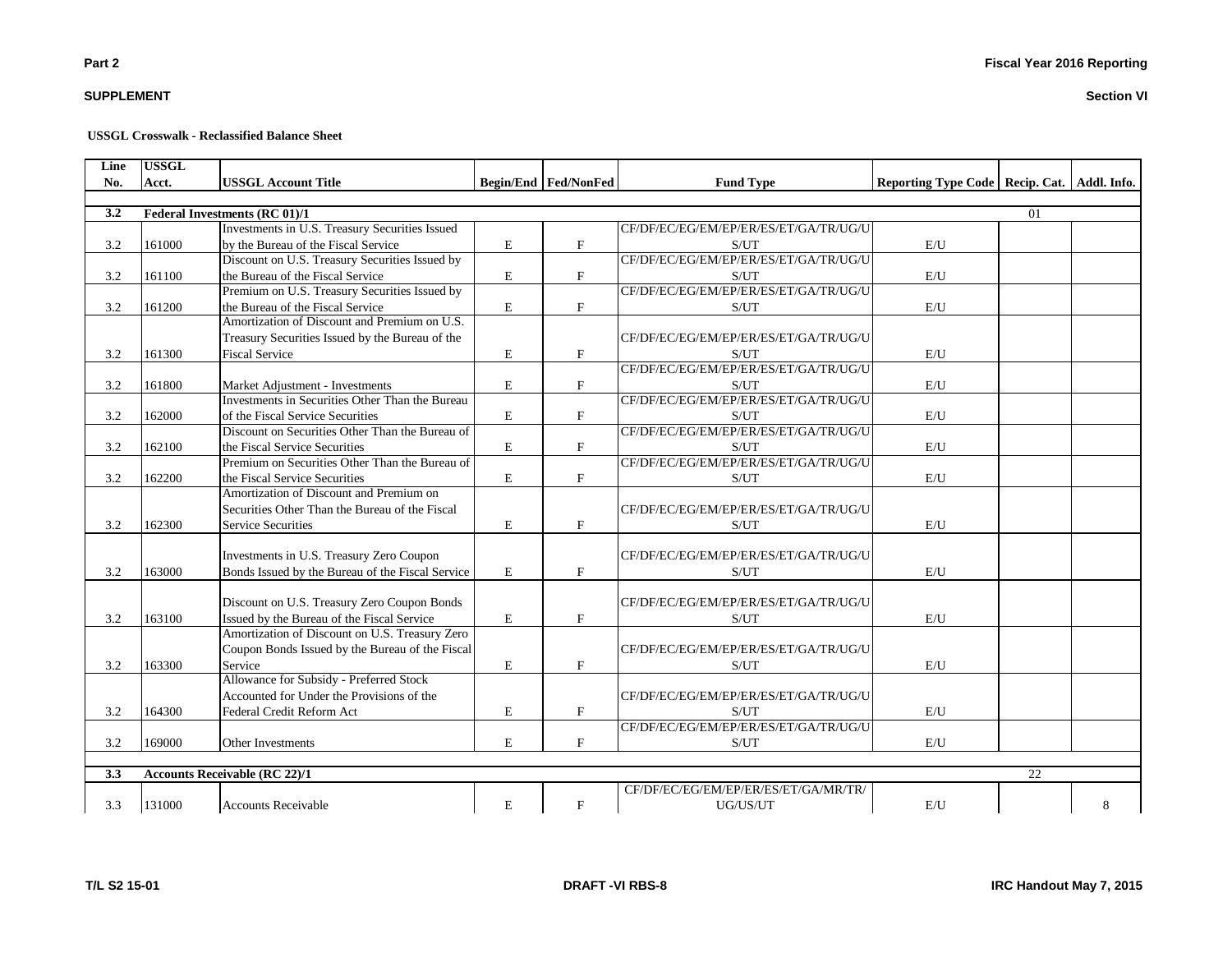# **SUPPLEMENT**

#### **USSGL Crosswalk - Reclassified Balance Sheet**

| Line | <b>USSGL</b> |                                                           |             |                           |                                       |                                   |    |             |
|------|--------------|-----------------------------------------------------------|-------------|---------------------------|---------------------------------------|-----------------------------------|----|-------------|
| No.  | Acct.        | <b>USSGL Account Title</b>                                |             | Begin/End   Fed/NonFed    | <b>Fund Type</b>                      | Reporting Type Code   Recip. Cat. |    | Addl. Info. |
|      |              |                                                           |             |                           | CF/DF/EC/EG/EM/EP/ER/ES/ET/GA/TR/UG/U |                                   |    |             |
| 3.3  | 131900       | Allowance for Loss on Accounts Receivable                 | E           | $\boldsymbol{\mathrm{F}}$ | S/UT                                  | E/U                               |    | 8           |
|      |              | Penalties and Fines Receivable - Not Otherwise            |             |                           | CF/DF/EC/EG/EM/EP/ER/ES/ET/GA/TR/UG/U |                                   |    |             |
| 3.3  | 136000       | Classified                                                | E           | $\mathbf F$               | S/UT                                  | E/U                               |    | 8           |
|      |              | Administrative Fees Receivable - Not Otherwise            |             |                           | CF/DF/EC/EG/EM/EP/ER/ES/ET/GA/TR/UG/U |                                   |    |             |
| 3.3  | 137000       | Classified                                                | $\mathbf E$ | F                         | S/UT                                  | E/U                               |    | 8           |
|      |              |                                                           |             |                           | CF/DF/EC/EG/EM/EP/ER/ES/ET/TR/UG/US/U |                                   |    |             |
| 3.3  | 199000       | <b>Other Assets</b>                                       | E           | F                         | T                                     | E/U                               |    | 8           |
|      |              |                                                           |             |                           |                                       |                                   |    |             |
| 3.4  |              | <b>Accounts Receivable, Capital Transfers (RC 12)/1</b>   |             |                           |                                       |                                   | 12 |             |
|      |              |                                                           |             |                           | CF/DF/EC/EG/EM/EP/ER/ES/ET/GA/TR/UG/U |                                   |    |             |
| 3.4  | 192300       | Contingent Receivable for Capital Transfers               | E           | $_{\rm F}$                | S/UT                                  | E/U                               |    |             |
|      |              |                                                           |             |                           | CF/DF/EC/EG/EM/EP/ER/ES/ET/GA/TR/UG/U |                                   |    |             |
| 3.4  | 192500       | Capital Transfers Receivable                              | E           | $_{\rm F}$                | S/UT                                  | E/U                               |    |             |
|      |              |                                                           |             |                           |                                       |                                   |    |             |
| 3.5  |              | <b>Interest Receivable (RC 02)/1</b>                      |             |                           |                                       |                                   | 02 |             |
|      |              |                                                           |             |                           | CF/DF/EC/EG/EM/EP/ER/ES/ET/TR/UG/US/U |                                   |    |             |
| 3.5  | 134000       | Interest Receivable - Not Otherwise Classified            | E           | $\mathbf F$               |                                       | E/U                               |    | 8           |
|      |              |                                                           |             |                           | CF/DF/EC/EG/EM/EP/ER/ES/ET/GA/TR/UG/U |                                   |    |             |
| 3.5  | 134100       | <b>Interest Receivable - Loans</b>                        | E           | $\mathbf{F}$              | S/UT                                  | E/U                               |    | 8           |
|      |              |                                                           |             |                           | CF/DF/EC/EG/EM/EP/ER/ES/ET/GA/TR/UG/U |                                   |    |             |
| 3.5  | 134200       | <b>Interest Receivable - Investments</b>                  | E           | $_{\rm F}$                | S/UT                                  | E/U                               |    | 8           |
| 3.6  |              | Loans Receivable (RC 17)/1                                |             |                           |                                       |                                   | 17 |             |
|      |              |                                                           |             |                           | CF/DF/EC/EG/EM/EP/ER/ES/ET/GA/MR/TR/  |                                   |    |             |
| 3.6  | 135000       | Loans Receivable                                          | $\mathbf E$ | $\mathbf F$               | UG/US/UT                              | E/U                               |    | 8           |
|      |              | Capitalized Loan Interest Receivable - Non-               |             |                           | CF/DF/EC/EG/EM/EP/ER/ES/ET/GA/MR/TR/  |                                   |    |             |
| 3.6  | 135100       | Credit Reform                                             | E           | $\boldsymbol{\mathrm{F}}$ | UG/US/UT                              | E/U                               |    | 8           |
|      |              |                                                           |             |                           | CF/DF/EC/EG/EM/EP/ER/ES/ET/GA/TR/UG/U |                                   |    |             |
| 3.6  | 136100       | Penalties and Fines Receivable - Loans                    | E           | $\mathbf F$               | S/UT                                  | E/U                               |    | 8           |
|      |              |                                                           |             |                           | CF/DF/EC/EG/EM/EP/ER/ES/ET/GA/TR/UG/U |                                   |    |             |
| 3.6  | 137100       | Administrative Fees Receivable - Loans                    | E           | F                         | S/UT                                  | E/U                               |    | 8           |
|      |              |                                                           |             |                           |                                       |                                   |    |             |
| 3.7  |              | <b>Transfers Receivable (RC 27)/1</b>                     |             |                           |                                       |                                   | 27 |             |
|      |              | Receivable for Transfers of Currently Invested            |             |                           | CF/DF/EC/EG/EM/EP/ER/ES/ET/GA/TR/UG/U |                                   |    |             |
| 3.7  | 133000       | <b>Balances</b>                                           | E           | $\mathbf{F}$              | S/UT                                  | E/U                               |    | 8           |
|      |              |                                                           |             |                           | CF/DF/EC/EG/EM/EP/ER/ES/ET/GA/TR/UG/U |                                   |    |             |
| 3.7  | 133500       | <b>Expenditure Transfers Receivable</b>                   | E           | $_{\rm F}$                | S/UT                                  | E/U                               |    | 8           |
|      |              |                                                           |             |                           |                                       |                                   |    |             |
| 3.8  |              | <b>Benefit Program Contributions Receivable (RC 21)/1</b> |             |                           |                                       |                                   | 21 |             |

**T/L S2 15-01 DRAFT -VI RBS-9 IRC Handout May 7, 2015**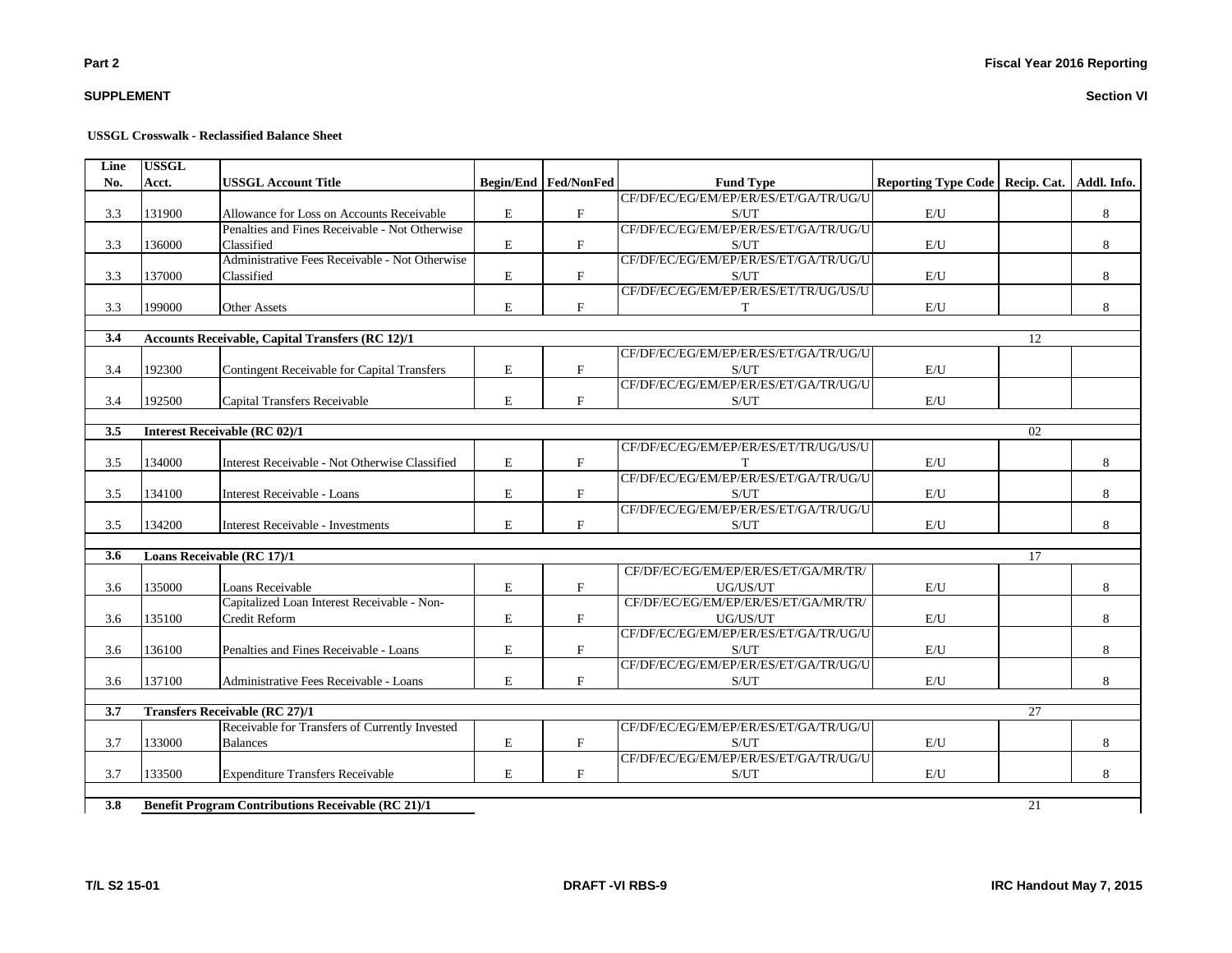| <b>USSGL Crosswalk - Reclassified Balance Sheet</b> |
|-----------------------------------------------------|
|-----------------------------------------------------|

| Line | <b>USSGL</b>                |                                                                |             |                           |                                                    |                                   |    |                |
|------|-----------------------------|----------------------------------------------------------------|-------------|---------------------------|----------------------------------------------------|-----------------------------------|----|----------------|
| No.  | Acct.                       | <b>USSGL Account Title</b>                                     |             | Begin/End Fed/NonFed      | <b>Fund Type</b>                                   | Reporting Type Code   Recip. Cat. |    | Addl. Info.    |
|      |                             | <b>Funded Employment Benefit Contributions</b>                 |             |                           | CF/DF/EC/EG/EM/EP/ER/ES/ET/GA/TR/UG/U              |                                   |    |                |
| 3.8  | 132000                      | Receivable                                                     | $\mathbf E$ | $\mathbf{F}$              | S/UT                                               | E/U                               |    | 8              |
|      |                             | <b>Unfunded FECA Benefit Contributions</b>                     |             |                           |                                                    |                                   |    |                |
| 3.8  | 132100                      | Receivable                                                     | $\mathbf E$ | $\boldsymbol{\mathrm{F}}$ | EG                                                 | ${\bf U}$                         |    | 8              |
| 3.9  |                             | Advances to Others and Prepayments (RC 23)/1                   |             |                           |                                                    |                                   | 23 |                |
|      |                             |                                                                |             |                           | CF/DF/EC/EG/EM/EP/ER/ES/ET/GA/TR/UG/U              |                                   |    |                |
| 3.9  | 141000                      | Advances and Prepayments                                       | $\mathbf E$ | $\mathbf{F}$              | S/UT                                               | E/U                               |    | 8              |
|      |                             |                                                                |             |                           |                                                    |                                   |    |                |
| 3.10 |                             | Other Assets (Without Reciprocals) (RC 29)/1                   |             |                           |                                                    |                                   | 29 |                |
|      |                             |                                                                |             |                           | CF/DF/EC/EG/EM/EP/ER/ES/ET/GA/TR/UG/U              |                                   |    |                |
| 3.10 | 132500                      | <b>Taxes Receivable</b>                                        | E           | G                         | S/UT                                               | E/U                               |    |                |
|      |                             |                                                                |             |                           | CF/DF/EC/EG/EM/EP/ER/ES/ET/GA/TR/UG/U              |                                   |    |                |
| 3.10 | 134200                      | Interest Receivable - Investments                              | E           | Ζ                         | S/UT                                               | $\mathrm{E}/\mathrm{U}$           |    |                |
|      |                             |                                                                |             |                           | CF/DF/EC/EG/EM/EP/ER/ES/ET/GA/TR/UG/U              |                                   |    |                |
| 3.10 | 137300                      | Administrative Fees Receivable - Taxes                         | ${\bf E}$   | G                         | S/UT                                               | E/U                               |    |                |
|      |                             | Investments in U.S. Treasury Securities Issued                 |             |                           | CF/DF/EC/EG/EM/EP/ER/ES/ET/GA/TR/UG/U              |                                   |    |                |
| 3.10 | 161000                      | by the Bureau of the Fiscal Service                            | $\mathbf E$ | Z                         | S/UT                                               | $\mathrm{E}/\mathrm{U}$           |    | $\overline{2}$ |
|      |                             | Discount on U.S. Treasury Securities Issued by                 |             |                           | CF/DF/EC/EG/EM/EP/ER/ES/ET/GA/TR/UG/U              |                                   |    |                |
| 3.10 | 161100                      | the Bureau of the Fiscal Service                               | $\mathbf E$ | Ζ                         | S/UT                                               | E/U                               |    | 2              |
|      |                             | Premium on U.S. Treasury Securities Issued by                  |             |                           | CF/DF/EC/EG/EM/EP/ER/ES/ET/GA/TR/UG/U              |                                   |    |                |
| 3.10 | 161200                      | the Bureau of the Fiscal Service                               | $\mathbf E$ | Z                         | S/UT                                               | E/U                               |    | $\overline{2}$ |
|      |                             | Amortization of Discount and Premium on U.S.                   |             |                           |                                                    |                                   |    |                |
|      |                             | Treasury Securities Issued by the Bureau of the                |             |                           | CF/DF/EC/EG/EM/EP/ER/ES/ET/GA/TR/UG/U              |                                   |    |                |
| 3.10 | 161300                      | <b>Fiscal Service</b>                                          | ${\bf E}$   | Z                         | S/UT                                               | $\mathrm{E}/\mathrm{U}$           |    | $\mathfrak{2}$ |
|      |                             | Asset for Agency's Custodial and Non-Entity Liabilities (RC    |             |                           |                                                    |                                   |    |                |
| 3.11 | 46/1                        |                                                                |             |                           |                                                    |                                   | 46 |                |
|      |                             | Asset for Agency's Custodial and Non-Entity                    |             |                           |                                                    |                                   |    |                |
| 3.11 | 198000                      | Liabilities                                                    | E           | F                         | GA                                                 | U                                 |    |                |
| 3.12 | Other Assets (RC 30)/1      |                                                                |             |                           |                                                    |                                   | 30 |                |
|      |                             |                                                                |             |                           | CF/EC/EG/EM/EP/ER/ES/ET/GA/TR/UG/US/U              |                                   |    |                |
| 3.12 | 192100                      | Receivable From Appropriations                                 | $\mathbf E$ | ${\bf G}$                 | T                                                  | $\mathrm{E}/\mathrm{U}$           |    |                |
|      |                             |                                                                |             |                           | CF/DF/EC/EG/EM/EP/ER/ES/ET/GA/TR/UG/U              |                                   |    |                |
| 3.12 | 199000                      | <b>Other Assets</b>                                            | $\mathbf E$ | G                         | $\ensuremath{\mathrm{S}}/\ensuremath{\mathrm{UT}}$ | E/U                               |    |                |
| 3.12 | 199000                      | <b>Other Assets</b>                                            | E           | $\overline{F}$            | GA                                                 | E/I                               |    |                |
|      |                             |                                                                |             |                           |                                                    |                                   |    |                |
| 3.13 | <b>Total Federal Assets</b> |                                                                |             |                           |                                                    |                                   |    |                |
|      |                             |                                                                |             |                           |                                                    |                                   |    |                |
|      |                             | This line is calculated. Equals sum of lines 3.1 through 3.12. |             |                           |                                                    |                                   |    |                |

**SUPPLEMENT**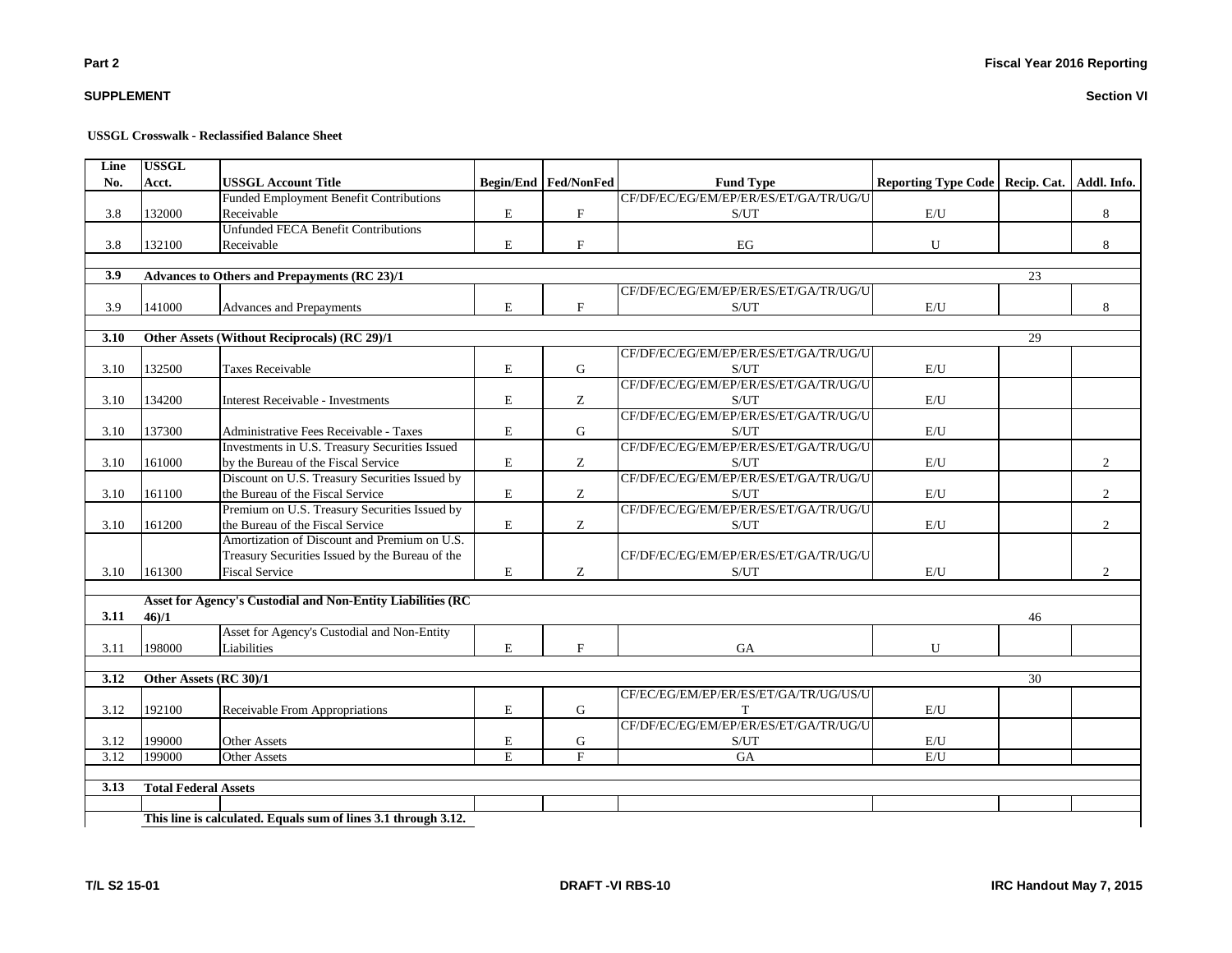# **Section VI**

**Fiscal Year 2016 Reporting**

**USSGL Crosswalk - Reclassified Balance Sheet**

| Line           | <b>USSGL</b>            |                                                                                     |             |                               |                                       |                                                 |                |
|----------------|-------------------------|-------------------------------------------------------------------------------------|-------------|-------------------------------|---------------------------------------|-------------------------------------------------|----------------|
| No.            | Acct.                   | <b>USSGL Account Title</b>                                                          |             | <b>Begin/End   Fed/NonFed</b> | <b>Fund Type</b>                      | Reporting Type Code   Recip. Cat.   Addl. Info. |                |
| $\overline{4}$ |                         |                                                                                     |             |                               |                                       |                                                 |                |
|                | <b>Total Assets</b>     |                                                                                     |             |                               |                                       |                                                 |                |
|                |                         | This line is calculated. Equals sum of lines 2.10 and 3.13.                         |             |                               |                                       |                                                 |                |
|                |                         |                                                                                     |             |                               |                                       |                                                 |                |
| 5              | <b>Liabilities:</b>     |                                                                                     |             |                               |                                       |                                                 |                |
|                |                         |                                                                                     |             |                               |                                       |                                                 |                |
| 6              | <b>Non-Federal</b>      |                                                                                     |             |                               |                                       |                                                 |                |
|                |                         |                                                                                     |             |                               |                                       |                                                 |                |
| 6.1            | <b>Accounts Pavable</b> |                                                                                     |             |                               |                                       |                                                 |                |
|                |                         |                                                                                     |             |                               | CF/DF/EC/EG/EM/EP/ER/ES/ET/GA/MR/TR/  |                                                 |                |
| 6.1            | 211000                  | <b>Accounts Payable</b>                                                             | E           | N                             | UG/US/UT                              | E/U                                             |                |
|                |                         |                                                                                     |             |                               | CF/DF/EC/EG/EM/EP/ER/ES/ET/GA/TR/UG/U |                                                 |                |
| 6.1            | 212000                  | Disbursements in Transit                                                            | $\mathbf E$ | N                             | S/UT                                  | E/U                                             |                |
|                |                         | Accrued Interest Payable - Not Otherwise                                            |             |                               | CF/DF/EC/EG/EM/EP/ER/ES/ET/GA/TR/UG/U |                                                 |                |
| 6.1            | 214000                  | Classified                                                                          | $\mathbf E$ | ${\bf N}$                     | S/UT                                  | E/U                                             |                |
|                |                         |                                                                                     |             |                               |                                       |                                                 |                |
| 6.1            | 296000                  | Accounts Payable From Canceled Appropriations                                       | $\mathbf E$ | N                             | EC/EG/EM/EP/ER/ES/ET/GA/TR            | E/U                                             |                |
|                |                         |                                                                                     |             |                               |                                       |                                                 |                |
|                |                         | Federal Debt Securities Held by the Public and Accrued                              |             |                               |                                       |                                                 |                |
| 6.2            | <b>Interest</b>         |                                                                                     |             |                               |                                       |                                                 |                |
|                |                         |                                                                                     |             |                               | CF/DF/EC/EG/EM/EP/ER/ES/ET/GA/TR/UG/U |                                                 |                |
| 6.2            | 214100                  | Accrued Interest Payable - Loans                                                    | E           | N                             | S/UT                                  | $\mathbf{E}/\mathbf{U}$                         | $\overline{2}$ |
|                |                         |                                                                                     |             |                               | CF/DF/EC/EG/EM/EP/ER/ES/ET/GA/TR/UG/U |                                                 |                |
| 6.2            | 214200                  | Accrued Interest Payable - Debt                                                     | E           | N                             | S/UT                                  | E/U                                             |                |
|                |                         | Securities Issued by Federal Agencies Under                                         |             |                               | CF/DF/EC/EG/EM/EP/ER/ES/ET/GA/TR/UG/U |                                                 |                |
| 6.2            | 253000                  | General and Special Financing Authority<br>Discount on Securities Issued by Federal | E           | N                             | S/UT                                  | E/U                                             |                |
|                |                         | Agencies Under General and Special Financing                                        |             |                               | CF/DF/EC/EG/EM/EP/ER/ES/ET/GA/TR/UG/U |                                                 |                |
| 6.2            | 253100                  | Authority                                                                           | E           | N                             | S/UT                                  | E/U                                             |                |
|                |                         | Premium on Securities Issued by Federal                                             |             |                               |                                       |                                                 |                |
|                |                         | Agencies Under General and Special Financing                                        |             |                               | CF/DF/EC/EG/EM/EP/ER/ES/ET/GA/TR/UG/U |                                                 |                |
| 6.2            | 253200                  | Authority                                                                           | $\mathbf E$ | N                             | S/UT                                  | E/U                                             |                |
|                |                         | Amortization of Discount on Securities Issued by                                    |             |                               |                                       |                                                 |                |
|                |                         | Federal Agencies Under General and Special                                          |             |                               | CF/DF/EC/EG/EM/EP/ER/ES/ET/GA/TR/UG/U |                                                 |                |
| 6.2            | 253300                  | <b>Financing Authority</b>                                                          | E           | N                             | S/UT                                  | E/U                                             |                |
|                |                         | Amortization of Premium on Securities Issued by                                     |             |                               |                                       |                                                 |                |
|                |                         | Federal Agencies Under General and Special                                          |             |                               | CF/DF/EC/EG/EM/EP/ER/ES/ET/GA/TR/UG/U |                                                 |                |
| 6.2            | 253400                  | <b>Financing Authority</b>                                                          | E           | N                             | S/UT                                  | E/U                                             |                |
|                |                         |                                                                                     |             |                               | CF/DF/EC/EG/EM/EP/ER/ES/ET/GA/TR/UG/U |                                                 |                |
| 6.2            | 254000                  | <b>Participation Certificates</b>                                                   | E           | N                             | S/UT                                  | E/U                                             |                |

**Part 2**

**SUPPLEMENT**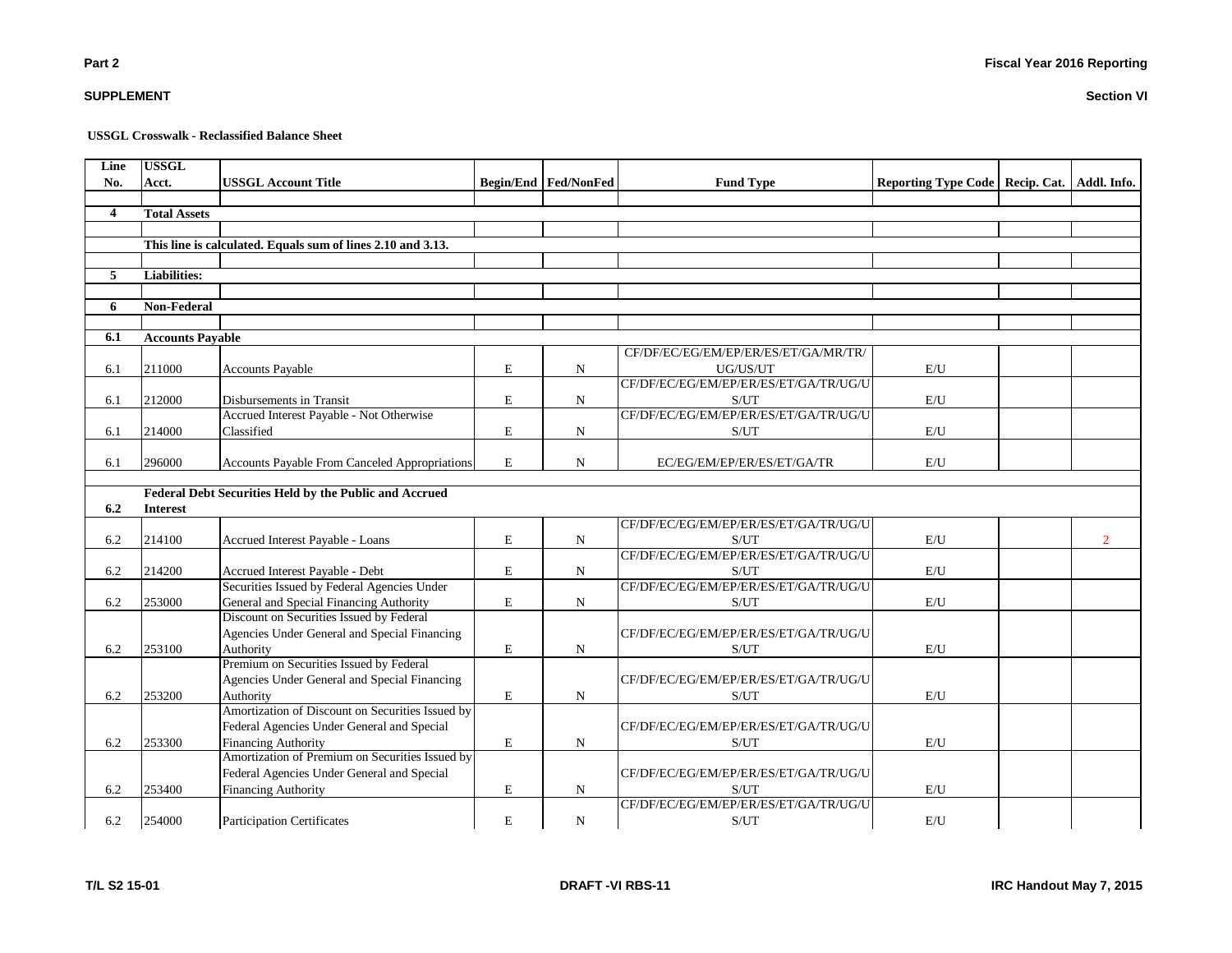# **SUPPLEMENT**

**Part 2**

#### **USSGL Crosswalk - Reclassified Balance Sheet**

| Line | <b>USSGL</b> |                                                       |             |                             |                                                    |                                                 |  |
|------|--------------|-------------------------------------------------------|-------------|-----------------------------|----------------------------------------------------|-------------------------------------------------|--|
| No.  | Acct.        | <b>USSGL Account Title</b>                            |             | <b>Begin/End Fed/NonFed</b> | <b>Fund Type</b>                                   | Reporting Type Code   Recip. Cat.   Addl. Info. |  |
|      |              |                                                       |             |                             |                                                    |                                                 |  |
| 6.3  |              | <b>Federal Employee and Veterans Benefits Payable</b> |             |                             |                                                    |                                                 |  |
|      |              | Employee Health Care Liability Incurred but Not       |             |                             | CF/DF/EC/EG/EM/EP/ER/ES/ET/GA/TR/UG/U              |                                                 |  |
| 6.3  | 219100       | Reported                                              | E           | $\mathbf N$                 | S/UT                                               | E/U                                             |  |
|      |              | <b>Employer Contributions and Payroll Taxes</b>       |             |                             | CF/DF/EC/EG/EM/EP/ER/ES/ET/GA/TR/UG/U              |                                                 |  |
| 6.3  | 221300       | Pavable                                               | E           | $\mathbf N$                 | S/UT                                               | E/U                                             |  |
|      |              | Other Post Employment Benefits Due and                |             |                             | CF/DF/EC/EG/EM/EP/ER/ES/ET/GA/TR/UG/U              |                                                 |  |
| 6.3  | 221500       | Payable                                               | E           | $\mathbf N$                 | S/UT                                               | E/U                                             |  |
|      |              | Pension Benefits Due and Payable to                   |             |                             | CF/DF/EC/EG/EM/EP/ER/ES/ET/GA/TR/UG/U              |                                                 |  |
| 6.3  | 221600       | <b>Beneficiaries</b>                                  | E           | $\mathbf N$                 | S/UT                                               | E/U                                             |  |
|      |              |                                                       |             |                             | CF/DF/EC/EG/EM/EP/ER/ES/ET/GA/TR/UG/U              |                                                 |  |
| 6.3  | 221700       | <b>Benefit Premiums Payable to Carriers</b>           | $\mathbf E$ | $\mathbf N$                 | S/UT                                               | E/U                                             |  |
|      |              | Life Insurance Benefits Due and Payable to            |             |                             | CF/DF/EC/EG/EM/EP/ER/ES/ET/GA/TR/UG/U              |                                                 |  |
| 6.3  | 221800       | <b>Beneficiaries</b>                                  | E           | $\mathbf N$                 | S/UT                                               | E/U                                             |  |
|      |              |                                                       |             |                             | CF/DF/EC/EG/EM/EP/ER/ES/ET/GA/TR/UG/U              |                                                 |  |
| 6.3  | 229000       | Other Unfunded Employment Related Liability           | E           | $\mathbf N$                 | $\ensuremath{\mathrm{S}}/\ensuremath{\mathrm{UT}}$ | $\mathbf{E}/\mathbf{U}$                         |  |
|      |              |                                                       |             |                             | CF/DF/EC/EG/EM/EP/ER/ES/ET/GA/TR/UG/U              |                                                 |  |
| 6.3  | 261000       | <b>Actuarial Pension Liability</b>                    | E           | N                           | S/UT                                               | E/U                                             |  |
|      |              |                                                       |             |                             | CF/DF/EC/EG/EM/EP/ER/ES/ET/GA/TR/UG/U              |                                                 |  |
| 6.3  | 262000       | Actuarial Health Insurance Liability                  | E           | $\mathbf N$                 | S/UT                                               | E/U                                             |  |
|      | 263000       |                                                       | E           |                             | CF/DF/EC/EG/EM/EP/ER/ES/ET/GA/TR/UG/U              |                                                 |  |
| 6.3  |              | Actuarial Life Insurance Liability                    |             | $\mathbf N$                 | S/UT<br>CF/DF/EC/EG/EM/EP/ER/ES/ET/GA/TR/UG/U      | $\mathrm{E}/\mathrm{U}$                         |  |
| 6.3  | 265000       | <b>Actuarial FECA Liability</b>                       | E           |                             |                                                    | E/U                                             |  |
|      |              |                                                       |             | $\mathbf N$                 | S/UT<br>CF/DF/EC/EG/EM/EP/ER/ES/ET/GA/TR/UG/U      |                                                 |  |
| 6.3  | 269000       | Other Actuarial Liabilities                           | E           | N                           | S/UT                                               | E/U                                             |  |
|      |              |                                                       |             |                             |                                                    |                                                 |  |
| 6.4  |              | <b>Environmental and Disposal Liabilities</b>         |             |                             |                                                    |                                                 |  |
|      |              |                                                       |             |                             | CF/DF/EC/EG/EM/EP/ER/ES/ET/GA/TR/UG/U              |                                                 |  |
| 6.4  | 299500       | <b>Estimated Cleanup Cost Liability</b>               | E           | $\mathbf N$                 | S/UT                                               | E/U                                             |  |
|      |              |                                                       |             |                             |                                                    |                                                 |  |
| 6.5  |              | <b>Benefits Due and Payable</b>                       |             |                             |                                                    |                                                 |  |
|      |              |                                                       |             |                             | CF/DF/EC/EG/EM/EP/ER/ES/ET/GA/TR/UG/U              |                                                 |  |
| 6.5  | 216000       | <b>Entitlement Benefits Due and Payable</b>           | E           | N                           | S/UT                                               | E/U                                             |  |
|      |              |                                                       |             |                             |                                                    |                                                 |  |
| 6.6  |              | <b>Loan Guarantee Liabilities</b>                     |             |                             |                                                    |                                                 |  |
|      |              |                                                       |             |                             | CF/DF/EC/EG/EM/EP/ER/ES/ET/GA/TR/UG/U              |                                                 |  |
| 6.6  | 218000       | Loan Guarantee Liability                              | E           | $\mathbf N$                 | S/UT                                               | E/U                                             |  |
|      |              |                                                       |             |                             |                                                    |                                                 |  |
| 6.7  |              | Liabilities to GSEs (for use by Treasury only)        |             |                             |                                                    |                                                 |  |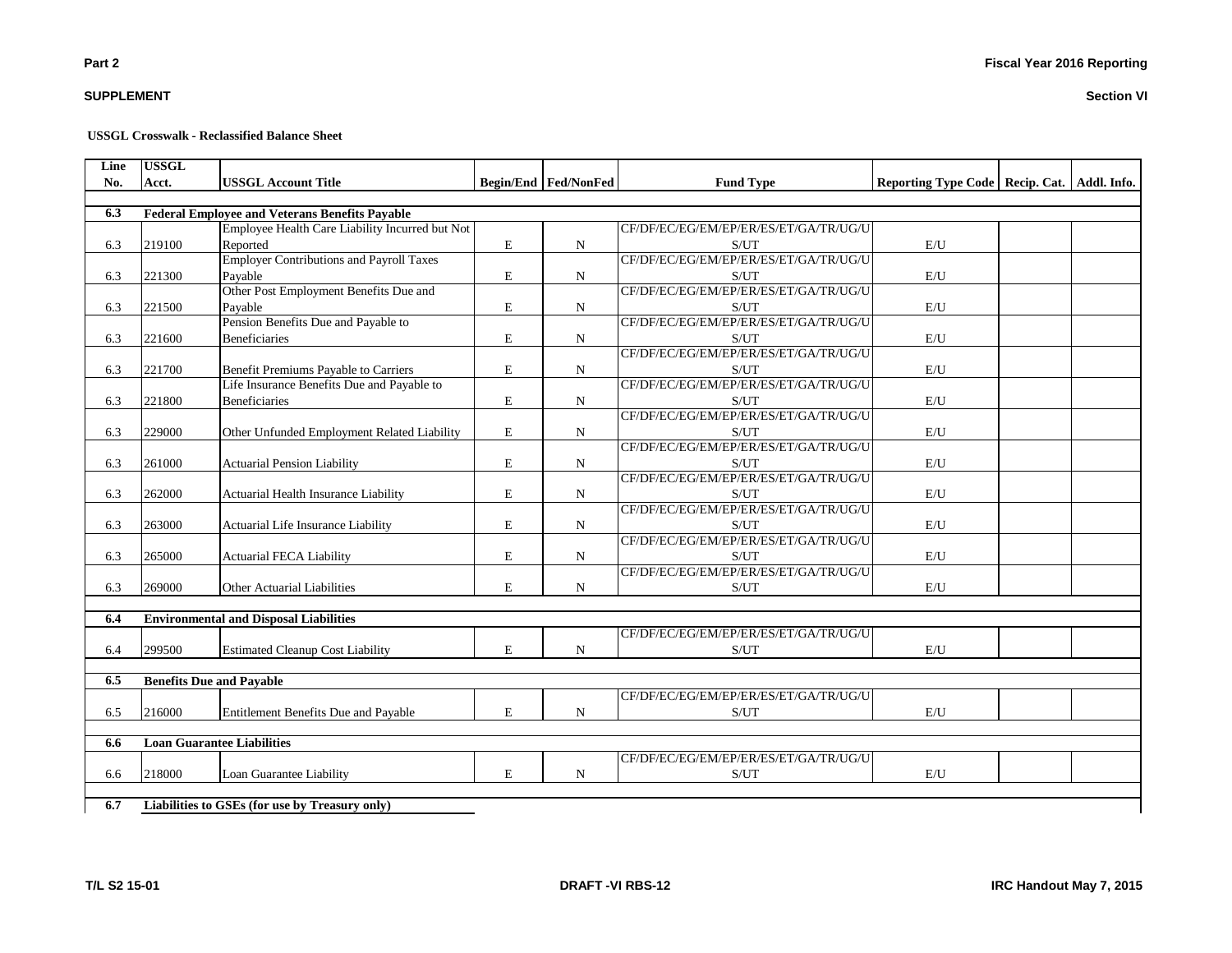# **SUPPLEMENT**

# **USSGL Crosswalk - Reclassified Balance Sheet**

| Line<br>No. | <b>USSGL</b><br>Acct.    | <b>USSGL Account Title</b>                               |             | <b>Begin/End Fed/NonFed</b> | <b>Fund Type</b>                              | Reporting Type Code   Recip. Cat.   Addl. Info. |     |
|-------------|--------------------------|----------------------------------------------------------|-------------|-----------------------------|-----------------------------------------------|-------------------------------------------------|-----|
|             |                          | <b>Accounts Payable for Federal Government</b>           |             |                             | CF/DF/EC/EG/EM/EP/ER/ES/ET/GA/TR/UG/U         |                                                 |     |
| 6.7         | 211200                   | Sponsored Enterprise                                     | E           | N                           | S/UT                                          | E/U                                             |     |
|             |                          | Contingent Liabilities - Federal Government              |             |                             | CF/DF/EC/EG/EM/EP/ER/ES/ET/GA/TR/UG/U         |                                                 |     |
| 6.7         | 292200                   | Sponsored Enterprise                                     | E           | N                           | S/UT                                          | E/U                                             |     |
|             |                          |                                                          |             |                             |                                               |                                                 |     |
| 6.8         |                          | <b>Insurance and Guarantee Program Liabilities</b>       |             |                             |                                               |                                                 |     |
|             |                          | Actuarial Liabilities for Federal Insurance and          |             |                             | CF/DF/EC/EG/EM/EP/ER/ES/ET/GA/TR/UG/U         |                                                 |     |
| 6.8         | 266000                   | <b>Guarantee Programs</b>                                | E           | N                           | S/UT                                          | E/U                                             |     |
|             |                          |                                                          |             |                             |                                               |                                                 |     |
| 6.9         | <b>Other Liabilities</b> |                                                          |             |                             |                                               |                                                 |     |
| 6.9         | 201000                   | Liability for Fund Balance With Treasury                 | $\mathbf E$ | ${\bf N}$                   | <b>GA</b>                                     | U                                               |     |
|             |                          |                                                          |             |                             | CF/DF/EC/EG/EM/EP/ER/ES/ET/GA/TR/UG/U         |                                                 |     |
| 6.9         | 213000                   | <b>Contract Holdbacks</b>                                | $\mathbf E$ | N                           | S/UT                                          | E/U                                             |     |
|             |                          | Other Liabilities With Related Budgetary                 |             |                             | CF/DF/EC/EG/EM/EP/ER/ES/ET/GA/TR/UG/U         |                                                 |     |
| 6.9         | 219000                   | Obligations                                              | $\mathbf E$ | N                           | S/UT                                          | E/U                                             |     |
|             |                          | Special Drawing Right (SDR) Certificates Issued          |             |                             |                                               |                                                 |     |
| 6.9         | 219200                   | to Federal Reserve Banks                                 | $\mathbf E$ | N                           | EP                                            | $\mathbf E$                                     |     |
| 6.9         | 219300                   | Allocation of Special Drawing Rights (SDRs)              | ${\bf E}$   | $\mathbf N$                 | EP                                            | $\mathbf E$                                     |     |
|             |                          |                                                          |             |                             | CF/DF/EC/EG/EM/EP/ER/ES/ET/GA/TR/UG/U         |                                                 |     |
| 6.9         | 221000                   | Accrued Funded Payroll and Leave                         | $\mathbf E$ | N                           | S/UT                                          | E/U                                             |     |
|             |                          |                                                          |             |                             | CF/DF/EC/EG/EM/EP/ER/ES/ET/GA/TR/UG/U         |                                                 |     |
| 6.9         | 221100                   | Withholdings Payable                                     | $\mathbf E$ | N                           | S/UT                                          | E/U                                             |     |
|             |                          |                                                          |             |                             | CF/DF/EC/EG/EM/EP/ER/ES/ET/GA/TR/UG/U         |                                                 |     |
| 6.9         | 222000                   | <b>Unfunded Leave</b>                                    | ${\bf E}$   | N                           | S/UT                                          | E/U                                             |     |
|             |                          |                                                          |             |                             | CF/DF/EC/EG/EM/EP/ER/ES/ET/GA/TR/UG/U         |                                                 |     |
| 6.9         | 231000                   | Liability for Advances and Prepayments                   | ${\bf E}$   | ${\bf N}$                   | S/UT                                          | $\mathbf{E}/\mathbf{U}$                         |     |
|             |                          |                                                          |             |                             | CF/DF/EC/EG/EM/EP/ER/ES/ET/GA/TR/UG/U         |                                                 |     |
| 6.9         | 232000                   | <b>Other Deferred Revenue</b>                            | $\mathbf E$ | N                           | S/UT                                          | E/U                                             |     |
|             |                          | Liability for Nonfiduciary Deposit Funds and             |             |                             | CF/DF/EC/EG/EM/EP/ER/ES/ET/GA/TR/UG/U         |                                                 |     |
| 6.9         | 240000                   | <b>Undeposited Collections</b>                           | E           | N                           | S/UT<br>CF                                    | E/U                                             |     |
| 6.9         | 241000                   | Liability for Clearing Accounts                          | E           | $\overline{N}$              |                                               | E/U                                             |     |
|             |                          |                                                          |             |                             | CF/DF/EC/EG/EM/EP/ER/ES/ET/GA/TR/UG/U         |                                                 |     |
| 6.9         | 259000                   | Other Debt<br>Actuarial Liabilities for Treasury-Managed | $\mathbf E$ | N                           | S/UT<br>CF/DF/EC/EG/EM/EP/ER/ES/ET/GA/TR/UG/U | E/U                                             | 6/7 |
|             |                          |                                                          |             |                             |                                               |                                                 |     |
| 6.9         | 267000                   | <b>Benefit Programs</b>                                  | $\mathbf E$ | N                           | S/UT<br>CF/DF/EC/EG/EM/EP/ER/ES/ET/GA/TR/UG/U | E/U                                             |     |
|             |                          |                                                          |             |                             |                                               |                                                 |     |
| 6.9         | 291000                   | Prior Liens Outstanding on Acquired Collateral           | ${\bf E}$   | ${\bf N}$                   | S/UT<br>CF/DF/EC/EG/EM/EP/ER/ES/ET/GA/TR/UG/U | $\mathrm{E}/\mathrm{U}$                         |     |
|             | 292000                   |                                                          | $\mathbf E$ |                             |                                               | E/U                                             |     |
| 6.9         |                          | <b>Contingent Liabilities</b>                            |             | N                           | S/UT<br>CF/DF/EC/EG/EM/EP/ER/ES/ET/GA/TR/UG/U |                                                 |     |
|             |                          |                                                          |             |                             |                                               |                                                 |     |
| 6.9         | 294000                   | Capital Lease Liability                                  | $\mathbf E$ | N                           | S/UT                                          | E/U                                             |     |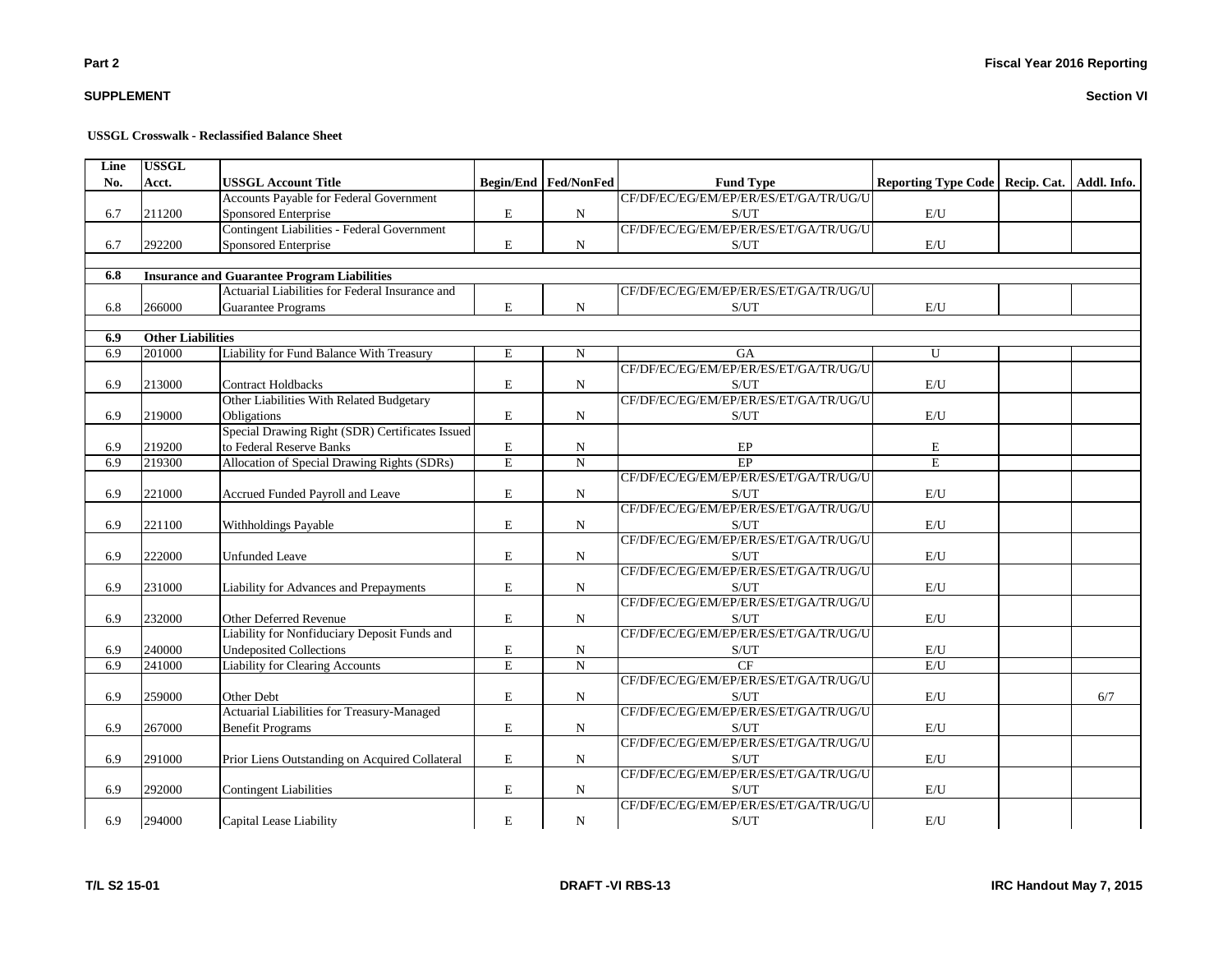# **Section VI**

**USSGL Crosswalk - Reclassified Balance Sheet**

| Line           | <b>USSGL</b>           |                                                               |             |                      |                                       |                                                 |    |   |
|----------------|------------------------|---------------------------------------------------------------|-------------|----------------------|---------------------------------------|-------------------------------------------------|----|---|
| No.            | Acct.                  | <b>USSGL Account Title</b>                                    |             | Begin/End Fed/NonFed | <b>Fund Type</b>                      | Reporting Type Code   Recip. Cat.   Addl. Info. |    |   |
|                |                        |                                                               |             |                      | CF/DF/EC/EG/EM/EP/ER/ES/ET/GA/MR/TR/  |                                                 |    |   |
| 6.9            | 298000                 | <b>Custodial Liability</b>                                    | E           | N                    | UG/US/UT                              | E/U                                             |    | 3 |
|                |                        | Other Liabilities Without Related Budgetary                   |             |                      | CF/DF/EC/EG/EM/EP/ER/ES/ET/GA/MR/TR/  |                                                 |    |   |
| 6.9            | 299000                 | Obligations                                                   | $\mathbf E$ | $\mathbf N$          | UG/US/UT                              | E/U                                             |    |   |
|                |                        |                                                               |             |                      |                                       |                                                 |    |   |
| 6.10           |                        | <b>Total Non-Federal Liabilities</b>                          |             |                      |                                       |                                                 |    |   |
|                |                        |                                                               |             |                      |                                       |                                                 |    |   |
|                |                        | This line is calculated. Equals sum of lines 6.1 through 6.9. |             |                      |                                       |                                                 |    |   |
|                |                        |                                                               |             |                      |                                       |                                                 |    |   |
| $\overline{7}$ | Federal                |                                                               |             |                      |                                       |                                                 |    |   |
|                |                        |                                                               |             |                      |                                       |                                                 |    |   |
| 7.1            |                        | <b>Accounts Payable (RC 22)/1</b>                             |             |                      |                                       |                                                 | 22 |   |
|                |                        |                                                               |             |                      | CF/DF/EC/EG/EM/EP/ER/ES/ET/GA/MR/TR/  |                                                 |    |   |
| 7.1            | 211000                 | <b>Accounts Payable</b>                                       | $\mathbf E$ | $\mathbf{F}$         | UG/US/UT                              | E/U                                             |    |   |
|                |                        |                                                               |             |                      | CF/DF/EC/EG/EM/EP/ER/ES/ET/GA/TR/UG/U |                                                 |    |   |
| 7.1            | 212000                 | Disbursements in Transit                                      | $\mathbf E$ | $\mathbf F$          | S/UT                                  | E/U                                             |    |   |
|                |                        |                                                               |             |                      | CF/DF/EC/EG/EM/EP/ER/ES/ET/GA/TR/UG/U |                                                 |    |   |
| 7.1            | 213000                 | <b>Contract Holdbacks</b>                                     | E           | F                    | S/UT                                  | E/U                                             |    |   |
|                |                        |                                                               |             |                      | CF/DF/EC/EG/EM/EP/ER/ES/ET/GA/TR/UG/U |                                                 |    |   |
| 7.1            | 217000                 | Subsidy Payable to the Financing Account                      | E           | $\mathbf{F}$         | S/UT                                  | E/U                                             |    |   |
|                |                        | Other Liabilities With Related Budgetary                      |             |                      | CF/DF/EC/EG/EM/EP/ER/ES/ET/GA/TR/UG/U |                                                 |    |   |
| 7.1            | 219000                 | Obligations                                                   | E           | $\mathbf F$          | S/UT                                  | E/U                                             |    |   |
|                |                        |                                                               |             |                      | CF/DF/EC/EG/EM/EP/ER/ES/ET/GA/TR/UG/U |                                                 |    |   |
| 7.1            | 294000                 | Capital Lease Liability                                       | $\mathbf E$ | $\mathbf F$          | S/UT                                  | E/U                                             |    |   |
|                |                        |                                                               |             |                      |                                       |                                                 |    |   |
| 7.1            | 296000                 | Accounts Payable From Canceled Appropriations                 | E           | $\mathbf{F}$         | EC/EG/EM/EP/ER/ES/ET/GA/TR            | E/U                                             |    |   |
|                |                        | Other Liabilities Without Related Budgetary                   |             |                      | CF/DF/EC/EG/EM/EP/ER/ES/ET/MR/TR/UG/  |                                                 |    |   |
| 7.1            | 299000                 | Obligations                                                   | E           | $\mathbf{F}$         | US/UT                                 | E/U                                             |    |   |
|                |                        |                                                               |             |                      |                                       |                                                 |    |   |
| 7.2            |                        | <b>Accounts Payable, Capital Transfers (RC 12)/1</b>          |             |                      |                                       |                                                 | 12 |   |
|                |                        |                                                               |             |                      | CF/DF/EC/EG/EM/EP/ER/ES/ET/GA/TR/UG/U |                                                 |    |   |
| 7.2            | 292300                 | <b>Contingent Liability for Capital Transfers</b>             | $\mathbf E$ | $\mathbf F$          | S/UT                                  | $\mathrm{E}/\mathrm{U}$                         |    |   |
|                |                        |                                                               |             |                      | CF/DF/EC/EG/EM/EP/ER/ES/ET/GA/TR/UG/U |                                                 |    |   |
| 7.2            | 297000                 | <b>Liability for Capital Transfers</b>                        | $\mathbf E$ | $\mathbf{F}$         | S/UT                                  | E/U                                             |    |   |
|                |                        |                                                               |             |                      |                                       |                                                 |    |   |
| 7.3            | Federal Debt (RC 01)/1 |                                                               |             |                      |                                       |                                                 | 01 |   |
|                |                        | Securities Issued by Federal Agencies Under                   |             |                      | CF/DF/EC/EG/EM/EP/ER/ES/ET/GA/TR/UG/U |                                                 |    |   |
| 7.3            | 253000                 | General and Special Financing Authority                       | $\mathbf E$ | F                    | S/UT                                  | E/U                                             |    | 8 |
|                |                        | Discount on Securities Issued by Federal                      |             |                      |                                       |                                                 |    |   |
|                |                        | Agencies Under General and Special Financing                  |             |                      | CF/DF/EC/EG/EM/EP/ER/ES/ET/GA/TR/UG/U |                                                 |    |   |
| 7.3            | 253100                 | Authority                                                     | $\mathbf E$ | $\mathbf F$          | S/UT                                  | E/U                                             |    | 8 |

**SUPPLEMENT**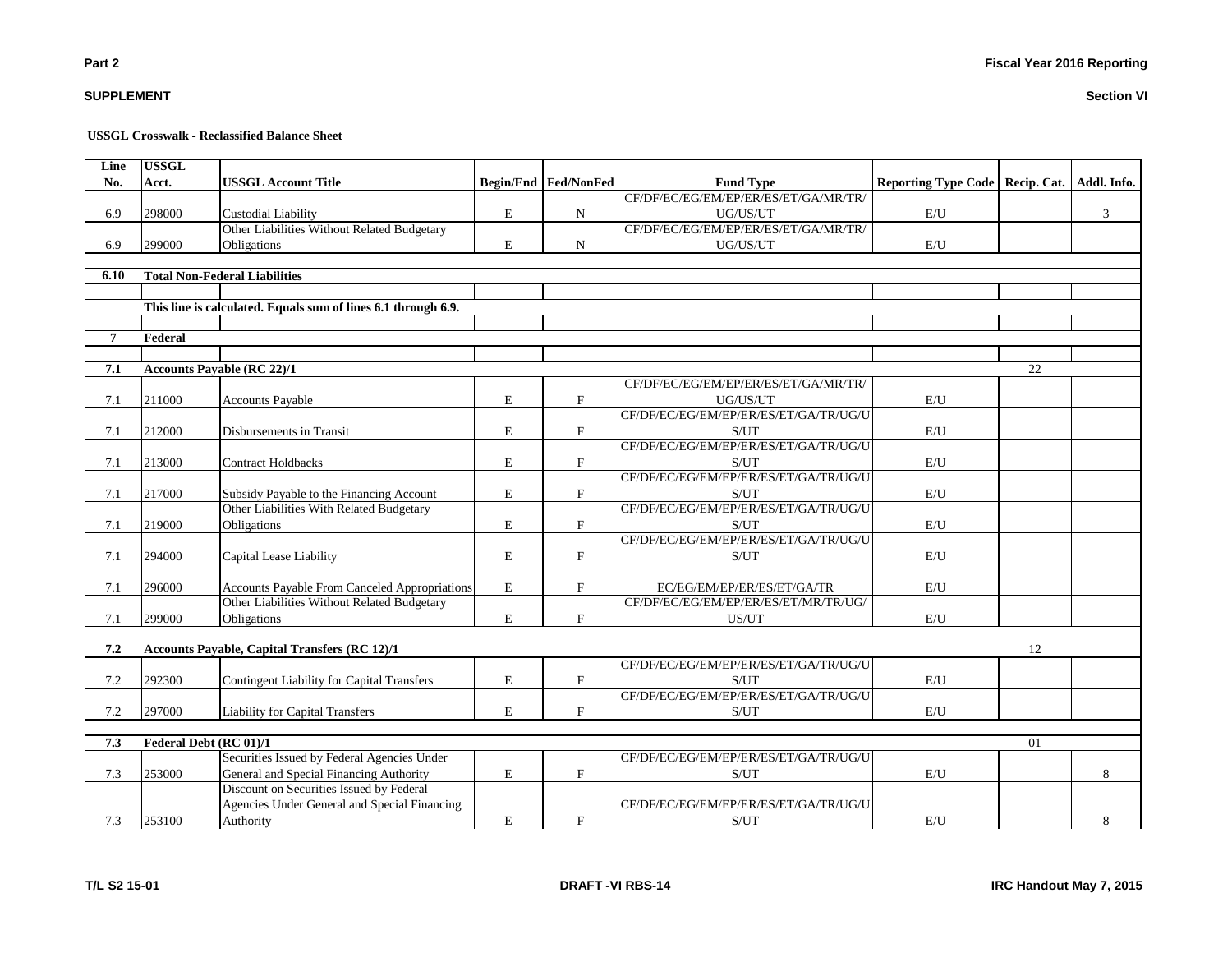# **SUPPLEMENT**

#### **USSGL Crosswalk - Reclassified Balance Sheet**

| Line | <b>USSGL</b> |                                                        |             |                      |                                                    |                                                 |    |   |
|------|--------------|--------------------------------------------------------|-------------|----------------------|----------------------------------------------------|-------------------------------------------------|----|---|
| No.  | Acct.        | <b>USSGL Account Title</b>                             |             | Begin/End Fed/NonFed | <b>Fund Type</b>                                   | Reporting Type Code   Recip. Cat.   Addl. Info. |    |   |
|      |              | Premium on Securities Issued by Federal                |             |                      |                                                    |                                                 |    |   |
|      |              | Agencies Under General and Special Financing           |             |                      | CF/DF/EC/EG/EM/EP/ER/ES/ET/GA/TR/UG/U              |                                                 |    |   |
| 7.3  | 253200       | Authority                                              | $\mathbf E$ | $\mathbf{F}$         | S/UT                                               | $\mathrm{E}/\mathrm{U}$                         |    | 8 |
|      |              | Amortization of Discount on Securities Issued by       |             |                      |                                                    |                                                 |    |   |
|      |              | Federal Agencies Under General and Special             |             |                      | CF/DF/EC/EG/EM/EP/ER/ES/ET/GA/TR/UG/U              |                                                 |    |   |
| 7.3  | 253300       | <b>Financing Authority</b>                             | $\mathbf E$ | $\rm F$              | S/UT                                               | E/U                                             |    | 8 |
|      |              | Amortization of Premium on Securities Issued by        |             |                      |                                                    |                                                 |    |   |
|      |              | Federal Agencies Under General and Special             |             |                      | CF/DF/EC/EG/EM/EP/ER/ES/ET/GA/TR/UG/U              |                                                 |    |   |
| 7.3  | 253400       | <b>Financing Authority</b>                             | $\mathbf E$ | $_{\rm F}$           | S/UT                                               | E/U                                             |    | 8 |
|      |              |                                                        |             |                      | CF/DF/EC/EG/EM/EP/ER/ES/ET/GA/TR/UG/U              |                                                 |    |   |
| 7.3  | 254000       | <b>Participation Certificates</b>                      | E           | F                    | S/UT                                               | E/U                                             |    | 8 |
|      |              |                                                        |             |                      |                                                    |                                                 |    |   |
| 7.4  |              | Interest Payable (RC 02)/1                             |             |                      |                                                    |                                                 | 02 |   |
|      |              | Accrued Interest Payable - Not Otherwise               |             |                      | CF/DF/EC/EG/EM/EP/ER/ES/ET/GA/TR/UG/U              |                                                 |    |   |
| 7.4  | 214000       | Classified                                             | E           | $\mathbf{F}$         | S/UT                                               | E/U                                             |    | 8 |
|      |              |                                                        |             |                      | CF/DF/EC/EG/EM/EP/ER/ES/ET/GA/TR/UG/U              |                                                 |    |   |
| 7.4  | 214100       | Accrued Interest Payable - Loans                       | ${\bf E}$   | $\mathbf{F}$         | S/UT                                               | $\mathbf{E}/\mathbf{U}$                         |    | 8 |
|      |              |                                                        |             |                      | CF/DF/EC/EG/EM/EP/ER/ES/ET/GA/TR/UG/U              |                                                 |    |   |
| 7.4  | 214200       | Accrued Interest Payable - Debt                        | $\mathbf E$ | F                    | S/UT                                               | E/U                                             |    | 8 |
| 7.5  |              | Loans Payable (RC 17)/1                                |             |                      |                                                    |                                                 | 17 |   |
|      |              | Principal Payable to the Bureau of the Fiscal          |             |                      | CF/DF/EC/EG/EM/EP/ER/ES/ET/GA/TR/UG/U              |                                                 |    |   |
| 7.5  | 251000       | Service                                                | $\mathbf E$ | $\mathbf{F}$         | S/UT                                               | E/U                                             |    |   |
|      |              | Capitalized Loan Interest Payable - Non-Credit         |             |                      | CF/DF/EC/EG/EM/EP/ER/ES/ET/GA/TR/UG/U              |                                                 |    |   |
| 7.5  | 251100       | Reform                                                 | E           | $\mathbf{F}$         | S/UT                                               | E/U                                             |    |   |
|      |              |                                                        |             |                      | CF/DF/EC/EG/EM/EP/ER/ES/ET/GA/TR/UG/U              |                                                 |    |   |
| 7.5  | 252000       | Principal Payable to the Federal Financing Bank        | $\mathbf E$ | $_{\rm F}$           | S/UT                                               | E/U                                             |    |   |
|      |              |                                                        |             |                      | CF/DF/EC/EG/EM/EP/ER/ES/ET/GA/TR/UG/U              |                                                 |    |   |
| 7.5  | 259000       | Other Debt                                             | E           | F                    | S/UT                                               | E/U                                             |    |   |
|      |              |                                                        |             |                      |                                                    |                                                 |    |   |
| 7.6  |              | <b>Transfers Payable (RC 27)/1</b>                     |             |                      |                                                    |                                                 | 27 |   |
|      |              | Payable for Transfers of Currently Invested            |             |                      | CF/DF/EC/EG/EM/EP/ER/ES/ET/GA/TR/UG/U              |                                                 |    |   |
| 7.6  | 215000       | <b>Balances</b>                                        | $\mathbf E$ | $\mathbf{F}$         | S/UT                                               | E/U                                             |    | 8 |
|      |              |                                                        |             |                      | CF/DF/EC/EG/EM/EP/ER/ES/ET/GA/TR/UG/U              |                                                 |    |   |
| 7.6  | 215500       | <b>Expenditure Transfers Payable</b>                   | $\mathbf E$ | $\mathbf{F}$         | S/UT                                               | $\mathbf{E}/\mathbf{U}$                         |    | 8 |
|      |              |                                                        |             |                      |                                                    |                                                 |    |   |
| 7.7  |              | <b>Benefit Program Contributions Payable (RC 21)/1</b> |             |                      |                                                    |                                                 | 21 |   |
|      |              | <b>Employer Contributions and Payroll Taxes</b>        |             |                      | CF/DF/EC/EG/EM/EP/ER/ES/ET/GA/TR/UG/U              |                                                 |    |   |
| 7.7  | 221300       | Payable                                                | ${\bf E}$   | $\mathbf{F}$         | $\ensuremath{\mathrm{S}}/\ensuremath{\mathrm{UT}}$ | E/U                                             |    |   |
|      |              | Other Post Employment Benefits Due and                 |             |                      | CF/DF/EC/EG/EM/EP/ER/ES/ET/GA/TR/UG/U              |                                                 |    |   |
| 7.7  | 221500       | Payable                                                | $\mathbf E$ | $\mathbf{F}$         | S/UT                                               | E/U                                             |    |   |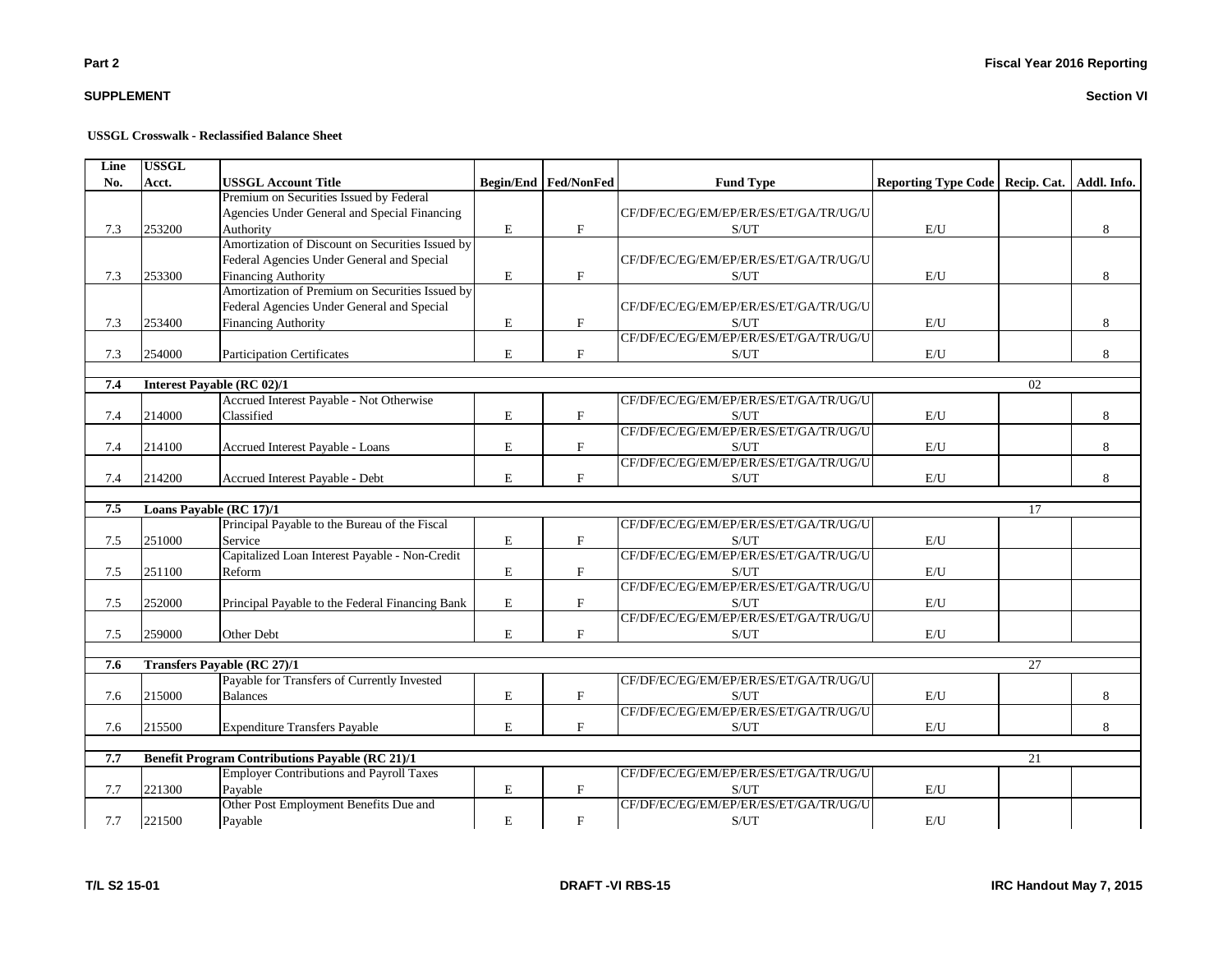# **T/L S2 15-01 DRAFT -VI RBS-16 IRC Handout May 7, 2015**

# **USSGL Crosswalk - Reclassified Balance Sheet**

| Line<br>No. | <b>USSGL</b><br>Acct. | <b>USSGL Account Title</b>                                 |             | Begin/End   Fed/NonFed    | <b>Fund Type</b>                      | Reporting Type Code   Recip. Cat. |    | Addl. Info. |
|-------------|-----------------------|------------------------------------------------------------|-------------|---------------------------|---------------------------------------|-----------------------------------|----|-------------|
|             |                       |                                                            |             |                           | CF/DF/EC/EG/EM/EP/ER/ES/ET/GA/TR/UG/U |                                   |    |             |
| 7.7         | 222500                | Unfunded FECA Liability                                    | E           | $\mathbf F$               | S/UT                                  | E/U                               |    |             |
|             |                       |                                                            |             |                           | CF/DF/EC/EG/EM/EP/ER/ES/ET/GA/TR/UG/U |                                   |    |             |
| 7.7         | 229000                | Other Unfunded Employment Related Liability                | $\mathbf E$ | $\boldsymbol{\mathrm{F}}$ | S/UT                                  | $\mathbf{E}/\mathbf{U}$           |    |             |
| 7.8         |                       | Advances from Others and Deferred Credits (RC 23)/1        |             |                           |                                       |                                   | 23 |             |
|             |                       |                                                            |             |                           | CF/DF/EC/EG/EM/EP/ER/ES/ET/GA/TR/UG/U |                                   |    |             |
| 7.8         | 231000                | Liability for Advances and Prepayments                     | $\mathbf E$ | F                         | S/UT                                  | E/U                               |    | 8           |
|             |                       | Liability to the General Fund for Custodial and Other Non- |             |                           |                                       |                                   |    |             |
| 7.9         |                       | Entity Assets (RC 46)/1                                    |             |                           |                                       |                                   | 46 |             |
|             |                       |                                                            |             |                           | CF/DF/EC/EG/EM/EP/ER/ES/ET/GA/MR/TR/  |                                   |    |             |
| 7.9         | 298000                | <b>Custodial Liability</b>                                 | $\mathbf E$ | G                         | UG/US/UT                              | E/U                               |    |             |
|             |                       | Liability for Non-Entity Assets Not Reported on            |             |                           | CF/DF/EC/EG/EM/EP/ER/ES/ET/GA/MR/TR/  |                                   |    |             |
| 7.9         | 298500                | the Statement of Custodial Activity                        | E           | G                         | UG/US/UT                              | E/U                               |    |             |
| 7.10        |                       | Other Liabilities (Without Reciprocals) (RC 29)/1          |             |                           |                                       |                                   | 29 |             |
|             |                       | <b>Employer Contributions and Payroll Taxes</b>            |             |                           | CF/DF/EC/EG/EM/EP/ER/ES/ET/GA/TR/UG/U |                                   |    |             |
| 7.10        | 221300                | Payable                                                    | $\mathbf E$ | Z                         | S/UT                                  | E/U                               |    |             |
|             |                       |                                                            |             |                           | CF/DF/EC/EG/EM/EP/ER/ES/ET/GA/TR/UG/U |                                   |    |             |
| 7.10        | 222500                | Unfunded FECA Liability                                    | E           | Ζ                         | S/UT                                  | E/U                               |    |             |
|             |                       |                                                            |             |                           | CF/DF/EC/EG/EM/EP/ER/ES/ET/GA/TR/UG/U |                                   |    |             |
| 7.10        | 229000                | Other Unfunded Employment Related Liability                | $\mathbf E$ | Z                         | S/UT                                  | E/U                               |    |             |
|             |                       | Liability for Nonfiduciary Deposit Funds and               |             |                           | CF/DF/EC/EG/EM/EP/ER/ES/ET/GA/TR/UG/U |                                   |    |             |
| 7.10        | 240000                | <b>Undeposited Collections</b>                             | E           | Ζ                         | S/UT                                  | E/U                               |    |             |
| 7.10        | 241000                | Liability for Clearing Accounts                            | E           | $\overline{z}$            | CF                                    | E/U                               |    |             |
|             |                       |                                                            |             |                           | CF/DF/EC/EG/EM/EP/ER/ES/ET/GA/MR/TR/  |                                   |    |             |
| 7.10        | 298000                | <b>Custodial Liability</b>                                 | $\mathbf E$ | Ζ                         | UG/US/UT                              | $\mathbf{E}/\mathbf{U}$           |    |             |
|             |                       | Other Liabilities Without Related Budgetary                |             |                           | CF/DF/EC/EG/EM/EP/ER/ES/ET/GA/MR/TR/  |                                   |    |             |
| 7.10        | 299000                | Obligations                                                | E           | Z                         | UG/US/UT                              | E/U                               |    |             |
| 7.11        |                       | Liability for Fund Balance with Treasury (RC 40)/1         |             |                           |                                       |                                   | 40 |             |
| 7.11        | 201000                | Liability for Fund Balance With Treasury                   | E           | F                         | <b>GA</b>                             | $\mathbf{U}$                      |    |             |
| 7.12        |                       | Other Liabilities (RC 30)/1                                |             |                           |                                       |                                   | 30 |             |
|             |                       |                                                            |             |                           | CF/DF/EC/EG/EM/EP/ER/ES/ET/GA/TR/UG/U |                                   |    |             |
| 7.12        | 259000                | Other Debt                                                 | $\mathbf E$ | G                         | S/UT                                  | E/U                               |    |             |
|             |                       | Other Liabilities Without Related Budgetary                |             |                           |                                       |                                   |    |             |
| 7.12        | 299000                | Obligations                                                | E           | $\mathbf F$               | <b>GA</b>                             | E/U                               |    |             |
|             |                       | Other Liabilities Without Related Budgetary                |             |                           | CF/DF/EC/EG/EM/EP/ER/ES/ET/MR/TR/UG/  |                                   |    |             |
| 7.12        | 299000                | Obligations                                                | $\mathbf E$ | $\mathbf G$               | US/UT                                 | E/U                               |    |             |

**SUPPLEMENT**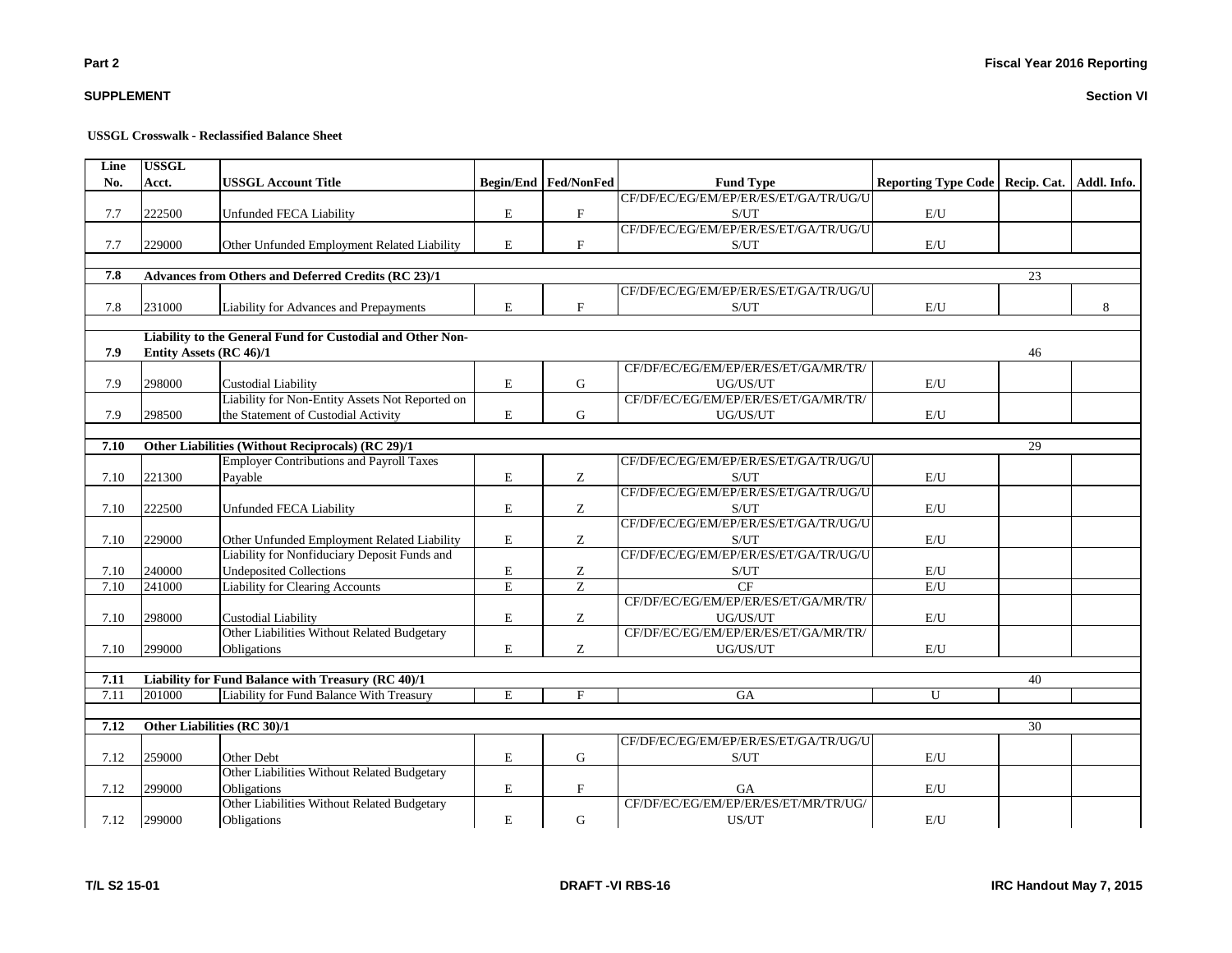**USSGL Crosswalk - Reclassified Balance Sheet**

| Line | <b>USSGL</b>                     |                                                                |                         |                      |                                       |                                                 |  |
|------|----------------------------------|----------------------------------------------------------------|-------------------------|----------------------|---------------------------------------|-------------------------------------------------|--|
| No.  | Acct.                            | <b>USSGL Account Title</b>                                     |                         | Begin/End Fed/NonFed | <b>Fund Type</b>                      | Reporting Type Code   Recip. Cat.   Addl. Info. |  |
|      |                                  |                                                                |                         |                      |                                       |                                                 |  |
| 7.13 | <b>Total Federal Liabilities</b> |                                                                |                         |                      |                                       |                                                 |  |
|      |                                  |                                                                |                         |                      |                                       |                                                 |  |
|      |                                  | This line is calculated. Equals sum of lines 7.1 through 7.12. |                         |                      |                                       |                                                 |  |
|      |                                  |                                                                |                         |                      |                                       |                                                 |  |
| 8    | <b>Total Liabilities</b>         |                                                                |                         |                      |                                       |                                                 |  |
|      |                                  |                                                                |                         |                      |                                       |                                                 |  |
|      |                                  | This line is calculated. Equals sum of lines 6.10 and 7.13.    |                         |                      |                                       |                                                 |  |
|      |                                  |                                                                |                         |                      |                                       |                                                 |  |
| 9    | <b>Net Position:</b>             |                                                                |                         |                      |                                       |                                                 |  |
|      |                                  |                                                                |                         |                      |                                       |                                                 |  |
| 9.1  |                                  | <b>Net Position - Funds From Dedicated Collections</b>         |                         |                      |                                       |                                                 |  |
| 9.1  | 310000                           | Unexpended Appropriations - Cumulative                         | B                       |                      | EC/EG/EM/EP/ER/ES/ET/TR               | E                                               |  |
|      |                                  | <b>Unexpended Appropriations - Appropriations</b>              |                         |                      |                                       |                                                 |  |
| 9.1  | 310100                           | Received                                                       | E                       | G                    | EC/EG/EM/EP/ER/ES/ET/TR               | E                                               |  |
| 9.1  | 310200                           | Unexpended Appropriations - Transfers-In                       | $\overline{\mathrm{E}}$ | $\mathbf{F}$         | EC/EG/EM/EP/ER/ES/ET/TR               | $\mathbf E$                                     |  |
| 9.1  | 310300                           | <b>Unexpended Appropriations - Transfers-Out</b>               | $\overline{E}$          | $\overline{F}$       | EG/EM/EP/ER/ES/ET/TR                  | $\overline{E}$                                  |  |
|      |                                  | Unexpended Appropriations - Prior Period                       |                         |                      |                                       |                                                 |  |
|      |                                  | Adjustments Due to Corrections of Errors -                     |                         |                      |                                       |                                                 |  |
| 9.1  | 310500                           | Years Preceding the Prior Year                                 | ${\bf E}$               | Z                    | EC/EG/EM/EP/ER/ES/ET/TR               | E                                               |  |
| 9.1  | 310600                           | <b>Unexpended Appropriations - Adjustments</b>                 | $\mathbf E$             | G                    | EC/EG/EM/EP/ER/ES/ET/TR               | E                                               |  |
| 9.1  | 310700                           | <b>Unexpended Appropriations - Used</b>                        | E                       | G                    | EC/EG/EM/EP/ER/ES/ET/TR               | E                                               |  |
|      |                                  | Unexpended Appropriations - Prior-Period                       |                         |                      |                                       |                                                 |  |
| 9.1  | 310800                           | Adjustments Due to Corrections of Errors                       | $\mathbf E$             | Ζ                    | EC/EG/EM/EP/ER/ES/ET/TR               | E                                               |  |
|      |                                  | Unexpended Appropriations - Prior-Period                       |                         |                      |                                       |                                                 |  |
|      |                                  | Adjustments Due to Changes in Accounting                       |                         |                      |                                       |                                                 |  |
| 9.1  | 310900                           | Principles                                                     | E                       | Ζ                    | EC/EG/EM/EP/ER/ES/ET/TR               | E                                               |  |
|      |                                  |                                                                |                         |                      | CF/DF/EC/EG/EM/EP/ER/ES/ET/GA/TR/UG/U |                                                 |  |
| 9.1  | 331000                           | <b>Cumulative Results of Operations</b>                        | $\, {\bf B}$            |                      | S/UT                                  | E                                               |  |
|      |                                  |                                                                |                         |                      | CF/DF/EC/EG/EM/EP/ER/ES/ET/GA/TR/UG/U |                                                 |  |
| 9.1  | 510000                           | Revenue From Goods Sold                                        | $\mathbf E$             | F/N                  | S/UT                                  | E                                               |  |
|      |                                  |                                                                |                         |                      | CF/DF/EC/EG/EM/EP/ER/ES/ET/GA/TR/UG/U |                                                 |  |
| 9.1  | 510900                           | Contra Revenue for Goods Sold                                  | $\mathbf E$             | F/N                  | S/UT                                  | E                                               |  |
|      |                                  |                                                                |                         |                      | CF/DF/EC/EG/EM/EP/ER/ES/ET/GA/TR/UG/U |                                                 |  |
| 9.1  | 520000                           | Revenue From Services Provided                                 | ${\bf E}$               | F/N                  | S/UT                                  | E                                               |  |
|      |                                  |                                                                |                         |                      | CF/DF/EC/EG/EM/EP/ER/ES/ET/GA/TR/UG/U |                                                 |  |
| 9.1  | 520900                           | Contra Revenue for Services Provided                           | E                       | F/N                  | S/UT                                  | E                                               |  |
|      |                                  |                                                                |                         |                      | CF/DF/EC/EG/EM/EP/ER/ES/ET/GA/MR/TR/  |                                                 |  |
| 9.1  | 531000                           | Interest Revenue - Other                                       | $\mathbf E$             | F/N                  | UG/US/UT                              | E                                               |  |
|      |                                  |                                                                |                         |                      | CF/DF/EC/EG/EM/EP/ER/ES/ET/GA/TR/UG/U |                                                 |  |
| 9.1  | 531100                           | <b>Interest Revenue - Investments</b>                          | $\mathbf E$             | F/N/Z                | S/UT                                  | E                                               |  |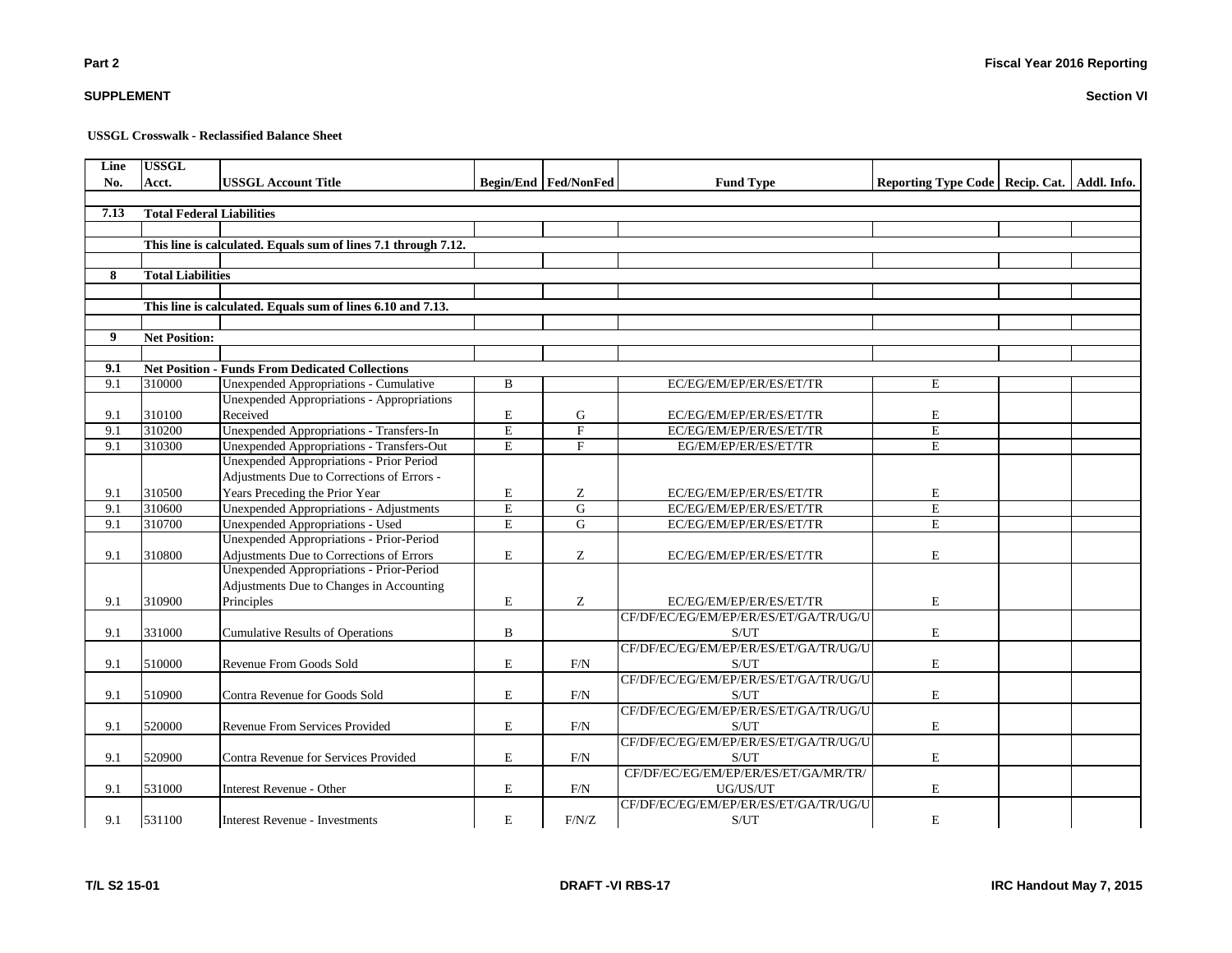# **SUPPLEMENT**

#### **USSGL Crosswalk - Reclassified Balance Sheet**

| Line | <b>USSGL</b> |                                                                             |             |                             |                                                    |                                                 |  |
|------|--------------|-----------------------------------------------------------------------------|-------------|-----------------------------|----------------------------------------------------|-------------------------------------------------|--|
| No.  | Acct.        | <b>USSGL Account Title</b>                                                  |             | <b>Begin/End Fed/NonFed</b> | <b>Fund Type</b>                                   | Reporting Type Code   Recip. Cat.   Addl. Info. |  |
|      |              | Interest Revenue - Loans Receivable/Uninvested                              |             |                             | CF/DF/EC/EG/EM/EP/ER/ES/ET/GA/TR/UG/U              |                                                 |  |
| 9.1  | 531200       | Funds                                                                       | $\mathbf E$ | F/N                         | S/UT                                               | $\mathbf E$                                     |  |
|      |              |                                                                             |             |                             | CF/DF/EC/EG/EM/EP/ER/ES/ET/GA/TR/UG/U              |                                                 |  |
| 9.1  | 531300       | Interest Revenue - Subsidy Amortization                                     | $\mathbf E$ | $\mathbf N$                 | S/UT                                               | $\mathbf E$                                     |  |
|      |              | Dividend Income Accounted for Under the                                     |             |                             | CF/DF/EC/EG/EM/EP/ER/ES/ET/GA/TR/UG/U              |                                                 |  |
| 9.1  | 531400       | Provisions of the Federal Credit Reform Act                                 | $\mathbf E$ | $\mathbf N$                 | S/UT                                               | $\mathbf E$                                     |  |
|      |              | Contra Revenue for Dividend Income Accounted                                |             |                             |                                                    |                                                 |  |
|      |              | for Under the Provisions of the Federal Credit                              |             |                             | CF/DF/EC/EG/EM/EP/ER/ES/ET/GA/TR/UG/U              |                                                 |  |
| 9.1  | 531500       | Reform Act                                                                  | E           | N                           | S/UT                                               | $\mathbf E$                                     |  |
|      |              | Contra Revenue for Interest Revenue - Loans                                 |             |                             | CF/DF/EC/EG/EM/EP/ER/ES/ET/GA/TR/UG/U              |                                                 |  |
| 9.1  | 531700       | Receivable                                                                  | E           | F/N                         | S/UT                                               | $\mathbf E$                                     |  |
|      |              | Contra Revenue for Interest Revenue -                                       |             |                             | CF/DF/EC/EG/EM/EP/ER/ES/ET/GA/TR/UG/U              |                                                 |  |
| 9.1  | 531800       | Investments                                                                 | E           | F/N                         | S/UT                                               | E                                               |  |
|      |              |                                                                             |             |                             | CF/DF/EC/EG/EM/EP/ER/ES/ET/GA/TR/UG/U              |                                                 |  |
| 9.1  | 531900       | Contra Revenue for Interest Revenue - Other                                 | $\mathbf E$ | F/N                         | S/UT                                               | E                                               |  |
|      |              |                                                                             |             |                             | CF/DF/EC/EG/EM/EP/ER/ES/ET/GA/TR/UG/U              |                                                 |  |
| 9.1  | 532000       | Penalties and Fines Revenue                                                 | $\mathbf E$ | F/G/N                       | S/UT                                               | $\mathbf E$                                     |  |
|      |              |                                                                             |             |                             | CF/DF/EC/EG/EM/EP/ER/ES/ET/GA/TR/UG/U              |                                                 |  |
| 9.1  | 532400       | Contra Revenue for Penalties and Fines                                      | $\mathbf E$ | F/G/N                       | S/UT                                               | $\mathbf E$                                     |  |
|      |              |                                                                             |             |                             | CF/DF/EC/EG/EM/EP/ER/ES/ET/GA/TR/UG/U              |                                                 |  |
| 9.1  | 532500       | <b>Administrative Fees Revenue</b>                                          | E           | F/N                         | S/UT                                               | $\mathbf E$                                     |  |
|      |              |                                                                             |             |                             | CF/DF/EC/EG/EM/EP/ER/ES/ET/GA/TR/UG/U              |                                                 |  |
| 9.1  | 532900       | Contra Revenue for Administrative Fees                                      | E           | F/N                         | S/UT                                               | $\mathbf E$                                     |  |
|      |              |                                                                             |             |                             | CF/DF/EC/EG/EM/EP/ER/ES/ET/GA/TR/UG/U              |                                                 |  |
| 9.1  | 540000       |                                                                             | E           | F/N                         | S/UT                                               | $\mathbf E$                                     |  |
|      |              | Funded Benefit Program Revenue<br>Contra Revenue for Funded Benefit Program |             |                             | CF/DF/EC/EG/EM/EP/ER/ES/ET/GA/TR/UG/U              |                                                 |  |
|      |              |                                                                             |             |                             |                                                    |                                                 |  |
| 9.1  | 540900       | Revenue                                                                     | $\mathbf E$ | F/N                         | S/UT                                               | $\mathbf E$                                     |  |
|      |              |                                                                             |             |                             | CF/DF/EC/EG/EM/EP/ER/ES/ET/GA/TR/UG/U              |                                                 |  |
| 9.1  | 550000       | Insurance and Guarantee Premium Revenue                                     | E           | N                           | S/UT                                               | $\mathbf E$                                     |  |
|      |              | Contra Revenue for Insurance and Guarantee                                  |             |                             | CF/DF/EC/EG/EM/EP/ER/ES/ET/GA/TR/UG/U              |                                                 |  |
| 9.1  | 550900       | Premium Revenue                                                             | $\mathbf E$ | N                           | S/UT                                               | $\mathbf E$                                     |  |
|      |              |                                                                             |             |                             | CF/DF/EC/EG/EM/EP/ER/ES/ET/GA/TR/UG/U              |                                                 |  |
| 9.1  | 560000       | Donated Revenue - Financial Resources                                       | $\mathbf E$ | N                           | $\ensuremath{\mathrm{S}}/\ensuremath{\mathrm{UT}}$ | $\mathbf E$                                     |  |
|      |              | Contra Revenue for Donations - Financial                                    |             |                             | CF/DF/EC/EG/EM/EP/ER/ES/ET/GA/TR/UG/U              |                                                 |  |
| 9.1  | 560900       | Resources                                                                   | $\mathbf E$ | N                           | S/UT                                               | $\mathbf E$                                     |  |
|      |              |                                                                             |             |                             | CF/DF/EC/EG/EM/EP/ER/ES/ET/GA/TR/UG/U              |                                                 |  |
| 9.1  | 561000       | Donated Revenue - Nonfinancial Resources                                    | $\mathbf E$ | N                           | S/UT                                               | $\mathbf E$                                     |  |
|      |              | Contra Donated Revenue - Nonfinancial                                       |             |                             | CF/DF/EC/EG/EM/EP/ER/ES/ET/GA/TR/UG/U              |                                                 |  |
| 9.1  | 561900       | Resources                                                                   | $\mathbf E$ | N                           | S/UT                                               | $\mathbf E$                                     |  |
|      |              |                                                                             |             |                             | CF/DF/EC/EG/EM/EP/ER/ES/ET/GA/TR/UG/U              |                                                 |  |
| 9.1  | 564000       | Forfeiture Revenue - Cash and Cash Equivalents                              | E           | ${\bf N}$                   | S/UT                                               | $\mathbf E$                                     |  |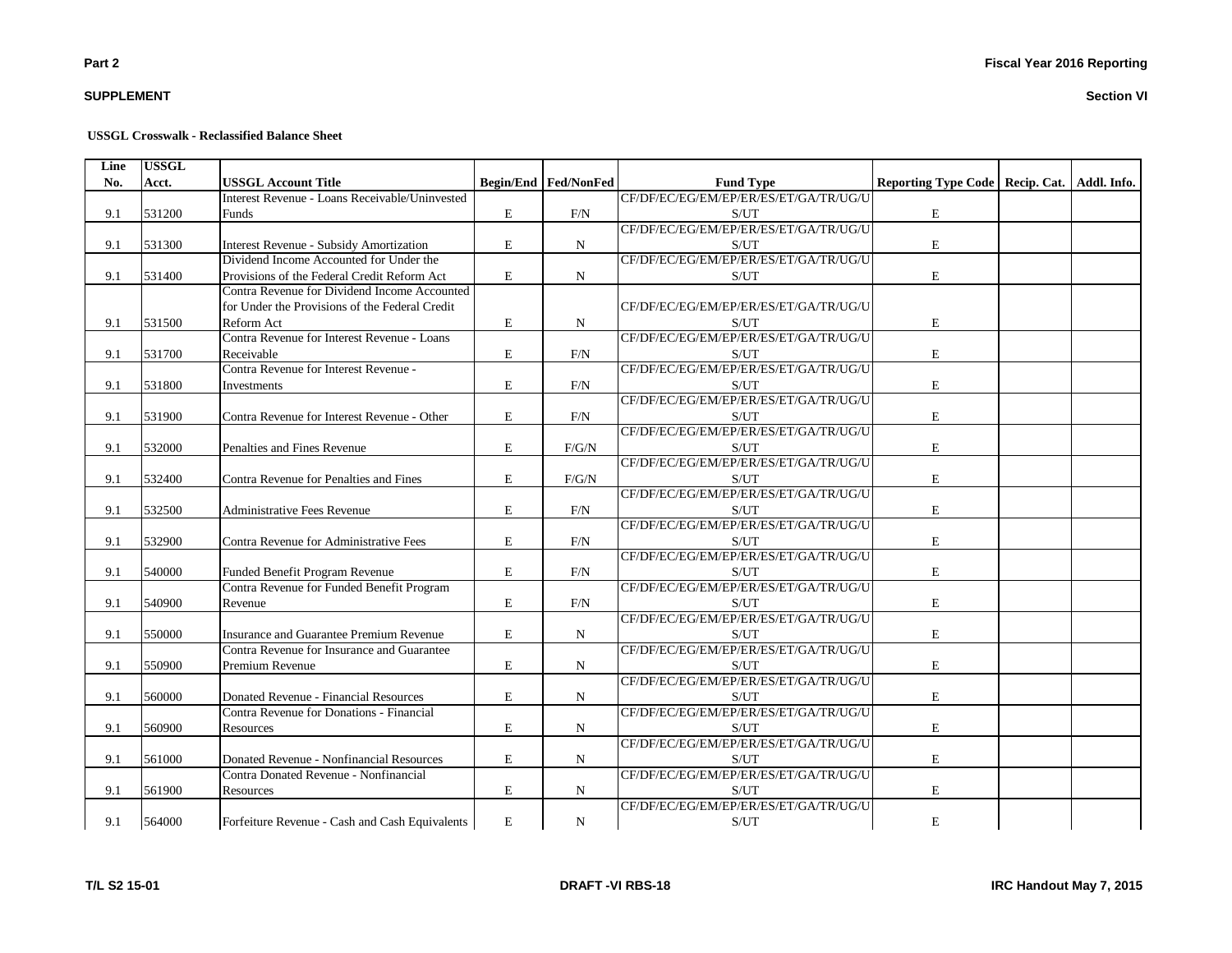# **SUPPLEMENT**

#### **USSGL Crosswalk - Reclassified Balance Sheet**

| Line | <b>USSGL</b> |                                                |             |                             |                                       |                                                 |  |
|------|--------------|------------------------------------------------|-------------|-----------------------------|---------------------------------------|-------------------------------------------------|--|
| No.  | Acct.        | <b>USSGL Account Title</b>                     |             | <b>Begin/End Fed/NonFed</b> | <b>Fund Type</b>                      | Reporting Type Code   Recip. Cat.   Addl. Info. |  |
|      |              | Contra Forfeiture Revenue - Cash and Cash      |             |                             | CF/DF/EC/EG/EM/EP/ER/ES/ET/GA/TR/UG/U |                                                 |  |
| 9.1  | 564900       | Equivalents                                    | E           | N                           | S/UT                                  | $\mathbf E$                                     |  |
|      |              |                                                |             |                             | CF/DF/EC/EG/EM/EP/ER/ES/ET/GA/TR/UG/U |                                                 |  |
| 9.1  | 565000       | Forfeiture Revenue - Forfeitures of Property   | E           | N                           | S/UT                                  | E                                               |  |
|      |              | Contra Forfeiture Revenue - Forfeitures of     |             |                             | CF/DF/EC/EG/EM/EP/ER/ES/ET/GA/TR/UG/U |                                                 |  |
| 9.1  | 565900       | Property                                       | E           | N                           | S/UT                                  | E                                               |  |
| 9.1  | 570000       | <b>Expended Appropriations</b>                 | E           | $\overline{G}$              | CF/EC/EG/EM/EP/ER/ES/ET/TR/UG/US/UT   | $\overline{E}$                                  |  |
|      |              | <b>Expended Appropriations - Prior Period</b>  |             |                             |                                       |                                                 |  |
|      |              | Adjustments Due to Corrections of Errors -     |             |                             |                                       |                                                 |  |
| 9.1  | 570500       | Years Preceding the Prior Year                 | E           | Ζ                           | CF/EC/EG/EM/EP/ER/ES/ET/TR/UG/US/UT   | E                                               |  |
|      |              | Expended Appropriations - Prior-Period         |             |                             | CF/DF/EC/EG/EM/EP/ER/ES/ET/TR/UG/US/U |                                                 |  |
| 9.1  | 570800       | Adjustments Due to Corrections of Errors       | E           | $\mathbf Z$                 | T                                     | E                                               |  |
|      |              | <b>Expended Appropriations - Prior-Period</b>  |             |                             |                                       |                                                 |  |
|      |              | Adjustments Due to Changes in Accounting       |             |                             | CF/DF/EC/EG/EM/EP/ER/ES/ET/TR/UG/US/U |                                                 |  |
| 9.1  | 570900       | Principles                                     | E           | Z                           | T                                     | E                                               |  |
|      |              | Financing Sources Transferred In Without       |             |                             | CF/DF/EC/EG/EM/EP/ER/ES/ET/GA/TR/UG/U |                                                 |  |
| 9.1  | 572000       | Reimbursement                                  | $\mathbf E$ | $\mathbf F$                 | S/UT                                  | $\mathbf E$                                     |  |
|      |              | Financing Sources Transferred Out Without      |             |                             | CF/DF/EC/EG/EM/EP/ER/ES/ET/GA/TR/UG/U |                                                 |  |
| 9.1  | 573000       | Reimbursement                                  | $\mathbf E$ | $\mathbf{F}$                | S/UT                                  | $\mathbf E$                                     |  |
|      |              | Appropriated Dedicated Collections Transferred |             |                             | CF/DF/EC/EG/EM/EP/ER/ES/ET/GA/TR/UG/U |                                                 |  |
| 9.1  | 574000       | In                                             | E           | $\mathbf F$                 | S/UT                                  | E                                               |  |
|      |              | Appropriated Dedicated Collections Transferred |             |                             | CF/DF/EC/EG/EM/EP/ER/ES/ET/GA/TR/UG/U |                                                 |  |
| 9.1  | 574500       | Out                                            | $\mathbf E$ | $\mathbf{F}$                | S/UT                                  | $\mathbf E$                                     |  |
|      |              |                                                |             |                             | CF/DF/EC/EG/EM/EP/ER/ES/ET/GA/TR/UG/U |                                                 |  |
| 9.1  | 575000       | Expenditure Financing Sources - Transfers-In   | E           | $\mathbf F$                 | S/UT                                  | E                                               |  |
|      |              | Nonexpenditure Financing Sources - Transfers-  |             |                             | CF/DF/EC/EG/EM/EP/ER/ES/ET/GA/TR/UG/U |                                                 |  |
| 9.1  | 575500       | In - Other                                     | $\mathbf E$ | $\boldsymbol{\mathrm{F}}$   | S/UT                                  | $\mathbf E$                                     |  |
|      |              | Nonexpenditure Financing Sources - Transfers-  |             |                             | CF/DF/EC/EG/EM/EP/ER/ES/ET/GA/TR/UG/U |                                                 |  |
| 9.1  | 575600       | In - Capital Transfers                         | $\mathbf E$ | $\mathbf F$                 | S/UT                                  | E                                               |  |
|      |              |                                                |             |                             | CF/DF/EC/EG/EM/EP/ER/ES/ET/GA/TR/UG/U |                                                 |  |
| 9.1  | 576000       | Expenditure Financing Sources - Transfers-Out  | E           | $\mathbf F$                 | S/UT                                  | E                                               |  |
|      |              | Nonexpenditure Financing Sources - Transfers-  |             |                             | CF/DF/EC/EG/EM/EP/ER/ES/ET/GA/TR/UG/U |                                                 |  |
| 9.1  | 576500       | Out - Other                                    | $\mathbf E$ | $\mathbf F$                 | S/UT                                  | $\mathbf E$                                     |  |
|      |              | Nonexpenditure Financing Sources - Transfers-  |             |                             | CF/DF/EC/EG/EM/EP/ER/ES/ET/GA/TR/UG/U |                                                 |  |
| 9.1  | 576600       | Out - Capital Transfers                        | $\mathbf E$ | $\mathbf{F}$                | S/UT                                  | E                                               |  |
|      |              |                                                |             |                             | CF/DF/EC/EG/EM/EP/ER/ES/ET/GA/MR/TR/  |                                                 |  |
| 9.1  | 577500       | Nonbudgetary Financing Sources Transferred In  | E           | $\mathbf{F}$                | UG/US/UT                              | E                                               |  |
|      |              | Nonbudgetary Financing Sources Transferred     |             |                             | CF/DF/EC/EG/EM/EP/ER/ES/ET/GA/TR/UG/U |                                                 |  |
| 9.1  | 577600       | Out                                            | E           | $\mathbf F$                 | S/UT                                  | E                                               |  |
|      |              |                                                |             |                             | CF/DF/EC/EG/EM/EP/ER/ES/ET/GA/TR/UG/U |                                                 |  |
| 9.1  | 578000       | <b>Imputed Financing Sources</b>               | $\mathbf E$ | $\mathbf F$                 | S/UT                                  | E                                               |  |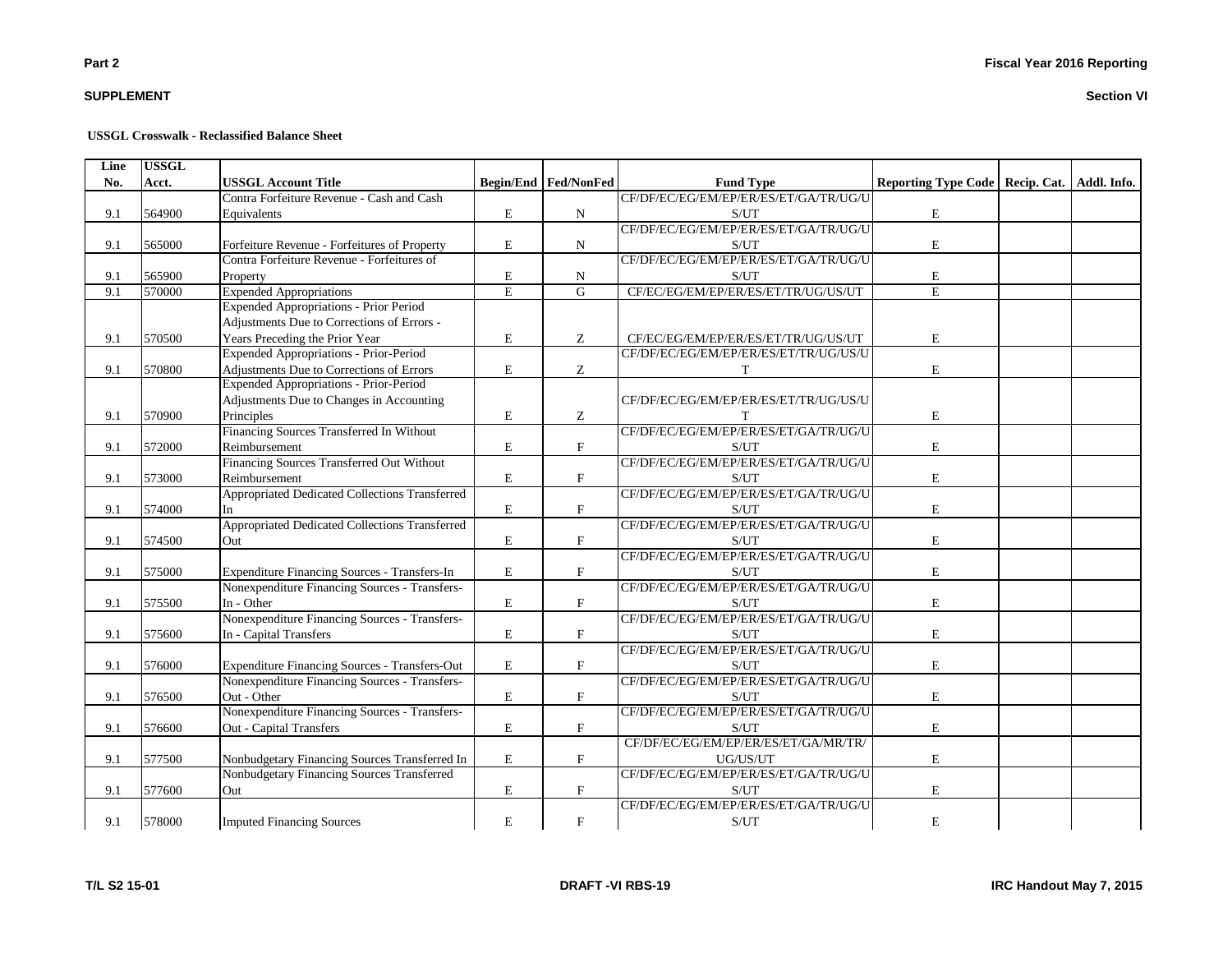# **SUPPLEMENT**

#### **USSGL Crosswalk - Reclassified Balance Sheet**

| Line | <b>USSGL</b> |                                             |   |                             |                                       |                                                 |  |
|------|--------------|---------------------------------------------|---|-----------------------------|---------------------------------------|-------------------------------------------------|--|
| No.  | Acct.        | <b>USSGL Account Title</b>                  |   | <b>Begin/End Fed/NonFed</b> | <b>Fund Type</b>                      | Reporting Type Code   Recip. Cat.   Addl. Info. |  |
|      |              |                                             |   |                             | CF/DF/EC/EG/EM/EP/ER/ES/ET/GA/MR/TR/  |                                                 |  |
| 9.1  | 579000       | Other Financing Sources                     | E | G/Z                         | UG/US/UT                              | $\mathbf E$                                     |  |
|      |              | Adjustment to Financing Sources - Downward  |   |                             | CF/DF/EC/EG/EM/EP/ER/ES/ET/GA/TR/UG/U |                                                 |  |
| 9.1  | 579100       | Reestimate or Negative Subsidy              | E | G/Z                         | S/UT                                  | E                                               |  |
|      |              | Financing Sources To Be Transferred Out -   |   |                             | CF/DF/EC/EG/EM/EP/ER/ES/ET/GA/TR/UG/U |                                                 |  |
| 9.1  | 579200       | <b>Contingent Liability</b>                 | E | $\mathbf{F}$                | S/UT                                  | E                                               |  |
|      |              |                                             |   |                             | CF/DF/EC/EG/EM/EP/ER/ES/ET/GA/TR/UG/U |                                                 |  |
| 9.1  | 579500       | Seigniorage                                 | E | N                           | S/UT                                  | E                                               |  |
|      |              | Tax Revenue Collected - Not Otherwise       |   |                             | CF/DF/EC/EG/EM/EP/ER/ES/ET/GA/TR/UG/U |                                                 |  |
| 9.1  | 580000       | Classified                                  | E | G/N                         | S/UT                                  | $\mathbf E$                                     |  |
|      |              |                                             |   |                             | CF/DF/EC/EG/EM/EP/ER/ES/ET/GA/TR/UG/U |                                                 |  |
| 9.1  | 580100       | Tax Revenue Collected - Individual          | E | G/N                         | S/UT                                  | E                                               |  |
|      |              |                                             |   |                             | CF/DF/EC/EG/EM/EP/ER/ES/ET/GA/TR/UG/U |                                                 |  |
| 9.1  | 580200       | Tax Revenue Collected - Corporate           | E | G/N                         | S/UT                                  | ${\bf E}$                                       |  |
|      |              |                                             |   |                             | CF/DF/EC/EG/EM/EP/ER/ES/ET/GA/TR/UG/U |                                                 |  |
| 9.1  | 580300       | Tax Revenue Collected - Unemployment        | E | G/N                         | S/UT                                  | E                                               |  |
|      |              |                                             |   |                             | CF/DF/EC/EG/EM/EP/ER/ES/ET/GA/TR/UG/U |                                                 |  |
| 9.1  | 580400       | Tax Revenue Collected - Excise              | E | G/N                         | S/UT                                  | E                                               |  |
|      |              |                                             |   |                             | CF/DF/EC/EG/EM/EP/ER/ES/ET/GA/TR/UG/U |                                                 |  |
| 9.1  | 580500       | Tax Revenue Collected - Estate and Gift     | E | G/N                         | S/UT                                  | E                                               |  |
|      |              |                                             |   |                             | CF/DF/EC/EG/EM/EP/ER/ES/ET/GA/TR/UG/U |                                                 |  |
| 9.1  | 580600       | Tax Revenue Collected - Customs             | E | G/N                         | S/UT                                  | E                                               |  |
|      |              | Tax Revenue Accrual Adjustment - Not        |   |                             | CF/DF/EC/EG/EM/EP/ER/ES/ET/GA/TR/UG/U |                                                 |  |
| 9.1  | 582000       | Otherwise Classified                        | E | G/N                         | S/UT                                  | E                                               |  |
|      |              |                                             |   |                             | CF/DF/EC/EG/EM/EP/ER/ES/ET/GA/TR/UG/U |                                                 |  |
| 9.1  | 582100       | Tax Revenue Accrual Adjustment - Individual | E | G/N                         | S/UT                                  | $\mathbf E$                                     |  |
|      |              |                                             |   |                             | CF/DF/EC/EG/EM/EP/ER/ES/ET/GA/TR/UG/U |                                                 |  |
| 9.1  | 582200       | Tax Revenue Accrual Adjustment - Corporate  | E | G/N                         | S/UT                                  | $\mathbf E$                                     |  |
|      |              | Tax Revenue Accrual Adjustment -            |   |                             | CF/DF/EC/EG/EM/EP/ER/ES/ET/GA/TR/UG/U |                                                 |  |
| 9.1  | 582300       | Unemployment                                | E | G/N                         | S/UT                                  | $\mathbf E$                                     |  |
|      |              |                                             |   |                             | CF/DF/EC/EG/EM/EP/ER/ES/ET/GA/TR/UG/U |                                                 |  |
| 9.1  | 582400       | Tax Revenue Accrual Adjustment - Excise     | E | G/N                         | S/UT                                  | E                                               |  |
|      |              | Tax Revenue Accrual Adjustment - Estate and |   |                             | CF/DF/EC/EG/EM/EP/ER/ES/ET/GA/TR/UG/U |                                                 |  |
| 9.1  | 582500       | Gift                                        | E | G/N                         | S/UT                                  | E                                               |  |
|      |              |                                             |   |                             | CF/DF/EC/EG/EM/EP/ER/ES/ET/GA/TR/UG/U |                                                 |  |
| 9.1  | 582600       | Tax Revenue Accrual Adjustment - Customs    | E | G/N                         | S/UT                                  | E                                               |  |
|      |              | Contra Revenue for Taxes - Not Otherwise    |   |                             | CF/DF/EC/EG/EM/EP/ER/ES/ET/GA/TR/UG/U |                                                 |  |
| 9.1  | 583000       | Classified                                  | E | G/N                         | S/UT                                  | $\mathbf E$                                     |  |
|      |              |                                             |   |                             | CF/DF/EC/EG/EM/EP/ER/ES/ET/GA/TR/UG/U |                                                 |  |
| 9.1  | 583100       | Contra Revenue for Taxes - Individual       | E | G/N                         | S/UT                                  | ${\bf E}$                                       |  |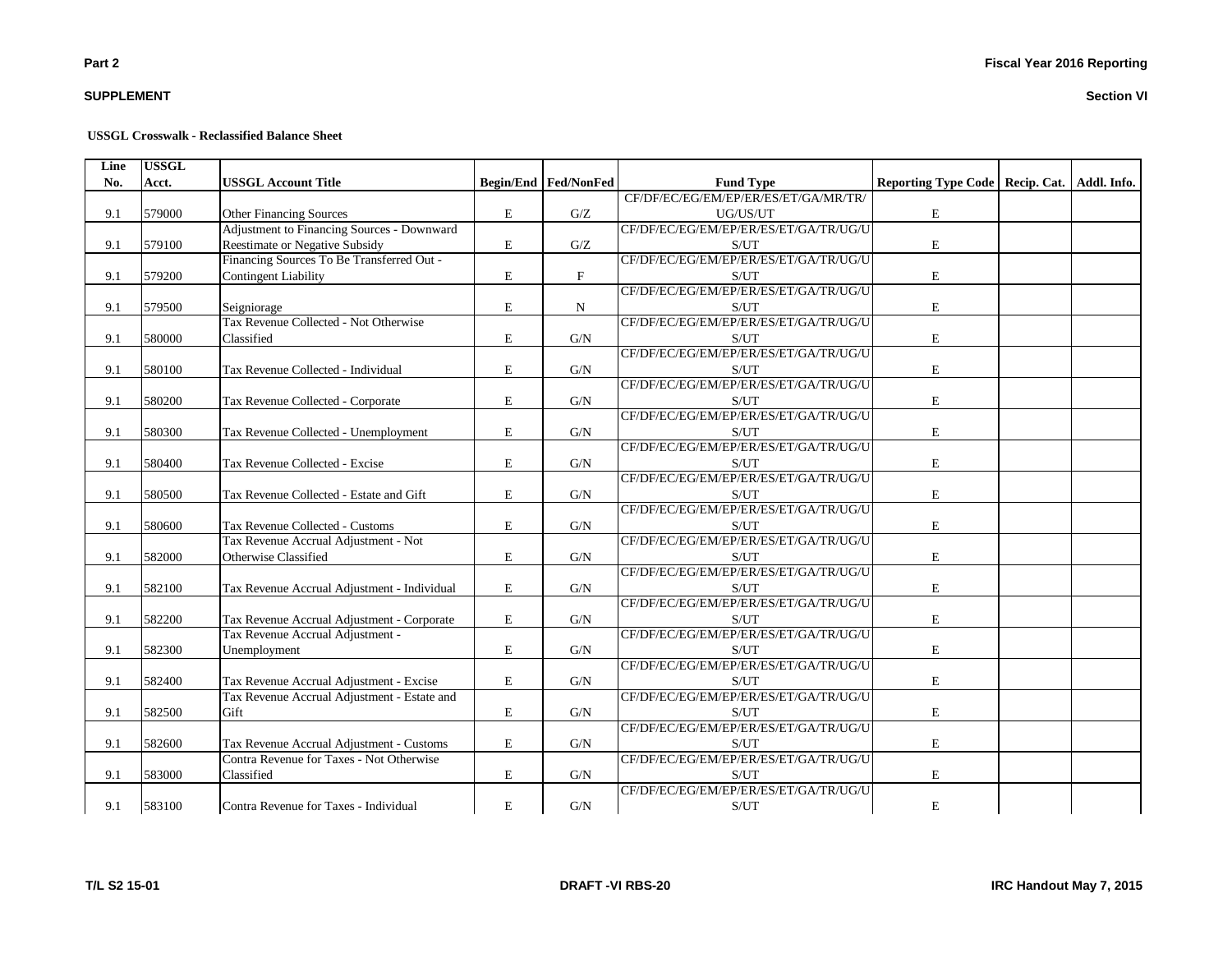# **SUPPLEMENT**

#### **USSGL Crosswalk - Reclassified Balance Sheet**

| Line | <b>USSGL</b> |                                                 |   |                             |                                       |                                                 |   |
|------|--------------|-------------------------------------------------|---|-----------------------------|---------------------------------------|-------------------------------------------------|---|
| No.  | Acct.        | <b>USSGL Account Title</b>                      |   | <b>Begin/End Fed/NonFed</b> | <b>Fund Type</b>                      | Reporting Type Code   Recip. Cat.   Addl. Info. |   |
|      |              |                                                 |   |                             | CF/DF/EC/EG/EM/EP/ER/ES/ET/GA/TR/UG/U |                                                 |   |
| 9.1  | 583200       | Contra Revenue for Taxes - Corporate            | E | G/N                         | S/UT                                  | $\mathbf E$                                     |   |
|      |              |                                                 |   |                             | CF/DF/EC/EG/EM/EP/ER/ES/ET/GA/TR/UG/U |                                                 |   |
| 9.1  | 583300       | Contra Revenue for Taxes - Unemployment         | E | G/N                         | S/UT                                  | E                                               |   |
|      |              |                                                 |   |                             | CF/DF/EC/EG/EM/EP/ER/ES/ET/GA/TR/UG/U |                                                 |   |
| 9.1  | 583400       | Contra Revenue for Taxes - Excise               | E | G/N                         | S/UT                                  | $\mathbf E$                                     |   |
|      |              |                                                 |   |                             | CF/DF/EC/EG/EM/EP/ER/ES/ET/GA/TR/UG/U |                                                 |   |
| 9.1  | 583500       | Contra Revenue for Taxes - Estate and Gift      | E | G/N                         | S/UT                                  | $\mathbf E$                                     |   |
|      |              |                                                 |   |                             | CF/DF/EC/EG/EM/EP/ER/ES/ET/GA/TR/UG/U |                                                 |   |
| 9.1  | 583600       | Contra Revenue for Taxes - Customs              | E | G/N                         | S/UT                                  | $\mathbf E$                                     |   |
|      |              |                                                 |   |                             | CF/DF/EC/EG/EM/EP/ER/ES/ET/GA/TR/UG/U |                                                 |   |
| 9.1  | 589000       | Tax Revenue Refunds - Not Otherwise Classified  | E | G/N                         | S/UT                                  | $\mathbf E$                                     |   |
|      |              |                                                 |   |                             | CF/DF/EC/EG/EM/EP/ER/ES/ET/GA/TR/UG/U |                                                 |   |
| 9.1  | 589100       | Tax Revenue Refunds - Individual                | E | G/N                         | S/UT                                  | $\mathbf E$                                     |   |
|      |              |                                                 |   |                             | CF/DF/EC/EG/EM/EP/ER/ES/ET/GA/TR/UG/U |                                                 |   |
| 9.1  | 589200       | Tax Revenue Refunds - Corporate                 | E | G/N                         | S/UT                                  | E                                               |   |
|      |              |                                                 |   |                             | CF/DF/EC/EG/EM/EP/ER/ES/ET/GA/TR/UG/U |                                                 |   |
| 9.1  | 589300       | Tax Revenue Refunds - Unemployment              | E | G/N                         | S/UT                                  | $\mathbf E$                                     |   |
|      |              |                                                 |   |                             | CF/DF/EC/EG/EM/EP/ER/ES/ET/GA/TR/UG/U |                                                 |   |
| 9.1  | 589400       | Tax Revenue Refunds - Excise                    | E | G/N                         | S/UT                                  | $\mathbf E$                                     |   |
|      |              |                                                 |   |                             | CF/DF/EC/EG/EM/EP/ER/ES/ET/GA/TR/UG/U |                                                 |   |
| 9.1  | 589500       | Tax Revenue Refunds - Estate and Gift           | E | G/N                         | S/UT                                  | $\mathbf E$                                     |   |
|      |              |                                                 |   |                             | CF/DF/EC/EG/EM/EP/ER/ES/ET/GA/TR/UG/U |                                                 |   |
| 9.1  | 589600       | Tax Revenue Refunds - Customs                   | E | G/N                         | S/UT                                  | $\mathbf E$                                     |   |
|      |              |                                                 |   |                             | CF/DF/EC/EG/EM/EP/ER/ES/ET/GA/MR/TR/  |                                                 |   |
| 9.1  | 590000       | <b>Other Revenue</b>                            | E | F/G/N/Z                     | UG/US/UT                              | $\mathbf E$                                     | 3 |
|      |              |                                                 |   |                             | CF/DF/EC/EG/EM/EP/ER/ES/ET/GA/TR/UG/U |                                                 |   |
| 9.1  | 590900       | Contra Revenue for Other Revenue                | E | F/N/Z                       | S/UT                                  | $\mathbf E$                                     | 3 |
|      |              | Revenue and Other Financing Sources -           |   |                             |                                       |                                                 |   |
| 9.1  | 591900       | Cancellations                                   | E | G                           | EC/EG/EM/EP/ER/ES/ET/TR/US/UT         | $\mathbf E$                                     |   |
|      |              | Valuation Change in Investments - Exchange      |   |                             |                                       |                                                 |   |
| 9.1  | 592100       | <b>Stabilization Fund</b>                       | E | ${\bf N}$                   | ER                                    | $\mathbf E$                                     |   |
|      |              | Valuation Change in Investments for Federal     |   |                             |                                       |                                                 |   |
| 9.1  | 592200       | Government Sponsored Enterprise                 | E | $\mathbf N$                 | <b>UG</b>                             | E                                               |   |
|      |              | Valuation Change in Investments - Beneficial    |   |                             |                                       |                                                 |   |
| 9.1  | 592300       | <b>Interest in Trust</b>                        | E | ${\bf N}$                   | <b>UG</b>                             | $\mathbf E$                                     |   |
|      |              | Collections for Others - Statement of Custodial |   |                             | CF/DF/EC/EG/EM/EP/ER/ES/ET/GA/MR/TR/  |                                                 |   |
| 9.1  | 599000       | Activity                                        | E | G/N/Z                       | UG/US/UT                              | E                                               |   |
|      |              | Accrued Collections for Others - Statement of   |   |                             | CF/DF/EC/EG/EM/EP/ER/ES/ET/GA/TR/UG/U |                                                 |   |
| 9.1  | 599100       | <b>Custodial Activity</b>                       | E | G/N/Z                       | S/UT                                  | $\mathbf E$                                     |   |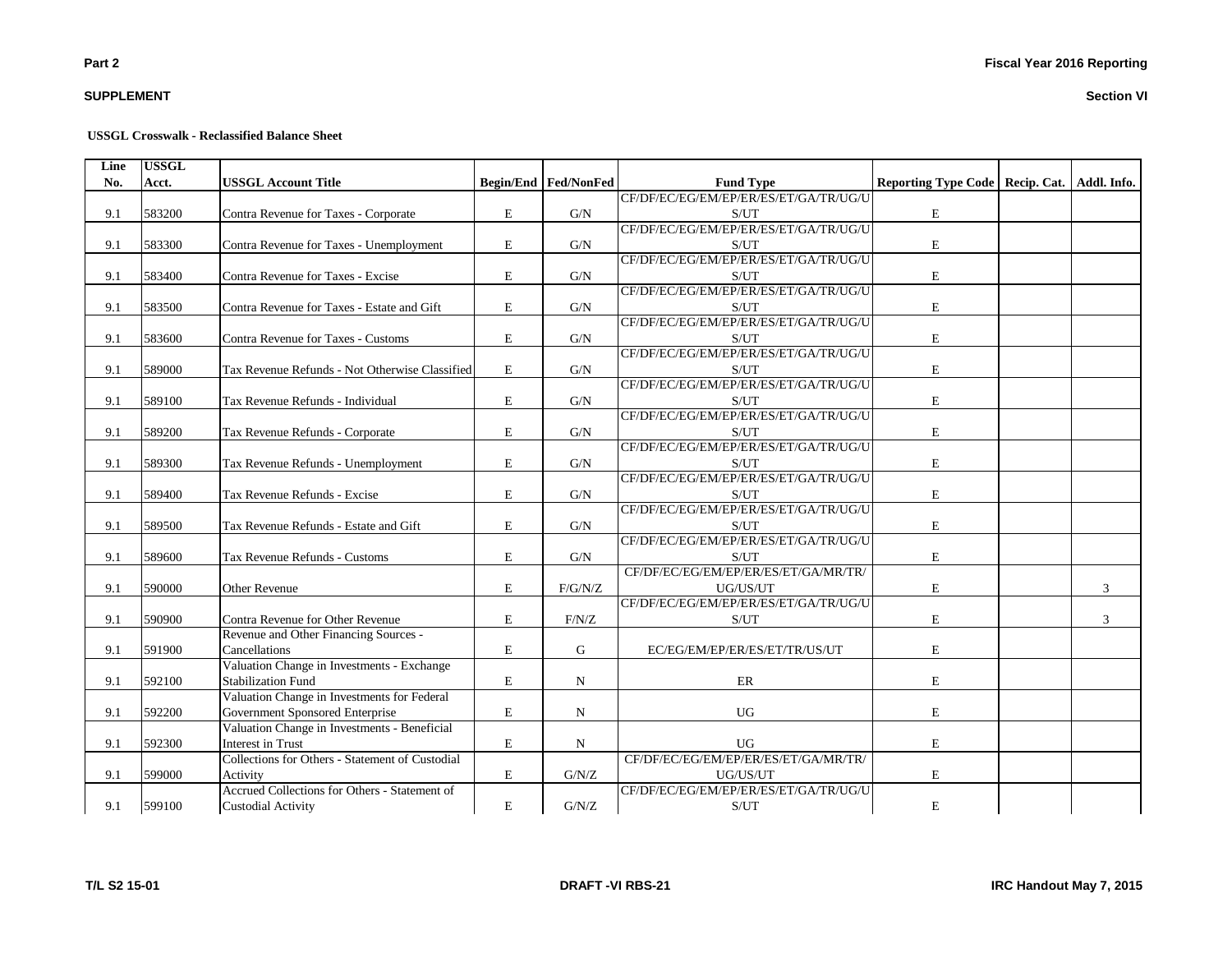# **SUPPLEMENT**

#### **USSGL Crosswalk - Reclassified Balance Sheet**

| Line | <b>USSGL</b> |                                                 |                       |                               |                                                    |                                                 |  |
|------|--------------|-------------------------------------------------|-----------------------|-------------------------------|----------------------------------------------------|-------------------------------------------------|--|
| No.  | Acct.        | <b>USSGL Account Title</b>                      |                       | <b>Begin/End   Fed/NonFed</b> | <b>Fund Type</b>                                   | Reporting Type Code   Recip. Cat.   Addl. Info. |  |
|      |              | Offset to Non-Entity Collections - Statement of |                       |                               | CF/DF/EC/EG/EM/EP/ER/ES/ET/GA/TR/UG/U              |                                                 |  |
| 9.1  | 599300       | Changes in Net Position                         | E                     | G                             | S/UT                                               | ${\bf E}$                                       |  |
|      |              | Offset to Non-Entity Accrued Collections -      |                       |                               | CF/DF/EC/EG/EM/EP/ER/ES/ET/GA/TR/UG/U              |                                                 |  |
| 9.1  | 599400       | Statement of Changes in Net Position            | $\bf E$               | ${\bf G}$                     | S/UT                                               | $\mathbf E$                                     |  |
|      |              | Financing Sources Transferred In From           |                       |                               | CF/DF/EC/EG/EM/EP/ER/ES/ET/GA/TR/UG/U              |                                                 |  |
| 9.1  | 599700       | <b>Custodial Statement Collections</b>          | $\mathbf E$           | $\boldsymbol{\mathrm{F}}$     | S/UT                                               | E                                               |  |
|      |              | Custodial Collections Transferred Out to a      |                       |                               |                                                    |                                                 |  |
|      |              | Treasury Account Symbol Other Than the          |                       |                               | CF/DF/EC/EG/EM/EP/ER/ES/ET/GA/TR/UG/U              |                                                 |  |
| 9.1  | 599800       | General Fund of the Treasury                    | $\mathbf E$           | $\mathbf F$                   | S/UT                                               | $\mathbf E$                                     |  |
|      |              |                                                 |                       |                               | CF/DF/EC/EG/EM/EP/ER/ES/ET/GA/TR/UG/U              |                                                 |  |
| 9.1  | 610000       | <b>Operating Expenses/Program Costs</b>         | E                     | F/N                           | S/UT                                               | $\mathbf E$                                     |  |
|      |              |                                                 |                       |                               | CF/DF/EC/EG/EM/EP/ER/ES/ET/GA/TR/UG/U              |                                                 |  |
| 9.1  | 619000       | Contra Bad Debt Expense - Incurred for Others   | E                     | $\rm{F/N}$                    | S/UT                                               | E                                               |  |
|      |              |                                                 |                       |                               | CF/DF/EC/EG/EM/EP/ER/ES/ET/GA/TR/UG/U              |                                                 |  |
| 9.1  | 619900       | Adjustment to Subsidy Expense                   | ${\bf E}$             | N                             | S/UT                                               | ${\bf E}$                                       |  |
|      |              | Interest Expenses on Borrowing From the Bureau  |                       |                               |                                                    |                                                 |  |
|      |              | of the Fiscal Service and/or the Federal        |                       |                               | CF/DF/EC/EG/EM/EP/ER/ES/ET/GA/TR/UG/U              |                                                 |  |
| 9.1  | 631000       | <b>Financing Bank</b>                           | ${\bf E}$             | $\mathbf F$                   | S/UT                                               | E                                               |  |
|      |              |                                                 |                       |                               | CF/DF/EC/EG/EM/EP/ER/ES/ET/GA/TR/UG/U              |                                                 |  |
| 9.1  | 632000       | <b>Interest Expenses on Securities</b>          | E                     | F/N                           | S/UT                                               | E                                               |  |
|      |              |                                                 |                       |                               | CF/DF/EC/EG/EM/EP/ER/ES/ET/GA/TR/UG/U              |                                                 |  |
| 9.1  | 633000       | Other Interest Expenses                         | ${\bf E}$             | F/N/Z                         | S/UT                                               | $\mathbf E$                                     |  |
| 9.1  | 633800       | <b>Remuneration Interest</b>                    | $\overline{\text{E}}$ | ${\bf N}$                     | EP                                                 | $\overline{\mathrm{E}}$                         |  |
|      |              | Interest Expense Accrued on the Liability for   |                       |                               | CF/DF/EC/EG/EM/EP/ER/ES/ET/GA/TR/UG/U              |                                                 |  |
| 9.1  | 634000       | Loan Guarantees                                 | ${\bf E}$             | ${\bf N}$                     | S/UT                                               | ${\bf E}$                                       |  |
|      |              |                                                 |                       |                               | CF/DF/EC/EG/EM/EP/ER/ES/ET/GA/TR/UG/U              |                                                 |  |
| 9.1  | 640000       | <b>Benefit Expense</b>                          | ${\bf E}$             | F/N/Z                         | S/UT                                               | ${\bf E}$                                       |  |
|      |              |                                                 |                       |                               | CF/DF/EC/EG/EM/EP/ER/ES/ET/GA/TR/UG/U              |                                                 |  |
| 9.1  | 650000       | Cost of Goods Sold                              | ${\bf E}$             | N                             | S/UT                                               | ${\bf E}$                                       |  |
|      |              |                                                 |                       |                               | CF/DF/EC/EG/EM/EP/ER/ES/ET/GA/TR/UG/U              |                                                 |  |
| 9.1  | 660000       | Applied Overhead                                | ${\bf E}$             | N                             | S/UT                                               | $\mathbf E$                                     |  |
|      |              |                                                 |                       |                               | CF/DF/EC/EG/EM/EP/ER/ES/ET/GA/TR/UG/U              |                                                 |  |
| 9.1  | 661000       | <b>Cost Capitalization Offset</b>               | ${\bf E}$             | N                             | S/UT                                               | $\mathbf E$                                     |  |
|      |              |                                                 |                       |                               | CF/DF/EC/EG/EM/EP/ER/ES/ET/GA/TR/UG/U              |                                                 |  |
| 9.1  | 671000       | Depreciation, Amortization, and Depletion       | E                     | $\mathbf N$                   | S/UT                                               | E                                               |  |
|      |              |                                                 |                       |                               | CF/DF/EC/EG/EM/EP/ER/ES/ET/GA/TR/UG/U              |                                                 |  |
| 9.1  | 672000       | <b>Bad Debt Expense</b>                         | ${\bf E}$             | $\rm{F/N}$                    | S/UT                                               | $\mathbf E$                                     |  |
|      |              |                                                 |                       |                               | CF/DF/EC/EG/EM/EP/ER/ES/ET/GA/TR/UG/U              |                                                 |  |
| 9.1  | 673000       | <b>Imputed Costs</b>                            | $\mathbf E$           | $\mathbf F$                   | S/UT                                               | $\mathbf E$                                     |  |
|      |              | Other Expenses Not Requiring Budgetary          |                       |                               | CF/DF/EC/EG/EM/EP/ER/ES/ET/GA/TR/UG/U              |                                                 |  |
| 9.1  | 679000       | Resources                                       | $\mathbf E$           | F/N                           | $\ensuremath{\mathrm{S}}/\ensuremath{\mathrm{UT}}$ | $\mathbf E$                                     |  |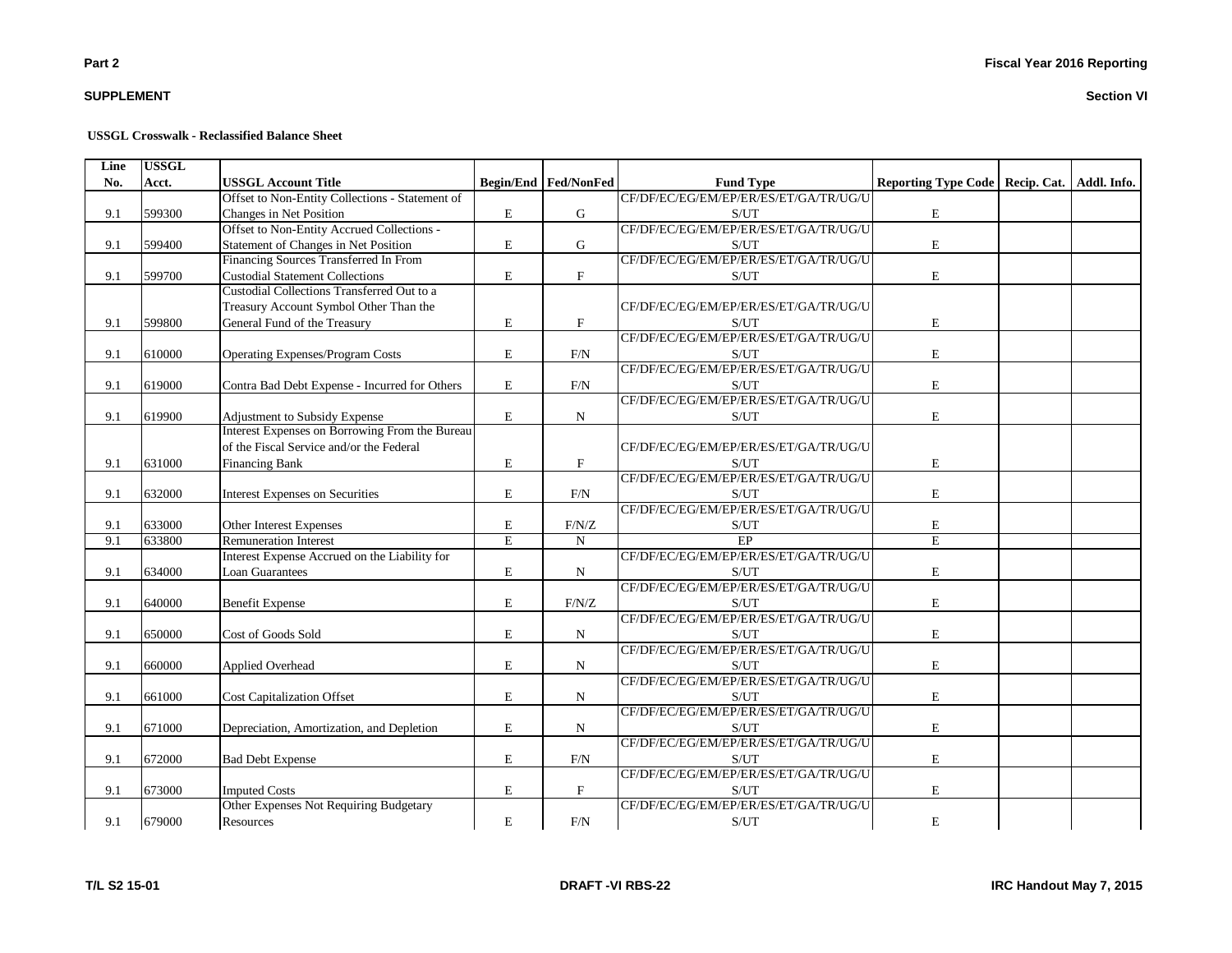# **SUPPLEMENT**

#### **USSGL Crosswalk - Reclassified Balance Sheet**

| Line | <b>USSGL</b> |                                                   |             |                             |                                       |                                   |             |
|------|--------------|---------------------------------------------------|-------------|-----------------------------|---------------------------------------|-----------------------------------|-------------|
| No.  | Acct.        | <b>USSGL Account Title</b>                        |             | <b>Begin/End Fed/NonFed</b> | <b>Fund Type</b>                      | Reporting Type Code   Recip. Cat. | Addl. Info. |
|      |              |                                                   |             |                             | CF/DF/EC/EG/EM/EP/ER/ES/ET/GA/TR/UG/U |                                   |             |
| 9.1  | 680000       | <b>Future Funded Expenses</b>                     | E           | F/N/Z                       | S/UT                                  | ${\bf E}$                         |             |
|      |              | <b>Employer Contributions to Employee Benefit</b> |             |                             |                                       |                                   |             |
|      |              | Programs Not Requiring Current-Year Budget        |             |                             | CF/DF/EC/EG/EM/EP/ER/ES/ET/GA/TR/UG/U |                                   |             |
| 9.1  | 685000       | Authority (Unobligated)                           | E           | $\mathbf{F}$                | S/UT                                  | E                                 |             |
|      |              |                                                   |             |                             | CF/DF/EC/EG/EM/EP/ER/ES/ET/GA/TR/UG/U |                                   |             |
| 9.1  | 690000       | Nonproduction Costs                               | E           | F/N/Z                       | S/UT                                  | E                                 |             |
|      |              |                                                   |             |                             | CF/DF/EC/EG/EM/EP/ER/ES/ET/GA/TR/UG/U |                                   |             |
| 9.1  | 711000       | Gains on Disposition of Assets - Other            | $\mathbf E$ | N                           | S/UT                                  | E                                 |             |
|      |              |                                                   |             |                             | CF/DF/EC/EG/EM/EP/ER/ES/ET/GA/TR/UG/U |                                   |             |
| 9.1  | 711100       | Gains on Disposition of Investments               | $\mathbf E$ | F/N/Z                       | S/UT                                  | E                                 |             |
|      |              |                                                   |             |                             | CF/DF/EC/EG/EM/EP/ER/ES/ET/GA/TR/UG/U |                                   |             |
| 9.1  | 711200       | Gains on Disposition of Borrowings                | E           | $\mathbf F$                 | S/UT                                  | $\mathbf E$                       |             |
|      |              | Gains on Changes in Long-Term Assumptions -       |             |                             | CF/DF/EC/EG/EM/EP/ER/ES/ET/GA/TR/UG/U |                                   |             |
| 9.1  | 717100       | From Experience                                   | E           | N                           | S/UT                                  | E                                 |             |
|      |              | Losses on Changes in Long-Term Assumptions -      |             |                             | CF/DF/EC/EG/EM/EP/ER/ES/ET/GA/TR/UG/U |                                   |             |
| 9.1  | 717200       | From Experience                                   | $\mathbf E$ | $\mathbf N$                 | S/UT                                  | E                                 |             |
|      |              |                                                   |             |                             | CF/DF/EC/EG/EM/EP/ER/ES/ET/GA/MR/TR/  |                                   |             |
| 9.1  | 718000       | <b>Unrealized Gains</b>                           | E           | F/N                         | UG/US/UT                              | E                                 |             |
| 9.1  | 718100       | Unrealized Gain - Exchange Stabilization Fund     | E           | $\mathbf N$                 | $\overline{EP}$                       | E                                 |             |
|      |              |                                                   |             |                             | CF/DF/EC/EG/EM/EP/ER/ES/ET/GA/TR/UG/U |                                   |             |
| 9.1  | 719000       | Other Gains                                       | $\mathbf E$ | F/N                         | S/UT                                  | E                                 |             |
|      |              | Other Gains for Accrued Special Drawing Right     |             |                             |                                       |                                   |             |
| 9.1  | 719100       | (SDR) Interest and Charges                        | E           | N                           | EP                                    | E                                 |             |
|      |              |                                                   |             |                             | CF/DF/EC/EG/EM/EP/ER/ES/ET/GA/TR/UG/U |                                   |             |
| 9.1  | 721000       | Losses on Disposition of Assets - Other           | E           | $\mathbf N$                 | S/UT                                  | E                                 |             |
|      |              |                                                   |             |                             | CF/DF/EC/EG/EM/EP/ER/ES/ET/GA/TR/UG/U |                                   |             |
| 9.1  | 721100       | Losses on Disposition of Investments              | $\mathbf E$ | F/N/Z                       | S/UT                                  | $\mathbf E$                       |             |
|      |              |                                                   |             |                             | CF/DF/EC/EG/EM/EP/ER/ES/ET/GA/TR/UG/U |                                   |             |
| 9.1  | 721200       | Losses on Disposition of Borrowings               | E           | F/Z                         | S/UT                                  | E                                 |             |
|      |              |                                                   |             |                             | CF/DF/EC/EG/EM/EP/ER/ES/ET/GA/TR/UG/U |                                   |             |
| 9.1  | 727100       | Gains on Changes in Long-Term Assumptions         | E           | N                           | S/UT                                  | E                                 |             |
|      |              |                                                   |             |                             | CF/DF/EC/EG/EM/EP/ER/ES/ET/GA/TR/UG/U |                                   |             |
| 9.1  | 727200       | Losses on Changes in Long-Term Assumptions        | E           | N                           | S/UT                                  | E                                 |             |
|      |              |                                                   |             |                             | CF/DF/EC/EG/EM/EP/ER/ES/ET/GA/MR/TR/  |                                   |             |
| 9.1  | 728000       | <b>Unrealized Losses</b>                          | $\mathbf E$ | F/N                         | UG/US/UT                              | E                                 |             |
|      |              |                                                   |             |                             |                                       |                                   |             |
| 9.1  | 728100       | Unrealized Losses - Exchange Stabilization Fund   | $\mathbf E$ | ${\bf N}$                   | EP                                    | E                                 |             |
|      |              |                                                   |             |                             | CF/DF/EC/EG/EM/EP/ER/ES/ET/GA/TR/UG/U |                                   |             |
| 9.1  | 729000       | <b>Other Losses</b>                               | E           | F/N/Z                       | S/UT                                  | E                                 |             |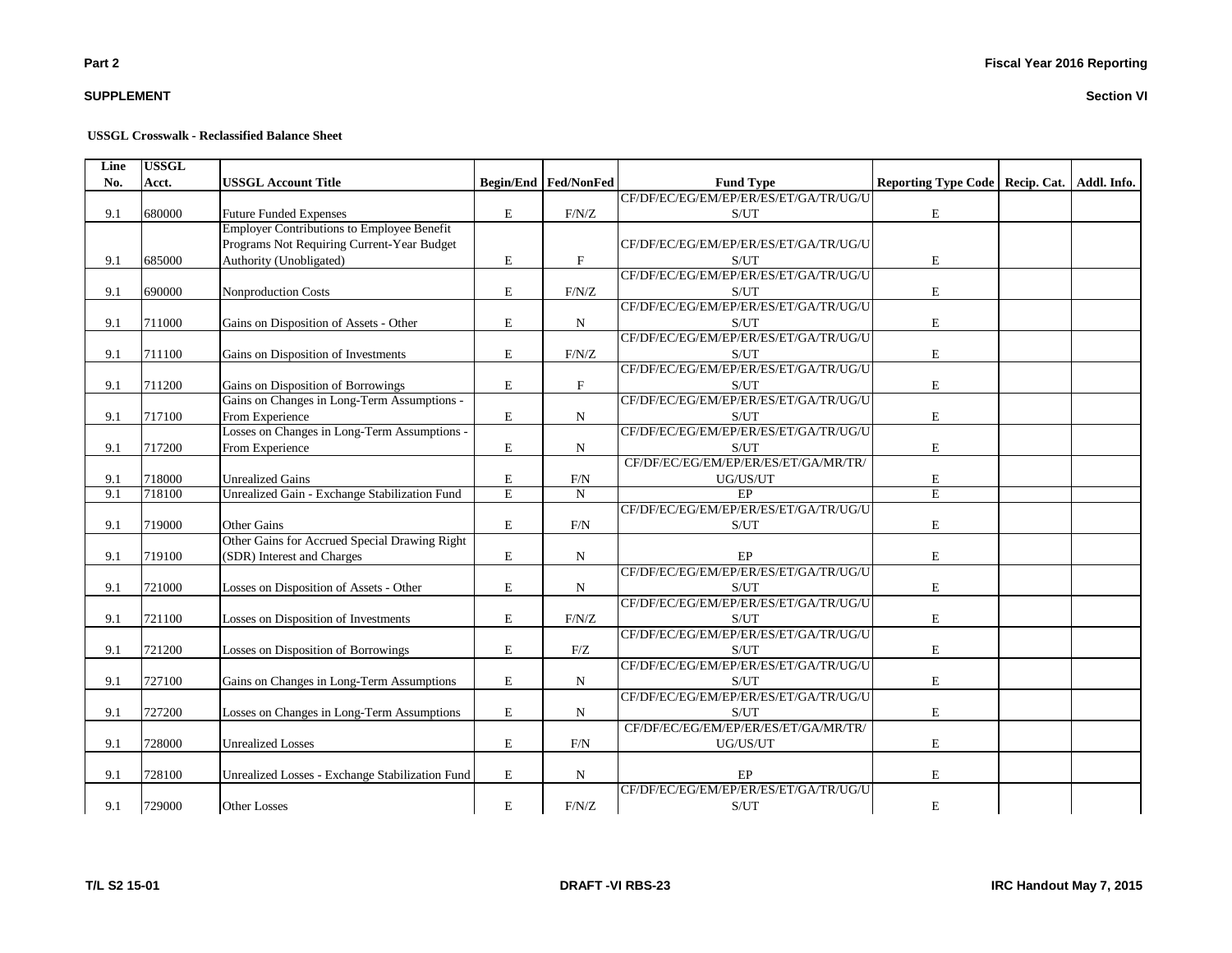# **SUPPLEMENT**

#### **USSGL Crosswalk - Reclassified Balance Sheet**

| Line | <b>USSGL</b>       |                                                             |                         |                             |                                                    |                                                 |  |
|------|--------------------|-------------------------------------------------------------|-------------------------|-----------------------------|----------------------------------------------------|-------------------------------------------------|--|
| No.  | Acct.              | <b>USSGL Account Title</b>                                  |                         | <b>Begin/End Fed/NonFed</b> | <b>Fund Type</b>                                   | Reporting Type Code   Recip. Cat.   Addl. Info. |  |
|      |                    | Other Losses for Accrued Special Drawing Right              |                         |                             |                                                    |                                                 |  |
| 9.1  | 729100             | (SDR) Interest and Charges                                  | E                       | ${\bf N}$                   | $\rm EP$                                           | $\mathbf E$                                     |  |
|      |                    |                                                             |                         |                             | CF/DF/EC/EG/EM/EP/ER/ES/ET/GA/TR/UG/U              |                                                 |  |
| 9.1  | 729200             | Other Losses from Impairment of Assets                      | E                       | N                           | S/UT                                               | $\mathbf E$                                     |  |
|      |                    |                                                             |                         |                             | CF/DF/EC/EG/EM/EP/ER/ES/ET/GA/TR/UG/U              |                                                 |  |
| 9.1  | 730000             | <b>Extraordinary Items</b>                                  | ${\bf E}$               | N                           | S/UT                                               | $\mathbf E$                                     |  |
|      |                    | Prior-Period Adjustments Due to Corrections of              |                         |                             | CF/DF/EC/EG/EM/EP/ER/ES/ET/GA/TR/UG/U              |                                                 |  |
| 9.1  | 740000             | Errors                                                      | E                       | N/Z                         | S/UT                                               | $\mathbf E$                                     |  |
|      |                    | Prior-Period Adjustments Due to Changes in                  |                         |                             | CF/DF/EC/EG/EM/EP/ER/ES/ET/GA/TR/UG/U              |                                                 |  |
| 9.1  | 740100             | <b>Accounting Principles</b>                                | $\mathbf E$             | N/Z                         | S/UT                                               | $\mathbf E$                                     |  |
|      |                    | Prior Period Adjustments Due to Corrections of              |                         |                             | CF/DF/EC/EG/EM/EP/ER/ES/ET/GA/TR/UG/U              |                                                 |  |
| 9.1  | 740500             | Errors - Years Preceding the Prior Year                     | E                       | N/Z                         | S/UT                                               | $\mathbf E$                                     |  |
|      |                    |                                                             |                         |                             | CF/DF/EC/EG/EM/EP/ER/ES/ET/GA/TR/UG/U              |                                                 |  |
| 9.1  | 750000             | Distribution of Income - Dividend                           | ${\bf E}$               | N/Z                         | $\ensuremath{\mathrm{S}}/\ensuremath{\mathrm{UT}}$ | $\mathbf E$                                     |  |
|      |                    |                                                             |                         |                             | CF/DF/EC/EG/EM/EP/ER/ES/ET/GA/TR/UG/U              |                                                 |  |
| 9.1  | 760000             | Changes in Actuarial Liability                              | $\mathbf E$             | $\mathbf N$                 | S/UT                                               | $\mathbf E$                                     |  |
|      |                    |                                                             |                         |                             |                                                    |                                                 |  |
|      |                    | <b>Net Position - Funds Other Than Those From Dedicated</b> |                         |                             |                                                    |                                                 |  |
| 9.2  | <b>Collections</b> |                                                             |                         |                             |                                                    |                                                 |  |
| 9.2  | 310000             | Unexpended Appropriations - Cumulative                      | $\, {\bf B}$            |                             | EC/EG/EM/EP/ER/ES/ET                               | ${\bf U}$                                       |  |
|      |                    | <b>Unexpended Appropriations - Appropriations</b>           |                         |                             |                                                    |                                                 |  |
| 9.2  | 310100             | Received                                                    | E                       | ${\bf G}$                   | EC/EG/EM/EP/ER/ES/ET/TR                            | ${\bf U}$                                       |  |
| 9.2  | 310200             | Unexpended Appropriations - Transfers-In                    | $\overline{\text{E}}$   | $\overline{\mathrm{F}}$     | EC/EG/EM/EP/ER/ES/ET/TR                            | $\overline{U}$                                  |  |
| 9.2  | 310300             | Unexpended Appropriations - Transfers-Out                   | $\overline{E}$          | $\overline{F}$              | EC/EG/EM/EP/ER/ES/ET/TR                            | $\overline{U}$                                  |  |
|      |                    | Unexpended Appropriations - Prior Period                    |                         |                             |                                                    |                                                 |  |
|      |                    | Adjustments Due to Corrections of Errors -                  |                         |                             |                                                    |                                                 |  |
| 9.2  | 310500             | Years Preceding the Prior Year                              | E                       | Z                           | EC/EG/EM/EP/ER/ES/ET/TR                            | ${\bf U}$                                       |  |
| 9.2  | 310600             | <b>Unexpended Appropriations - Adjustments</b>              | $\overline{\mathrm{E}}$ | ${\bf G}$                   | EC/EG/EM/EP/ER/ES/ET/TR                            | ${\bf U}$                                       |  |
| 9.2  | 310700             | <b>Unexpended Appropriations - Used</b>                     | $\overline{E}$          | $\overline{G}$              | EC/EG/EM/EP/ER/ES/ET/TR                            | $\overline{U}$                                  |  |
|      |                    | <b>Unexpended Appropriations - Prior-Period</b>             |                         |                             |                                                    |                                                 |  |
| 9.2  | 310800             | Adjustments Due to Corrections of Errors                    | $\mathbf E$             | Z                           | EC/EG/EM/EP/ER/ES/ET/TR                            | ${\bf U}$                                       |  |
|      |                    | Unexpended Appropriations - Prior-Period                    |                         |                             |                                                    |                                                 |  |
|      |                    | Adjustments Due to Changes in Accounting                    |                         |                             |                                                    |                                                 |  |
| 9.2  | 310900             | Principles                                                  | $\mathbf E$             | Z                           | EC/EG/EM/EP/ER/ES/ET/TR                            | ${\bf U}$                                       |  |
| 9.2  | 320000             | Appropriations Outstanding - Cumulative                     | $\mathbf{B}$            |                             | <b>GA</b>                                          | $\overline{U}$                                  |  |
|      |                    |                                                             |                         |                             |                                                    |                                                 |  |
| 9.2  | 320100             | Appropriations Outstanding - Warrants Issued                | ${\bf E}$               | $\mathbf F$                 | $_{\mathrm{GA}}$                                   | ${\bf U}$                                       |  |
| 9.2  | 320600             | Appropriations Outstanding - Adjustments                    | $\overline{E}$          | $\overline{F}$              | G A                                                | $\overline{U}$                                  |  |
| 9.2  | 320700             | Appropriations Outstanding - Used                           | $\mathbf E$             | $\mathbf F$                 | GA                                                 | $\mathbf U$                                     |  |
|      |                    |                                                             |                         |                             | CF/DF/EC/EG/EM/EP/ER/ES/ET/GA/TR/UG/U              |                                                 |  |
| 9.2  | 331000             | <b>Cumulative Results of Operations</b>                     | $\bf{B}$                |                             | S/UT                                               | ${\bf U}$                                       |  |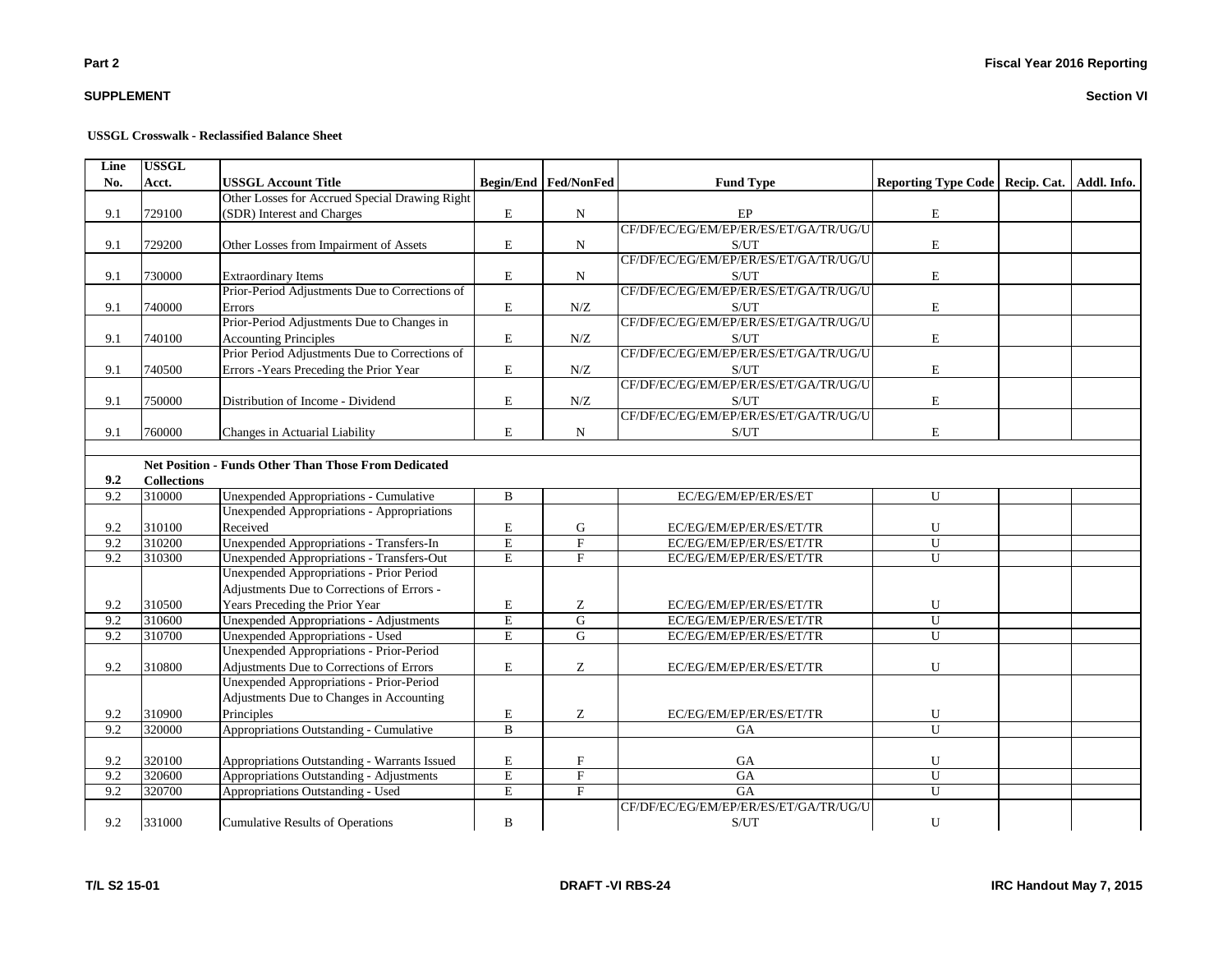# **SUPPLEMENT**

#### **USSGL Crosswalk - Reclassified Balance Sheet**

| Line | <b>USSGL</b> |                                                |             |                             |                                       |                                                 |  |
|------|--------------|------------------------------------------------|-------------|-----------------------------|---------------------------------------|-------------------------------------------------|--|
| No.  | Acct.        | <b>USSGL Account Title</b>                     |             | <b>Begin/End Fed/NonFed</b> | <b>Fund Type</b>                      | Reporting Type Code   Recip. Cat.   Addl. Info. |  |
|      |              |                                                |             |                             | CF/DF/EC/EG/EM/EP/ER/ES/ET/GA/TR/UG/U |                                                 |  |
| 9.2  | 510000       | Revenue From Goods Sold                        | E           | F/N                         | S/UT                                  | ${\bf U}$                                       |  |
|      |              |                                                |             |                             | CF/DF/EC/EG/EM/EP/ER/ES/ET/GA/TR/UG/U |                                                 |  |
| 9.2  | 510900       | Contra Revenue for Goods Sold                  | E           | F/N                         | S/UT                                  | U                                               |  |
|      |              |                                                |             |                             | CF/DF/EC/EG/EM/EP/ER/ES/ET/GA/TR/UG/U |                                                 |  |
| 9.2  | 520000       | Revenue From Services Provided                 | E           | F/N                         | S/UT                                  | $\mathbf U$                                     |  |
|      |              |                                                |             |                             | CF/DF/EC/EG/EM/EP/ER/ES/ET/GA/TR/UG/U |                                                 |  |
| 9.2  | 520900       | Contra Revenue for Services Provided           | E           | F/N                         | S/UT                                  | U                                               |  |
|      |              |                                                |             |                             | CF/DF/EC/EG/EM/EP/ER/ES/ET/GA/MR/TR/  |                                                 |  |
| 9.2  | 531000       | Interest Revenue - Other                       | E           | F/N                         | UG/US/UT                              | ${\bf U}$                                       |  |
|      |              |                                                |             |                             | CF/DF/EC/EG/EM/EP/ER/ES/ET/GA/TR/UG/U |                                                 |  |
| 9.2  | 531100       | <b>Interest Revenue - Investments</b>          | E           | F/N/Z                       | S/UT                                  | U                                               |  |
|      |              | Interest Revenue - Loans Receivable/Uninvested |             |                             | CF/DF/EC/EG/EM/EP/ER/ES/ET/GA/TR/UG/U |                                                 |  |
| 9.2  | 531200       | <b>Funds</b>                                   | E           | F/N                         | S/UT                                  | U                                               |  |
|      |              |                                                |             |                             | CF/DF/EC/EG/EM/EP/ER/ES/ET/GA/TR/UG/U |                                                 |  |
| 9.2  | 531300       | <b>Interest Revenue - Subsidy Amortization</b> | E           | N                           | S/UT                                  | U                                               |  |
|      |              | Dividend Income Accounted for Under the        |             |                             | CF/DF/EC/EG/EM/EP/ER/ES/ET/GA/TR/UG/U |                                                 |  |
| 9.2  | 531400       | Provisions of the Federal Credit Reform Act    | $\mathbf E$ | $\mathbf N$                 | S/UT                                  | $\mathbf U$                                     |  |
|      |              | Contra Revenue for Dividend Income Accounted   |             |                             |                                       |                                                 |  |
|      |              | for Under the Provisions of the Federal Credit |             |                             | CF/DF/EC/EG/EM/EP/ER/ES/ET/GA/TR/UG/U |                                                 |  |
| 9.2  | 531500       | Reform Act                                     | E           | N                           | S/UT                                  | U                                               |  |
|      |              | Contra Revenue for Interest Revenue - Loans    |             |                             | CF/DF/EC/EG/EM/EP/ER/ES/ET/GA/TR/UG/U |                                                 |  |
| 9.2  | 531700       | Receivable                                     | E           | F/N                         | S/UT                                  | ${\bf U}$                                       |  |
|      |              | Contra Revenue for Interest Revenue -          |             |                             | CF/DF/EC/EG/EM/EP/ER/ES/ET/GA/TR/UG/U |                                                 |  |
| 9.2  | 531800       | Investments                                    | E           | F/N                         | S/UT                                  | U                                               |  |
|      |              |                                                |             |                             | CF/DF/EC/EG/EM/EP/ER/ES/ET/GA/TR/UG/U |                                                 |  |
| 9.2  | 531900       | Contra Revenue for Interest Revenue - Other    | $\mathbf E$ | F/N                         | S/UT                                  | ${\bf U}$                                       |  |
|      |              |                                                |             |                             | CF/DF/EC/EG/EM/EP/ER/ES/ET/GA/TR/UG/U |                                                 |  |
| 9.2  | 532000       | Penalties and Fines Revenue                    | E           | F/G/N                       | S/UT                                  | U                                               |  |
|      |              |                                                |             |                             | CF/DF/EC/EG/EM/EP/ER/ES/ET/GA/TR/UG/U |                                                 |  |
| 9.2  | 532400       | Contra Revenue for Penalties and Fines         | E           | $F/G/N$                     | S/UT                                  | $\mathbf U$                                     |  |
|      |              |                                                |             |                             | CF/DF/EC/EG/EM/EP/ER/ES/ET/GA/TR/UG/U |                                                 |  |
| 9.2  | 532500       | Administrative Fees Revenue                    | E           | F/N                         | S/UT                                  | U                                               |  |
|      |              |                                                |             |                             | CF/DF/EC/EG/EM/EP/ER/ES/ET/GA/TR/UG/U |                                                 |  |
| 9.2  | 532900       | Contra Revenue for Administrative Fees         | E           | F/N                         | S/UT                                  | U                                               |  |
|      |              |                                                |             |                             | CF/DF/EC/EG/EM/EP/ER/ES/ET/GA/TR/UG/U |                                                 |  |
| 9.2  | 540000       | Funded Benefit Program Revenue                 | Е           | F/N                         | S/UT                                  | U                                               |  |
| 9.2  | 540500       | Unfunded FECA Benefit Revenue                  | E           | F/N                         | EG                                    | $\mathbf{U}$                                    |  |
|      |              | Contra Revenue for Unfunded FECA Benefit       |             |                             |                                       |                                                 |  |
| 9.2  | 540600       | Revenue                                        | E           | F/N                         | EG                                    | U                                               |  |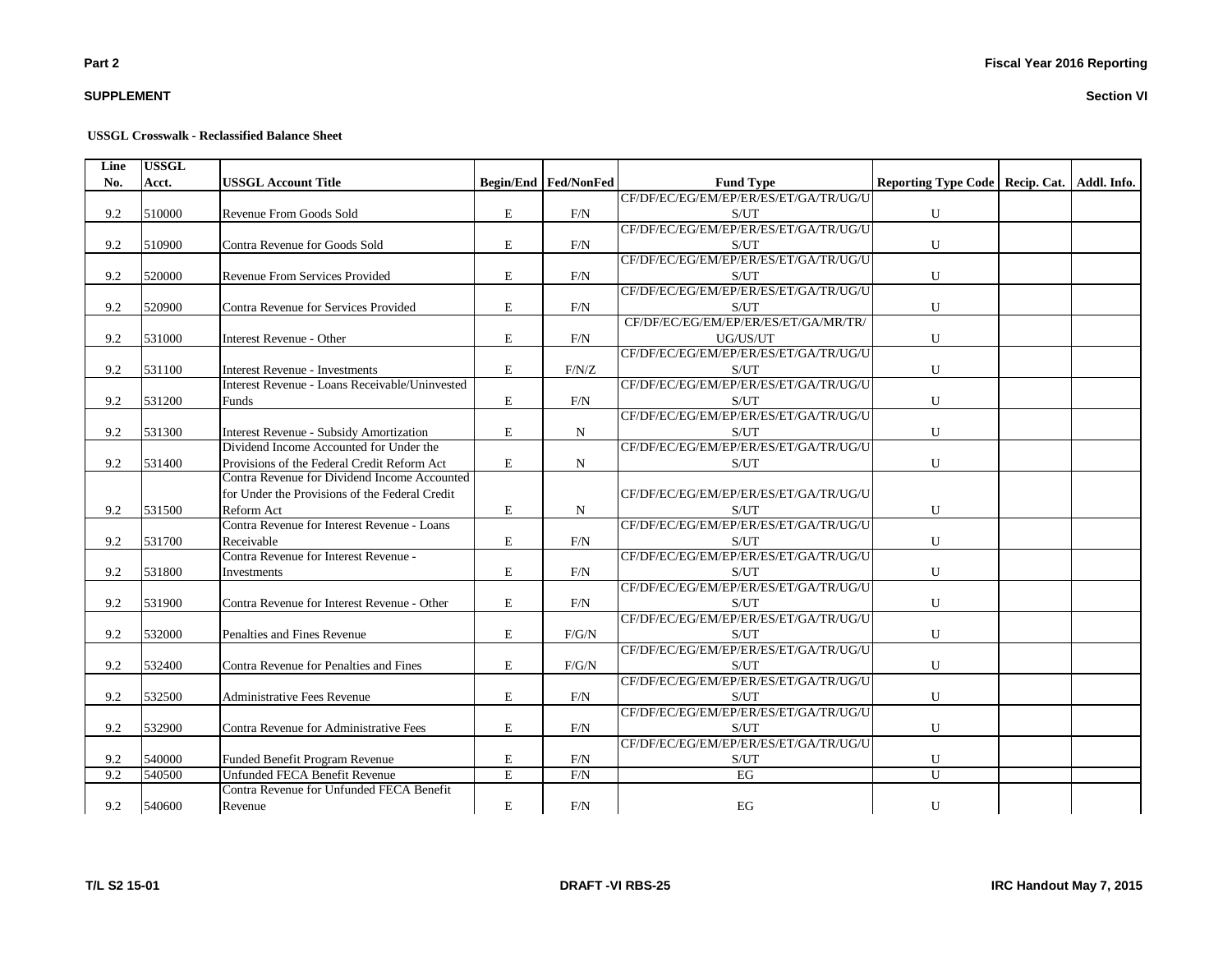# **SUPPLEMENT**

#### **USSGL Crosswalk - Reclassified Balance Sheet**

| Line | <b>USSGL</b> |                                                 |             |                             |                                       |                                                 |  |
|------|--------------|-------------------------------------------------|-------------|-----------------------------|---------------------------------------|-------------------------------------------------|--|
| No.  | Acct.        | <b>USSGL Account Title</b>                      |             | <b>Begin/End Fed/NonFed</b> | <b>Fund Type</b>                      | Reporting Type Code   Recip. Cat.   Addl. Info. |  |
|      |              | Contra Revenue for Funded Benefit Program       |             |                             | CF/DF/EC/EG/EM/EP/ER/ES/ET/GA/TR/UG/U |                                                 |  |
| 9.2  | 540900       | Revenue                                         | E           | F/N                         | S/UT                                  | ${\bf U}$                                       |  |
|      |              |                                                 |             |                             | CF/DF/EC/EG/EM/EP/ER/ES/ET/GA/TR/UG/U |                                                 |  |
| 9.2  | 550000       | Insurance and Guarantee Premium Revenue         | E           | $\mathbf N$                 | S/UT                                  | ${\bf U}$                                       |  |
|      |              | Contra Revenue for Insurance and Guarantee      |             |                             | CF/DF/EC/EG/EM/EP/ER/ES/ET/GA/TR/UG/U |                                                 |  |
| 9.2  | 550900       | Premium Revenue                                 | $\mathbf E$ | $\mathbf N$                 | S/UT                                  | ${\bf U}$                                       |  |
|      |              |                                                 |             |                             | CF/DF/EC/EG/EM/EP/ER/ES/ET/GA/TR/UG/U |                                                 |  |
| 9.2  | 560000       | Donated Revenue - Financial Resources           | E           | $\mathbf N$                 | S/UT                                  | ${\bf U}$                                       |  |
|      |              | Contra Revenue for Donations - Financial        |             |                             | CF/DF/EC/EG/EM/EP/ER/ES/ET/GA/TR/UG/U |                                                 |  |
| 9.2  | 560900       | Resources                                       | $\mathbf E$ | ${\bf N}$                   | S/UT                                  | ${\bf U}$                                       |  |
|      |              |                                                 |             |                             | CF/DF/EC/EG/EM/EP/ER/ES/ET/GA/TR/UG/U |                                                 |  |
| 9.2  | 561000       | Donated Revenue - Nonfinancial Resources        | E           | ${\bf N}$                   | S/UT                                  | ${\bf U}$                                       |  |
|      |              | Contra Donated Revenue - Nonfinancial           |             |                             | CF/DF/EC/EG/EM/EP/ER/ES/ET/GA/TR/UG/U |                                                 |  |
| 9.2  | 561900       | Resources                                       | $\mathbf E$ | N                           | S/UT                                  | ${\bf U}$                                       |  |
|      |              |                                                 |             |                             | CF/DF/EC/EG/EM/EP/ER/ES/ET/GA/TR/UG/U |                                                 |  |
| 9.2  | 564000       | Forfeiture Revenue - Cash and Cash Equivalents  | E           | N                           | S/UT                                  | ${\bf U}$                                       |  |
|      |              | Contra Forfeiture Revenue - Cash and Cash       |             |                             | CF/DF/EC/EG/EM/EP/ER/ES/ET/GA/TR/UG/U |                                                 |  |
| 9.2  | 564900       | Equivalents                                     | E           | N                           | S/UT                                  | ${\bf U}$                                       |  |
|      |              |                                                 |             |                             | CF/DF/EC/EG/EM/EP/ER/ES/ET/GA/TR/UG/U |                                                 |  |
| 9.2  | 565000       | Forfeiture Revenue - Forfeitures of Property    | E           | $\mathbf N$                 | S/UT                                  | ${\bf U}$                                       |  |
|      |              | Contra Forfeiture Revenue - Forfeitures of      |             |                             | CF/DF/EC/EG/EM/EP/ER/ES/ET/GA/TR/UG/U |                                                 |  |
| 9.2  | 565900       | Property                                        | E           | N                           | S/UT                                  | ${\bf U}$                                       |  |
| 9.2  | 570000       | <b>Expended Appropriations</b>                  | E           | $\overline{G}$              | CF/EC/EG/EM/EP/ER/ES/ET/TR/UG/US/UT   | U                                               |  |
|      |              | <b>Expended Appropriations - Prior Period</b>   |             |                             |                                       |                                                 |  |
|      |              | Adjustments Due to Corrections of Errors -      |             |                             |                                       |                                                 |  |
| 9.2  | 570500       | Years Preceding the Prior Year                  | $\mathbf E$ | Z                           | CF/EC/EG/EM/EP/ER/ES/ET/TR/UG/US/UT   | ${\bf U}$                                       |  |
|      |              | Expended Appropriations - Prior-Period          |             |                             | CF/DF/EC/EG/EM/EP/ER/ES/ET/TR/UG/US/U |                                                 |  |
| 9.2  | 570800       | Adjustments Due to Corrections of Errors        | $\mathbf E$ | Z                           | T                                     | ${\bf U}$                                       |  |
|      |              | <b>Expended Appropriations - Prior-Period</b>   |             |                             |                                       |                                                 |  |
|      |              | Adjustments Due to Changes in Accounting        |             |                             | CF/DF/EC/EG/EM/EP/ER/ES/ET/TR/UG/US/U |                                                 |  |
| 9.2  | 570900       | Principles                                      | $\mathbf E$ | Z                           | T                                     | ${\bf U}$                                       |  |
|      |              | Transfer in of Agency Unavailable Custodial and |             |                             |                                       |                                                 |  |
| 9.2  | 571000       | Non-Entity Collections                          | $\mathbf E$ | $\mathbf F$                 | GA                                    | ${\bf U}$                                       |  |
|      |              | Accrual of Agency Amount To Be Collected -      |             |                             |                                       |                                                 |  |
| 9.2  | 571200       | <b>Custodial and Non-Entity</b>                 | E           | $\mathbf{F}$                | <b>GA</b>                             | U                                               |  |
|      |              | Financing Sources Transferred In Without        |             |                             | CF/DF/EC/EG/EM/EP/ER/ES/ET/GA/TR/UG/U |                                                 |  |
| 9.2  | 572000       | Reimbursement                                   | E           | $\mathbf F$                 | S/UT                                  | ${\bf U}$                                       |  |
|      |              | Financing Sources Transferred Out Without       |             |                             | CF/DF/EC/EG/EM/EP/ER/ES/ET/GA/TR/UG/U |                                                 |  |
| 9.2  | 573000       | Reimbursement                                   | $\mathbf E$ | $\mathbf F$                 | S/UT                                  | U                                               |  |
|      |              | Appropriated Dedicated Collections Transferred  |             |                             | CF/DF/EC/EG/EM/EP/ER/ES/ET/GA/TR/UG/U |                                                 |  |
| 9.2  | 574000       | In                                              | E           | $\mathbf F$                 | S/UT                                  | ${\bf U}$                                       |  |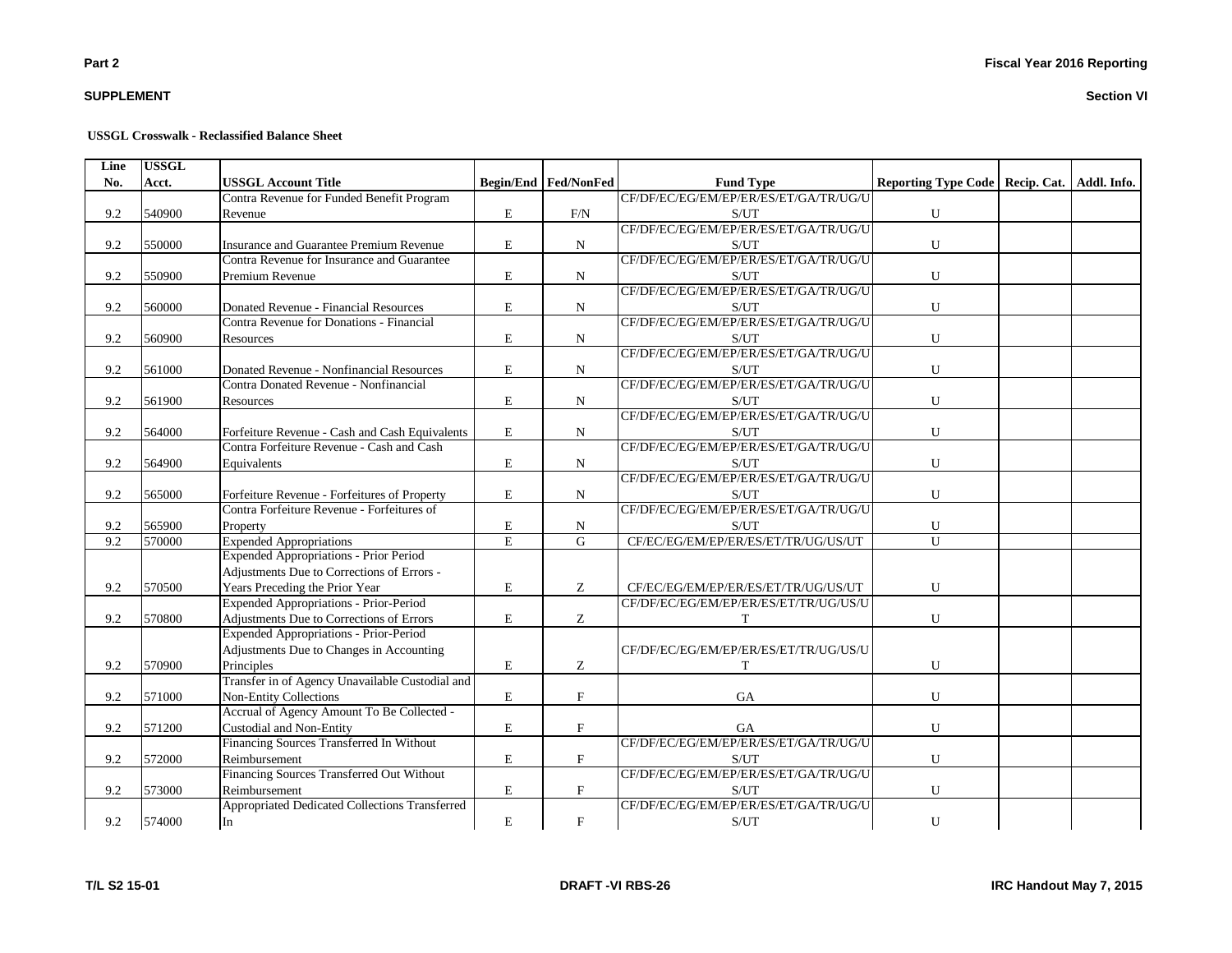# **SUPPLEMENT**

#### **USSGL Crosswalk - Reclassified Balance Sheet**

| Line | <b>USSGL</b> |                                                |             |                           |                                       |                                                 |  |
|------|--------------|------------------------------------------------|-------------|---------------------------|---------------------------------------|-------------------------------------------------|--|
| No.  | Acct.        | <b>USSGL Account Title</b>                     |             | Begin/End Fed/NonFed      | <b>Fund Type</b>                      | Reporting Type Code   Recip. Cat.   Addl. Info. |  |
|      |              | Appropriated Dedicated Collections Transferred |             |                           | CF/DF/EC/EG/EM/EP/ER/ES/ET/GA/TR/UG/U |                                                 |  |
| 9.2  | 574500       | Out                                            | $\mathbf E$ | $\boldsymbol{\mathrm{F}}$ | S/UT                                  | ${\bf U}$                                       |  |
|      |              |                                                |             |                           | CF/DF/EC/EG/EM/EP/ER/ES/ET/GA/TR/UG/U |                                                 |  |
| 9.2  | 575000       | Expenditure Financing Sources - Transfers-In   | $\mathbf E$ | $\mathbf{F}$              | S/UT                                  | ${\bf U}$                                       |  |
|      |              | Nonexpenditure Financing Sources - Transfers-  |             |                           | CF/DF/EC/EG/EM/EP/ER/ES/ET/GA/TR/UG/U |                                                 |  |
| 9.2  | 575500       | In - Other                                     | E           | $\mathbf F$               | S/UT                                  | U                                               |  |
|      |              | Nonexpenditure Financing Sources - Transfers-  |             |                           | CF/DF/EC/EG/EM/EP/ER/ES/ET/GA/TR/UG/U |                                                 |  |
| 9.2  | 575600       | In - Capital Transfers                         | ${\bf E}$   | $\mathbf{F}$              | S/UT                                  | ${\bf U}$                                       |  |
|      |              |                                                |             |                           | CF/DF/EC/EG/EM/EP/ER/ES/ET/GA/TR/UG/U |                                                 |  |
| 9.2  | 576000       | Expenditure Financing Sources - Transfers-Out  | $\mathbf E$ | $\mathbf F$               | S/UT                                  | ${\bf U}$                                       |  |
|      |              | Nonexpenditure Financing Sources - Transfers-  |             |                           | CF/DF/EC/EG/EM/EP/ER/ES/ET/GA/TR/UG/U |                                                 |  |
| 9.2  | 576500       | Out - Other                                    | $\mathbf E$ | $\mathbf F$               | S/UT                                  | ${\bf U}$                                       |  |
|      |              | Nonexpenditure Financing Sources - Transfers-  |             |                           | CF/DF/EC/EG/EM/EP/ER/ES/ET/GA/TR/UG/U |                                                 |  |
| 9.2  | 576600       | <b>Out - Capital Transfers</b>                 | $\mathbf E$ | $\mathbf{F}$              | S/UT                                  | $\mathbf U$                                     |  |
|      |              |                                                |             |                           | CF/DF/EC/EG/EM/EP/ER/ES/ET/GA/MR/TR/  |                                                 |  |
| 9.2  | 577500       | Nonbudgetary Financing Sources Transferred In  | $\mathbf E$ | $\boldsymbol{\mathrm{F}}$ | $UG/US/UT$                            | ${\bf U}$                                       |  |
|      |              | Nonbudgetary Financing Sources Transferred     |             |                           | CF/DF/EC/EG/EM/EP/ER/ES/ET/GA/TR/UG/U |                                                 |  |
| 9.2  | 577600       | Out                                            | ${\rm E}$   | $\boldsymbol{\mathrm{F}}$ | S/UT                                  | ${\bf U}$                                       |  |
|      |              |                                                |             |                           | CF/DF/EC/EG/EM/EP/ER/ES/ET/GA/TR/UG/U |                                                 |  |
| 9.2  | 578000       | <b>Imputed Financing Sources</b>               | ${\bf E}$   | $\boldsymbol{\mathrm{F}}$ | S/UT                                  | ${\bf U}$                                       |  |
|      |              |                                                |             |                           | CF/DF/EC/EG/EM/EP/ER/ES/ET/GA/MR/TR/  |                                                 |  |
| 9.2  | 579000       | <b>Other Financing Sources</b>                 | $\mathbf E$ | G/Z                       | UG/US/UT                              | ${\bf U}$                                       |  |
|      |              | Adjustment to Financing Sources - Downward     |             |                           | CF/DF/EC/EG/EM/EP/ER/ES/ET/GA/TR/UG/U |                                                 |  |
| 9.2  | 579100       | Reestimate or Negative Subsidy                 | E           | G/Z                       | S/UT                                  | ${\bf U}$                                       |  |
|      |              | Financing Sources To Be Transferred Out -      |             |                           | CF/DF/EC/EG/EM/EP/ER/ES/ET/GA/TR/UG/U |                                                 |  |
| 9.2  | 579200       | <b>Contingent Liability</b>                    | $\mathbf E$ | $\boldsymbol{\mathrm{F}}$ | S/UT                                  | ${\bf U}$                                       |  |
|      |              |                                                |             |                           | CF/DF/EC/EG/EM/EP/ER/ES/ET/GA/TR/UG/U |                                                 |  |
| 9.2  | 579500       | Seigniorage                                    | E           | $\mathbf N$               | S/UT                                  | ${\bf U}$                                       |  |
|      |              | Tax Revenue Collected - Not Otherwise          |             |                           | CF/DF/EC/EG/EM/EP/ER/ES/ET/GA/TR/UG/U |                                                 |  |
| 9.2  | 580000       | Classified                                     | $\mathbf E$ | G/N                       | S/UT                                  | ${\bf U}$                                       |  |
|      |              |                                                |             |                           | CF/DF/EC/EG/EM/EP/ER/ES/ET/GA/TR/UG/U |                                                 |  |
| 9.2  | 580100       | Tax Revenue Collected - Individual             | E           | G/N                       | S/UT                                  | $\mathbf U$                                     |  |
|      |              |                                                |             |                           | CF/DF/EC/EG/EM/EP/ER/ES/ET/GA/TR/UG/U |                                                 |  |
| 9.2  | 580200       | Tax Revenue Collected - Corporate              | E           | G/N                       | S/UT                                  | $\mathbf U$                                     |  |
|      |              |                                                |             |                           | CF/DF/EC/EG/EM/EP/ER/ES/ET/GA/TR/UG/U |                                                 |  |
| 9.2  | 580300       | Tax Revenue Collected - Unemployment           | E           | G/N                       | S/UT                                  | $\mathbf U$                                     |  |
|      |              |                                                |             |                           | CF/DF/EC/EG/EM/EP/ER/ES/ET/GA/TR/UG/U |                                                 |  |
| 9.2  | 580400       | Tax Revenue Collected - Excise                 | $\mathbf E$ | G/N                       | S/UT                                  | ${\bf U}$                                       |  |
|      |              |                                                |             |                           | CF/DF/EC/EG/EM/EP/ER/ES/ET/GA/TR/UG/U |                                                 |  |
| 9.2  | 580500       | Tax Revenue Collected - Estate and Gift        | ${\bf E}$   | ${\rm G/N}$               | S/UT                                  | ${\bf U}$                                       |  |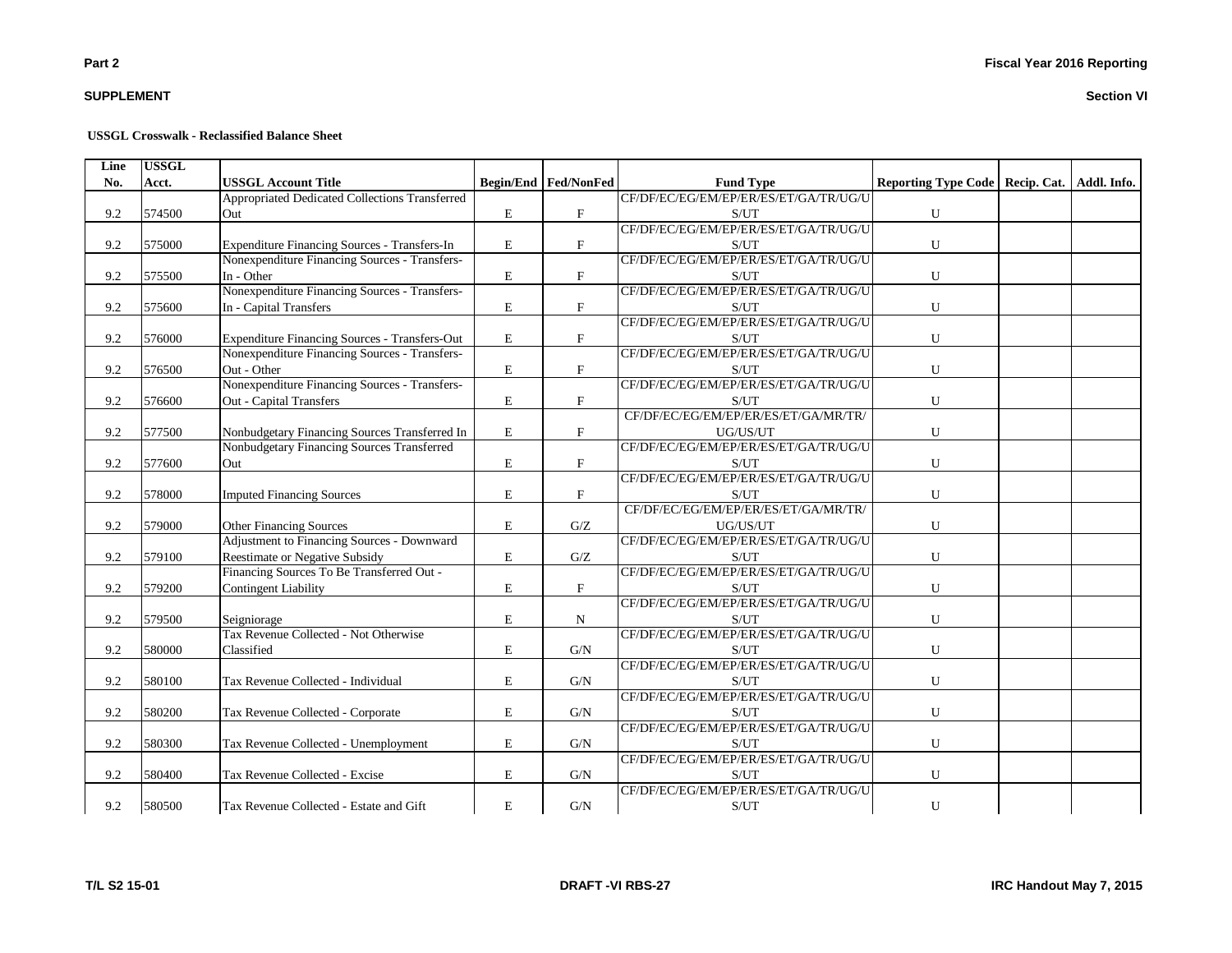# **SUPPLEMENT**

#### **USSGL Crosswalk - Reclassified Balance Sheet**

| Line | <b>USSGL</b> |                                                |   |                             |                                                    |                                                 |  |
|------|--------------|------------------------------------------------|---|-----------------------------|----------------------------------------------------|-------------------------------------------------|--|
| No.  | Acct.        | <b>USSGL Account Title</b>                     |   | <b>Begin/End Fed/NonFed</b> | <b>Fund Type</b>                                   | Reporting Type Code   Recip. Cat.   Addl. Info. |  |
|      |              |                                                |   |                             | CF/DF/EC/EG/EM/EP/ER/ES/ET/GA/TR/UG/U              |                                                 |  |
| 9.2  | 580600       | Tax Revenue Collected - Customs                | E | G/N                         | S/UT                                               | ${\bf U}$                                       |  |
|      |              | Tax Revenue Accrual Adjustment - Not           |   |                             | CF/DF/EC/EG/EM/EP/ER/ES/ET/GA/TR/UG/U              |                                                 |  |
| 9.2  | 582000       | Otherwise Classified                           | E | G/N                         | S/UT                                               | ${\bf U}$                                       |  |
|      |              |                                                |   |                             | CF/DF/EC/EG/EM/EP/ER/ES/ET/GA/TR/UG/U              |                                                 |  |
| 9.2  | 582100       | Tax Revenue Accrual Adjustment - Individual    | E | G/N                         | S/UT                                               | U                                               |  |
|      |              |                                                |   |                             | CF/DF/EC/EG/EM/EP/ER/ES/ET/GA/TR/UG/U              |                                                 |  |
| 9.2  | 582200       | Tax Revenue Accrual Adjustment - Corporate     | E | G/N                         | S/UT                                               | U                                               |  |
|      |              | Tax Revenue Accrual Adjustment -               |   |                             | CF/DF/EC/EG/EM/EP/ER/ES/ET/GA/TR/UG/U              |                                                 |  |
| 9.2  | 582300       | Unemployment                                   | E | G/N                         | S/UT                                               | U                                               |  |
|      |              |                                                |   |                             | CF/DF/EC/EG/EM/EP/ER/ES/ET/GA/TR/UG/U              |                                                 |  |
| 9.2  | 582400       | Tax Revenue Accrual Adjustment - Excise        | E | G/N                         | S/UT                                               | U                                               |  |
|      |              | Tax Revenue Accrual Adjustment - Estate and    |   |                             | CF/DF/EC/EG/EM/EP/ER/ES/ET/GA/TR/UG/U              |                                                 |  |
| 9.2  | 582500       | Gift                                           | E | G/N                         | S/UT                                               | ${\bf U}$                                       |  |
|      |              |                                                |   |                             | CF/DF/EC/EG/EM/EP/ER/ES/ET/GA/TR/UG/U              |                                                 |  |
| 9.2  | 582600       | Tax Revenue Accrual Adjustment - Customs       | E | G/N                         | S/UT                                               | U                                               |  |
|      |              | Contra Revenue for Taxes - Not Otherwise       |   |                             | CF/DF/EC/EG/EM/EP/ER/ES/ET/GA/TR/UG/U              |                                                 |  |
| 9.2  | 583000       | Classified                                     | E | G/N                         | S/UT                                               | U                                               |  |
|      |              |                                                |   |                             | CF/DF/EC/EG/EM/EP/ER/ES/ET/GA/TR/UG/U              |                                                 |  |
| 9.2  | 583100       | Contra Revenue for Taxes - Individual          | E | G/N                         | S/UT                                               | ${\bf U}$                                       |  |
|      |              |                                                |   |                             | CF/DF/EC/EG/EM/EP/ER/ES/ET/GA/TR/UG/U              |                                                 |  |
| 9.2  | 583200       | Contra Revenue for Taxes - Corporate           | E | G/N                         | $\ensuremath{\mathrm{S}}/\ensuremath{\mathrm{UT}}$ | U                                               |  |
|      |              |                                                |   |                             | CF/DF/EC/EG/EM/EP/ER/ES/ET/GA/TR/UG/U              |                                                 |  |
| 9.2  | 583300       | Contra Revenue for Taxes - Unemployment        | E | G/N                         | S/UT                                               | U                                               |  |
|      |              |                                                |   |                             | CF/DF/EC/EG/EM/EP/ER/ES/ET/GA/TR/UG/U              |                                                 |  |
| 9.2  | 583400       | Contra Revenue for Taxes - Excise              | E | G/N                         | S/UT                                               | U                                               |  |
|      |              |                                                |   |                             | CF/DF/EC/EG/EM/EP/ER/ES/ET/GA/TR/UG/U              |                                                 |  |
| 9.2  | 583500       | Contra Revenue for Taxes - Estate and Gift     | E | G/N                         | S/UT                                               | U                                               |  |
|      |              |                                                |   |                             | CF/DF/EC/EG/EM/EP/ER/ES/ET/GA/TR/UG/U              |                                                 |  |
| 9.2  | 583600       | Contra Revenue for Taxes - Customs             | E | G/N                         | S/UT                                               | U                                               |  |
|      |              |                                                |   |                             | CF/DF/EC/EG/EM/EP/ER/ES/ET/GA/TR/UG/U              |                                                 |  |
| 9.2  | 589000       | Tax Revenue Refunds - Not Otherwise Classified | E | G/N                         | S/UT                                               | U                                               |  |
|      |              |                                                |   |                             | CF/DF/EC/EG/EM/EP/ER/ES/ET/GA/TR/UG/U              |                                                 |  |
| 9.2  | 589100       | Tax Revenue Refunds - Individual               | E | G/N                         | S/UT                                               | U                                               |  |
|      |              |                                                |   |                             | CF/DF/EC/EG/EM/EP/ER/ES/ET/GA/TR/UG/U              |                                                 |  |
| 9.2  | 589200       | Tax Revenue Refunds - Corporate                | E | G/N                         | S/UT                                               | ${\bf U}$                                       |  |
|      |              |                                                |   |                             | CF/DF/EC/EG/EM/EP/ER/ES/ET/GA/TR/UG/U              |                                                 |  |
| 9.2  | 589300       |                                                | E | G/N                         | S/UT                                               | U                                               |  |
|      |              | Tax Revenue Refunds - Unemployment             |   |                             |                                                    |                                                 |  |
|      |              |                                                |   |                             | CF/DF/EC/EG/EM/EP/ER/ES/ET/GA/TR/UG/U              |                                                 |  |
| 9.2  | 589400       | Tax Revenue Refunds - Excise                   | E | G/N                         | S/UT                                               | U                                               |  |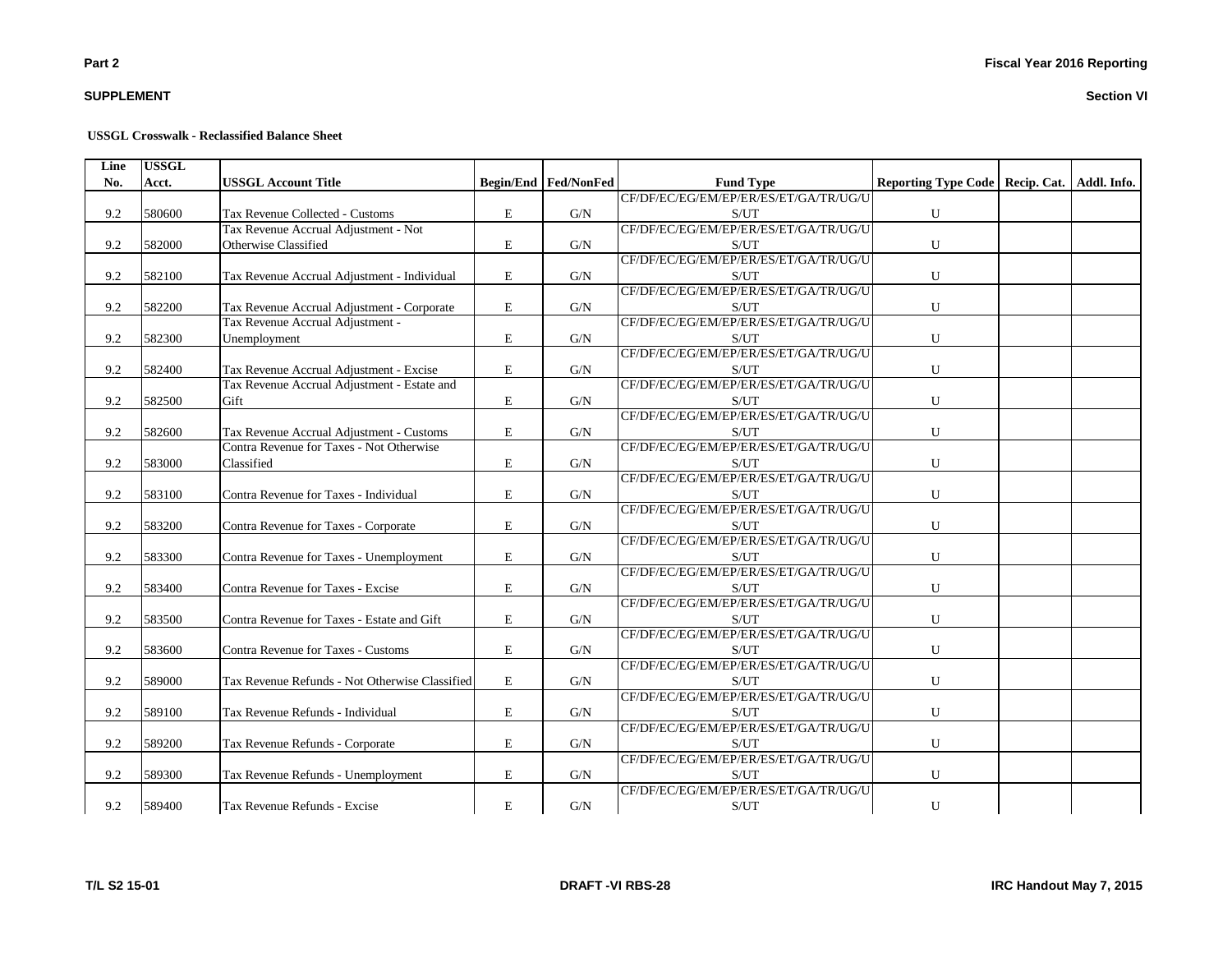# **SUPPLEMENT**

#### **USSGL Crosswalk - Reclassified Balance Sheet**

| Line | <b>USSGL</b> |                                                 |             |                             |                                                    |                                                 |  |
|------|--------------|-------------------------------------------------|-------------|-----------------------------|----------------------------------------------------|-------------------------------------------------|--|
| No.  | Acct.        | <b>USSGL Account Title</b>                      |             | <b>Begin/End Fed/NonFed</b> | <b>Fund Type</b>                                   | Reporting Type Code   Recip. Cat.   Addl. Info. |  |
|      |              |                                                 |             |                             | CF/DF/EC/EG/EM/EP/ER/ES/ET/GA/TR/UG/U              |                                                 |  |
| 9.2  | 589500       | Tax Revenue Refunds - Estate and Gift           | E           | G/N                         | S/UT                                               | ${\bf U}$                                       |  |
|      |              |                                                 |             |                             | CF/DF/EC/EG/EM/EP/ER/ES/ET/GA/TR/UG/U              |                                                 |  |
| 9.2  | 589600       | Tax Revenue Refunds - Customs                   | E           | G/N                         | S/UT                                               | ${\bf U}$                                       |  |
|      |              |                                                 |             |                             | CF/DF/EC/EG/EM/EP/ER/ES/ET/GA/MR/TR/               |                                                 |  |
| 9.2  | 590000       | <b>Other Revenue</b>                            | E           | F/G/N/Z                     | UG/US/UT                                           | U                                               |  |
|      |              |                                                 |             |                             | CF/DF/EC/EG/EM/EP/ER/ES/ET/GA/TR/UG/U              |                                                 |  |
| 9.2  | 590900       | Contra Revenue for Other Revenue                | E           | $\rm F/N/Z$                 | S/UT                                               | U                                               |  |
|      |              | Revenue and Other Financing Sources -           |             |                             |                                                    |                                                 |  |
| 9.2  | 591900       | Cancellations                                   | E           | G                           | EC/EG/EM/EP/ER/ES/ET/TR/US/UT                      | U                                               |  |
|      |              | Valuation Change in Investments - Exchange      |             |                             |                                                    |                                                 |  |
| 9.2  | 592100       | <b>Stabilization Fund</b>                       | E           | N                           | ER                                                 | U                                               |  |
|      |              | Valuation Change in Investments for Federal     |             |                             |                                                    |                                                 |  |
| 9.2  | 592200       | Government Sponsored Enterprise                 | $\bf E$     | N                           | <b>UG</b>                                          | U                                               |  |
|      |              | Valuation Change in Investments - Beneficial    |             |                             |                                                    |                                                 |  |
| 9.2  | 592300       | Interest in Trust                               | E           | N                           | <b>UG</b>                                          | U                                               |  |
|      |              | Collections for Others - Statement of Custodial |             |                             | CF/DF/EC/EG/EM/EP/ER/ES/ET/GA/MR/TR/               |                                                 |  |
| 9.2  | 599000       | Activity                                        | E           | G/N/Z                       | UG/US/UT                                           | ${\bf U}$                                       |  |
|      |              | Accrued Collections for Others - Statement of   |             |                             | CF/DF/EC/EG/EM/EP/ER/ES/ET/GA/TR/UG/U              |                                                 |  |
| 9.2  | 599100       | <b>Custodial Activity</b>                       | E           | G/N/Z                       | S/UT                                               | U                                               |  |
|      |              | Offset to Non-Entity Collections - Statement of |             |                             | CF/DF/EC/EG/EM/EP/ER/ES/ET/GA/TR/UG/U              |                                                 |  |
| 9.2  | 599300       | Changes in Net Position                         | E           | G                           | $\ensuremath{\mathrm{S}}/\ensuremath{\mathrm{UT}}$ | ${\bf U}$                                       |  |
|      |              | Offset to Non-Entity Accrued Collections -      |             |                             | CF/DF/EC/EG/EM/EP/ER/ES/ET/GA/TR/UG/U              |                                                 |  |
| 9.2  | 599400       | Statement of Changes in Net Position            | E           | G                           | S/UT                                               | U                                               |  |
|      |              | Financing Sources Transferred In From           |             |                             | CF/DF/EC/EG/EM/EP/ER/ES/ET/GA/TR/UG/U              |                                                 |  |
| 9.2  | 599700       | <b>Custodial Statement Collections</b>          | E           | $\mathbf{F}$                | S/UT                                               | U                                               |  |
|      |              | Custodial Collections Transferred Out to a      |             |                             |                                                    |                                                 |  |
|      |              | Treasury Account Symbol Other Than the          |             |                             | CF/DF/EC/EG/EM/EP/ER/ES/ET/GA/TR/UG/U              |                                                 |  |
| 9.2  | 599800       | General Fund of the Treasury                    | E           | $\mathbf{F}$                | $\ensuremath{\mathrm{S}}/\ensuremath{\mathrm{UT}}$ | U                                               |  |
|      |              |                                                 |             |                             | CF/DF/EC/EG/EM/EP/ER/ES/ET/GA/TR/UG/U              |                                                 |  |
| 9.2  | 610000       | Operating Expenses/Program Costs                | E           | F/N                         | $\ensuremath{\mathrm{S}}/\ensuremath{\mathrm{UT}}$ | ${\bf U}$                                       |  |
|      |              |                                                 |             |                             | CF/DF/EC/EG/EM/EP/ER/ES/ET/GA/TR/UG/U              |                                                 |  |
| 9.2  | 619000       | Contra Bad Debt Expense - Incurred for Others   | E           | F/N                         | S/UT                                               | U                                               |  |
|      |              |                                                 |             |                             | CF/DF/EC/EG/EM/EP/ER/ES/ET/GA/TR/UG/U              |                                                 |  |
| 9.2  | 619900       | Adjustment to Subsidy Expense                   | $\mathbf E$ | N                           | S/UT                                               | U                                               |  |
|      |              | Interest Expenses on Borrowing From the Bureau  |             |                             |                                                    |                                                 |  |
|      |              | of the Fiscal Service and/or the Federal        |             |                             | CF/DF/EC/EG/EM/EP/ER/ES/ET/GA/TR/UG/U              |                                                 |  |
| 9.2  | 631000       | <b>Financing Bank</b>                           | E           | $\boldsymbol{\mathrm{F}}$   | S/UT                                               | U                                               |  |
|      |              |                                                 |             |                             | CF/DF/EC/EG/EM/EP/ER/ES/ET/GA/TR/UG/U              |                                                 |  |
| 9.2  | 632000       | Interest Expenses on Securities                 | ${\bf E}$   | F/N                         | $\ensuremath{\mathrm{S}}/\ensuremath{\mathrm{UT}}$ | ${\bf U}$                                       |  |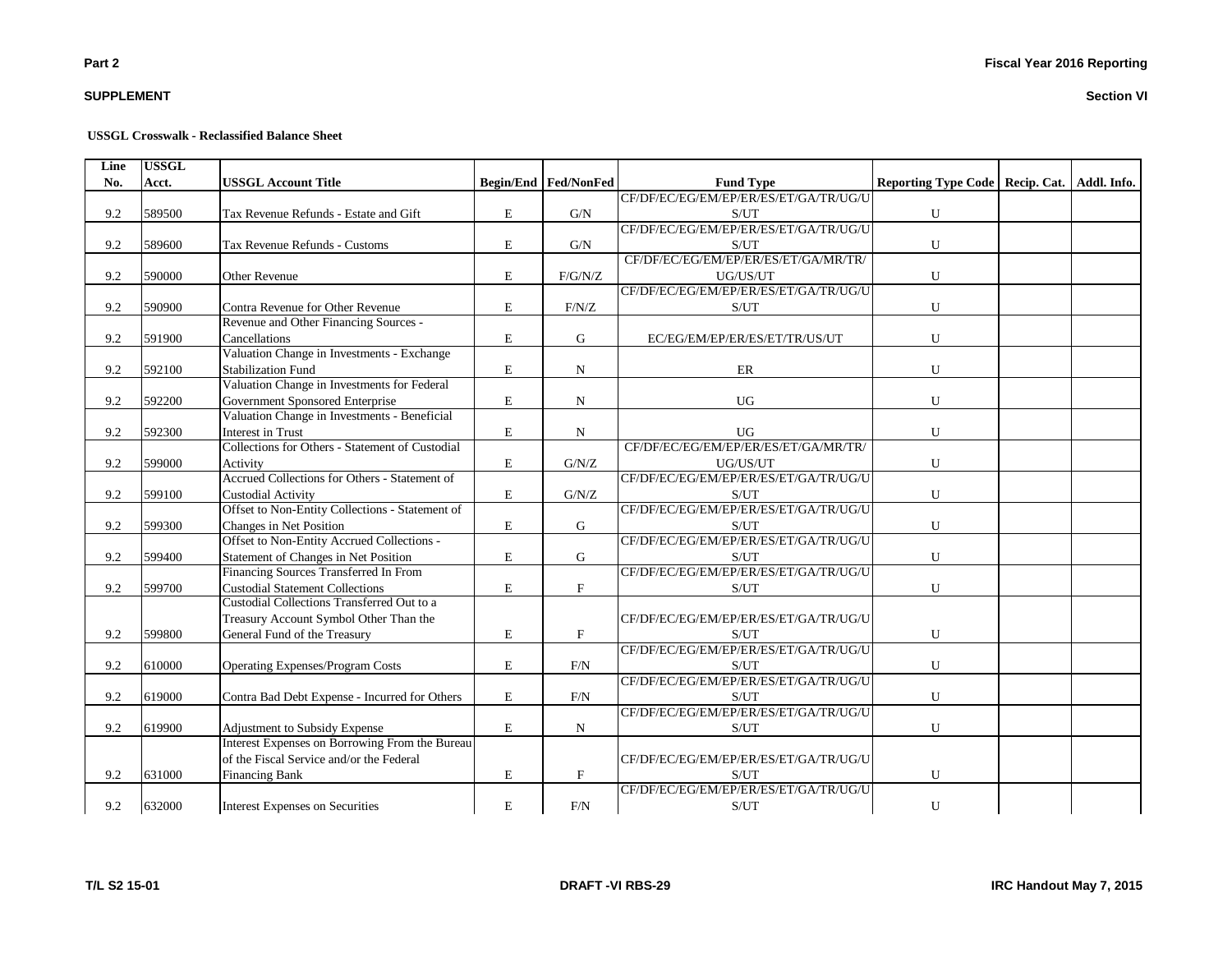# **SUPPLEMENT**

#### **USSGL Crosswalk - Reclassified Balance Sheet**

| Line | <b>USSGL</b> |                                               |             |                             |                                                    |                                                 |  |
|------|--------------|-----------------------------------------------|-------------|-----------------------------|----------------------------------------------------|-------------------------------------------------|--|
| No.  | Acct.        | <b>USSGL Account Title</b>                    |             | <b>Begin/End Fed/NonFed</b> | <b>Fund Type</b>                                   | Reporting Type Code   Recip. Cat.   Addl. Info. |  |
|      |              |                                               |             |                             | CF/DF/EC/EG/EM/EP/ER/ES/ET/GA/TR/UG/U              |                                                 |  |
| 9.2  | 633000       | Other Interest Expenses                       | E           | F/N/Z                       | S/UT                                               | ${\bf U}$                                       |  |
|      |              | Interest Expense Accrued on the Liability for |             |                             | CF/DF/EC/EG/EM/EP/ER/ES/ET/GA/TR/UG/U              |                                                 |  |
| 9.2  | 634000       | <b>Loan Guarantees</b>                        | $\mathbf E$ | $\mathbf N$                 | S/UT                                               | ${\bf U}$                                       |  |
|      |              |                                               |             |                             | CF/DF/EC/EG/EM/EP/ER/ES/ET/GA/TR/UG/U              |                                                 |  |
| 9.2  | 640000       | <b>Benefit Expense</b>                        | E           | F/N/Z                       | S/UT                                               | U                                               |  |
|      |              |                                               |             |                             | CF/DF/EC/EG/EM/EP/ER/ES/ET/GA/TR/UG/U              |                                                 |  |
| 9.2  | 650000       | Cost of Goods Sold                            | $\mathbf E$ | ${\bf N}$                   | S/UT                                               | U                                               |  |
|      |              |                                               |             |                             | CF/DF/EC/EG/EM/EP/ER/ES/ET/GA/TR/UG/U              |                                                 |  |
| 9.2  | 660000       | Applied Overhead                              | E           | $\mathbf N$                 | S/UT                                               | U                                               |  |
|      |              |                                               |             |                             | CF/DF/EC/EG/EM/EP/ER/ES/ET/GA/TR/UG/U              |                                                 |  |
| 9.2  | 661000       | <b>Cost Capitalization Offset</b>             | $\mathbf E$ | $\mathbf N$                 | S/UT                                               | ${\bf U}$                                       |  |
|      |              |                                               |             |                             | CF/DF/EC/EG/EM/EP/ER/ES/ET/GA/TR/UG/U              |                                                 |  |
| 9.2  | 671000       | Depreciation, Amortization, and Depletion     | E           | $\mathbf N$                 | S/UT                                               | U                                               |  |
|      |              |                                               |             |                             | CF/DF/EC/EG/EM/EP/ER/ES/ET/GA/TR/UG/U              |                                                 |  |
| 9.2  | 672000       | <b>Bad Debt Expense</b>                       | E           | F/N                         | S/UT                                               | ${\bf U}$                                       |  |
|      |              |                                               |             |                             | CF/DF/EC/EG/EM/EP/ER/ES/ET/GA/TR/UG/U              |                                                 |  |
| 9.2  | 673000       | <b>Imputed Costs</b>                          | $\mathbf E$ | $\mathbf F$                 | S/UT                                               | U                                               |  |
|      |              | Other Expenses Not Requiring Budgetary        |             |                             | CF/DF/EC/EG/EM/EP/ER/ES/ET/GA/TR/UG/U              |                                                 |  |
| 9.2  | 679000       | Resources                                     | E           | F/N                         | S/UT                                               | ${\bf U}$                                       |  |
|      |              |                                               |             |                             | CF/DF/EC/EG/EM/EP/ER/ES/ET/GA/TR/UG/U              |                                                 |  |
| 9.2  | 680000       | <b>Future Funded Expenses</b>                 | $\mathbf E$ | F/N/Z                       | S/UT                                               | U                                               |  |
|      |              | Employer Contributions to Employee Benefit    |             |                             |                                                    |                                                 |  |
|      |              | Programs Not Requiring Current-Year Budget    |             |                             | CF/DF/EC/EG/EM/EP/ER/ES/ET/GA/TR/UG/U              |                                                 |  |
| 9.2  | 685000       | Authority (Unobligated)                       | ${\bf E}$   | $\mathbf F$                 | S/UT                                               | ${\bf U}$                                       |  |
|      |              |                                               |             |                             | CF/DF/EC/EG/EM/EP/ER/ES/ET/GA/TR/UG/U              |                                                 |  |
| 9.2  | 690000       | Nonproduction Costs                           | ${\rm E}$   | F/N/Z                       | S/UT                                               | ${\bf U}$                                       |  |
|      |              |                                               |             |                             | CF/DF/EC/EG/EM/EP/ER/ES/ET/GA/TR/UG/U              |                                                 |  |
| 9.2  | 711000       | Gains on Disposition of Assets - Other        | E           | ${\bf N}$                   | S/UT                                               | U                                               |  |
|      |              |                                               |             |                             | CF/DF/EC/EG/EM/EP/ER/ES/ET/GA/TR/UG/U              |                                                 |  |
| 9.2  | 711100       | Gains on Disposition of Investments           | E           | $\rm F/N/Z$                 | S/UT                                               | U                                               |  |
|      |              |                                               |             |                             | CF/DF/EC/EG/EM/EP/ER/ES/ET/GA/TR/UG/U              |                                                 |  |
| 9.2  | 711200       | Gains on Disposition of Borrowings            | ${\rm E}$   | $\mathbf F$                 | S/UT                                               | ${\bf U}$                                       |  |
|      |              | Gains on Changes in Long-Term Assumptions -   |             |                             | CF/DF/EC/EG/EM/EP/ER/ES/ET/GA/TR/UG/U              |                                                 |  |
| 9.2  | 717100       | From Experience                               | E           | N                           | S/UT                                               | ${\bf U}$                                       |  |
|      |              | Losses on Changes in Long-Term Assumptions -  |             |                             | CF/DF/EC/EG/EM/EP/ER/ES/ET/GA/TR/UG/U              |                                                 |  |
| 9.2  | 717200       | From Experience                               | $\mathbf E$ | $\mathbf N$                 | S/UT                                               | U                                               |  |
|      |              |                                               |             |                             | CF/DF/EC/EG/EM/EP/ER/ES/ET/GA/MR/TR/               |                                                 |  |
| 9.2  | 718000       | <b>Unrealized Gains</b>                       | E           | F/N                         | UG/US/UT                                           | U                                               |  |
|      |              |                                               |             |                             | CF/DF/EC/EG/EM/EP/ER/ES/ET/GA/TR/UG/U              |                                                 |  |
| 9.2  | 719000       | Other Gains                                   | ${\bf E}$   | F/N                         | $\ensuremath{\mathrm{S}}/\ensuremath{\mathrm{UT}}$ | ${\bf U}$                                       |  |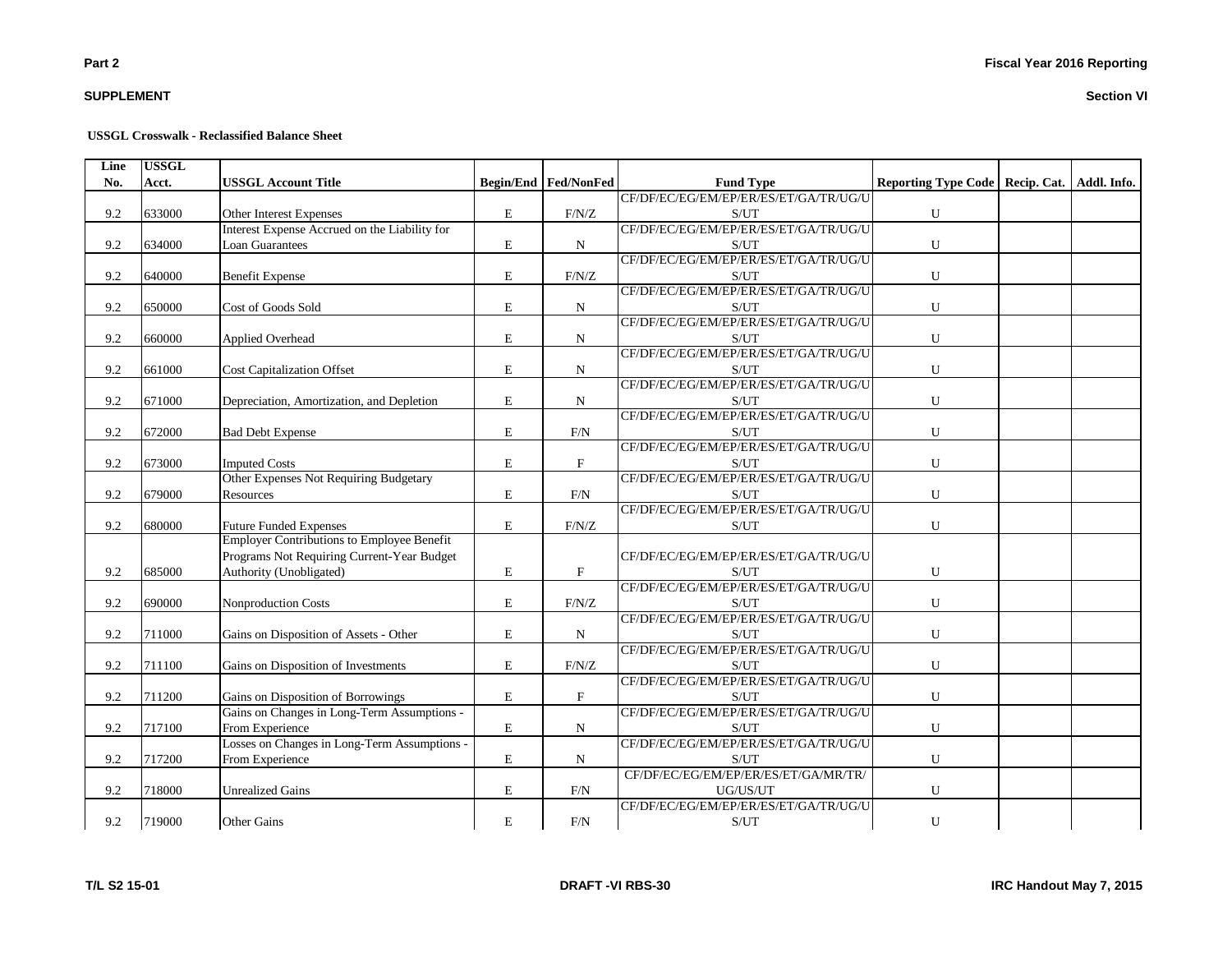# **SUPPLEMENT**

#### **USSGL Crosswalk - Reclassified Balance Sheet**

| Line | <b>USSGL</b>              |                                                                                  |             |                           |                                                    |                                   |             |
|------|---------------------------|----------------------------------------------------------------------------------|-------------|---------------------------|----------------------------------------------------|-----------------------------------|-------------|
| No.  | Acct.                     | <b>USSGL Account Title</b>                                                       |             | Begin/End Fed/NonFed      | <b>Fund Type</b>                                   | Reporting Type Code   Recip. Cat. | Addl. Info. |
|      |                           |                                                                                  |             |                           | CF/DF/EC/EG/EM/EP/ER/ES/ET/GA/TR/UG/U              |                                   |             |
| 9.2  | 721000                    | Losses on Disposition of Assets - Other                                          | E           | ${\bf N}$                 | S/UT                                               | U                                 |             |
|      |                           |                                                                                  |             |                           | CF/DF/EC/EG/EM/EP/ER/ES/ET/GA/TR/UG/U              |                                   |             |
| 9.2  | 721100                    | Losses on Disposition of Investments                                             | $\mathbf E$ | F/N/Z                     | S/UT                                               | U                                 |             |
|      |                           |                                                                                  |             |                           | CF/DF/EC/EG/EM/EP/ER/ES/ET/GA/TR/UG/U              |                                   |             |
| 9.2  | 721200                    | Losses on Disposition of Borrowings                                              | $\mathbf E$ | F/Z                       | $\ensuremath{\mathrm{S}}/\ensuremath{\mathrm{UT}}$ | U                                 |             |
|      |                           |                                                                                  |             |                           | CF/DF/EC/EG/EM/EP/ER/ES/ET/GA/TR/UG/U              |                                   |             |
| 9.2  | 727100                    | Gains on Changes in Long-Term Assumptions                                        | E           | $\mathbf N$               | S/UT                                               | U                                 |             |
|      |                           |                                                                                  |             |                           | CF/DF/EC/EG/EM/EP/ER/ES/ET/GA/TR/UG/U              |                                   |             |
| 9.2  | 727200                    | Losses on Changes in Long-Term Assumptions                                       | E           | $\mathbf N$               | S/UT                                               | U                                 |             |
|      |                           |                                                                                  |             |                           | CF/DF/EC/EG/EM/EP/ER/ES/ET/GA/MR/TR/               |                                   |             |
| 9.2  | 728000                    | <b>Unrealized Losses</b>                                                         | $\mathbf E$ | F/N                       | UG/US/UT                                           | U                                 |             |
|      |                           |                                                                                  |             |                           | CF/DF/EC/EG/EM/EP/ER/ES/ET/GA/TR/UG/U              |                                   |             |
| 9.2  | 729000                    | Other Losses                                                                     | ${\bf E}$   | F/N/Z                     | S/UT                                               | U                                 |             |
|      |                           |                                                                                  |             |                           | CF/DF/EC/EG/EM/EP/ER/ES/ET/GA/TR/UG/U              |                                   |             |
| 9.2  | 729200                    | Other Losses from Impairment of Assets                                           | $\mathbf E$ | N                         | S/UT                                               | U                                 |             |
|      |                           |                                                                                  |             |                           | CF/DF/EC/EG/EM/EP/ER/ES/ET/GA/TR/UG/U              |                                   |             |
| 9.2  | 730000                    | <b>Extraordinary Items</b>                                                       | $\mathbf E$ | $\mathbf N$               | S/UT                                               | U                                 |             |
|      |                           | Prior-Period Adjustments Due to Corrections of                                   |             |                           | CF/DF/EC/EG/EM/EP/ER/ES/ET/GA/TR/UG/U              |                                   |             |
| 9.2  | 740000                    | Errors                                                                           | $\mathbf E$ | N/Z                       | S/UT                                               | U                                 |             |
|      |                           | Prior-Period Adjustments Due to Changes in                                       |             |                           | CF/DF/EC/EG/EM/EP/ER/ES/ET/GA/TR/UG/U              |                                   |             |
| 9.2  | 740100                    | <b>Accounting Principles</b>                                                     | E           | N/Z                       | S/UT<br>CF/DF/EC/EG/EM/EP/ER/ES/ET/GA/TR/UG/U      | U                                 |             |
|      |                           | Prior Period Adjustments Due to Corrections of                                   |             |                           |                                                    |                                   |             |
| 9.2  | 740500                    | Errors - Years Preceding the Prior Year                                          | $\mathbf E$ | N/Z                       | S/UT<br>CF/DF/EC/EG/EM/EP/ER/ES/ET/GA/TR/UG/U      | U                                 |             |
|      |                           |                                                                                  |             |                           |                                                    |                                   |             |
| 9.2  | 750000                    | Distribution of Income - Dividend                                                | $\mathbf E$ | N/Z                       | S/UT<br>CF/DF/EC/EG/EM/EP/ER/ES/ET/GA/TR/UG/U      | ${\bf U}$                         |             |
|      |                           |                                                                                  |             |                           |                                                    |                                   |             |
| 9.2  | 760000                    | Changes in Actuarial Liability<br>Trust Fund Warrant Journal Vouchers Issued Net | $\mathbf E$ | $\mathbf N$               | S/UT                                               | U                                 |             |
| 9.2  | 771000                    |                                                                                  | E           | $\boldsymbol{\mathrm{F}}$ | GA                                                 | U                                 |             |
|      |                           | of Adjustments                                                                   |             |                           |                                                    |                                   |             |
| 10   | <b>Total Net Position</b> |                                                                                  |             |                           |                                                    |                                   |             |
|      |                           |                                                                                  |             |                           |                                                    |                                   |             |
|      |                           | This line is calculated. Equals sum of lines 9.1 and 9.2.                        |             |                           |                                                    |                                   |             |
|      |                           |                                                                                  |             |                           |                                                    |                                   |             |
| 11   |                           | <b>Total Liabilities and Net Position</b>                                        |             |                           |                                                    |                                   |             |
|      |                           |                                                                                  |             |                           |                                                    |                                   |             |
|      |                           | This line is calculated. Equals sum of lines 8 and 10.                           |             |                           |                                                    |                                   |             |
|      |                           |                                                                                  |             |                           |                                                    |                                   |             |
|      |                           |                                                                                  |             |                           |                                                    |                                   |             |